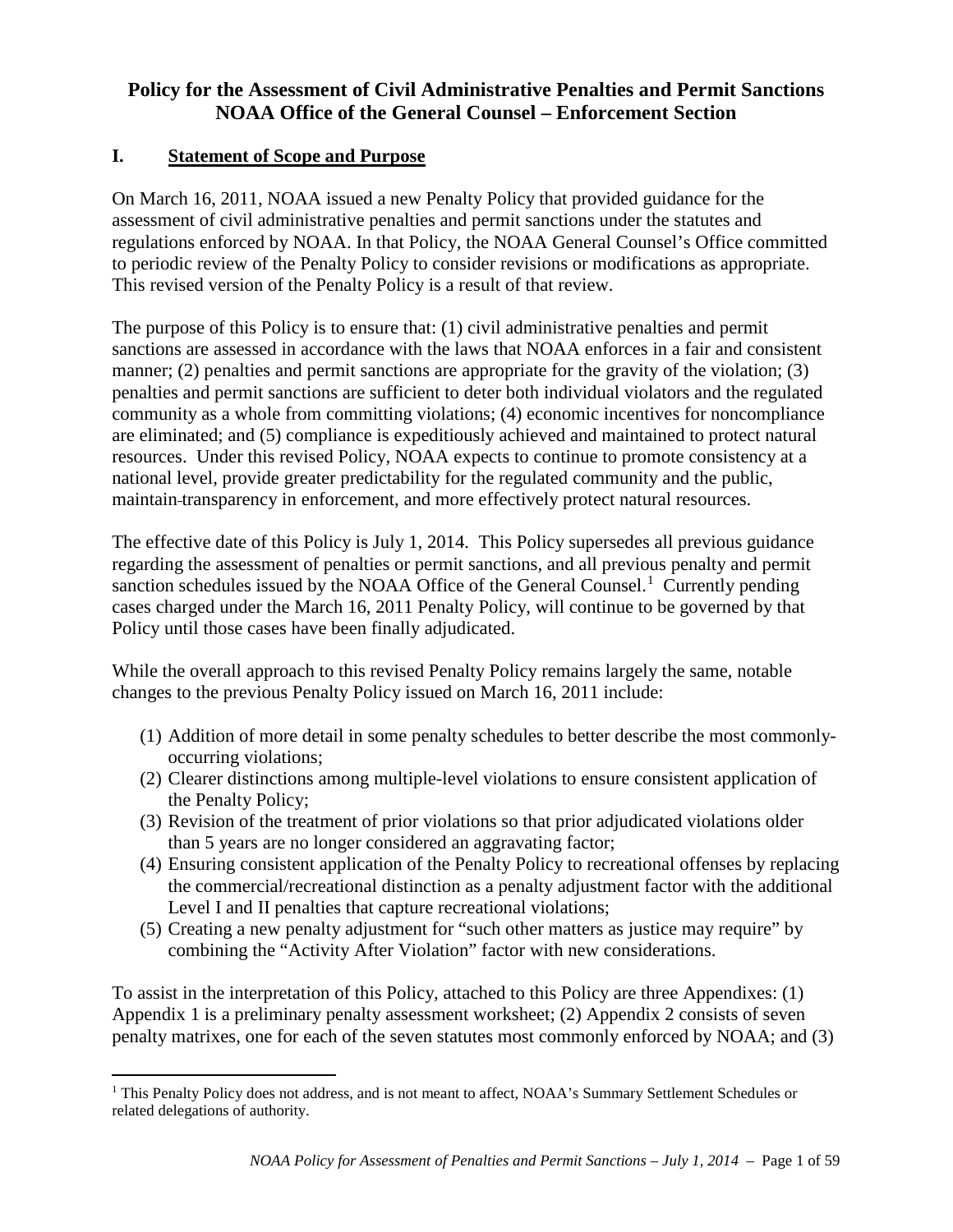Appendix 3 consists of seven offense level schedules, corresponding to each of the seven matrixes listed in Appendix 2. A more detailed explanation for the use of the Appendixes is described herein.

This Policy provides guidance for the NOAA Office of the General Counsel, but does not, nor is it intended to, create a right or benefit, substantive or procedural, enforceable at law or in equity, in any person or company. The basis for penalties calculated under this Policy, however, will be included in charging documents filed by the Agency. Further, although this Policy provides guidance regarding the assessment of proposed penalties and permit sanctions, NOAA retains discretion to assess the full range of penalties authorized by statute in any particular case.

## **II. Statutory Background and Enforcement Framework**

## A. NOAA Authorities

NOAA has authority and responsibility under more than 30 federal statutes to protect living marine resources, including marine areas and species, and manage sustainable fisheries. A large proportion of NOAA's enforcement cases are brought under seven statutes – the Magnuson-Stevens Fishery Conservation and Management Act (Magnuson-Stevens Act), the National Marine Sanctuaries Act, the Endangered Species Act, the Marine Mammal Protection Act, the Lacey Act, the Northern Pacific Halibut Act, and the Antarctic Marine Living Resources Convention Act.

## B. Role of NOAA's Office of Law Enforcement and Federal and State Partners

Law enforcement officers and agents in the NOAA Office of Law Enforcement (OLE), the U.S. Coast Guard, Customs and Border Protection, Immigration and Customs Enforcement, U.S. Fish and Wildlife Service, and State officers authorized under Cooperative Enforcement Agreements, monitor compliance and investigate potential violations of the statutes and regulations enforced by NOAA. In general, when a law enforcement officer or agent identifies a statutory or regulatory violation, he or she may pursue one of several available options, depending on the nature and seriousness of the violation.

Where a violation is relatively minor or is merely technical, having little to no impact on marine resources, the officer or agent may provide a verbal or written warning or issue a "Fix-It Ticket," which provides the alleged violator with an opportunity to correct the violation within a certain amount of time, and waives all penalties if the alleged violator takes appropriate curative action.

For certain violations, an OLE officer or agent may issue a "Summary Settlement offer" under authority delegated to OLE by the NOAA General Counsel. Under the terms of a Summary Settlement offer, an alleged violator receives a document explaining the alleged violation and the alleged violator may resolve the matter expeditiously by paying a reduced penalty. Summary Settlement schedules developed by the Office of General Counsel, with input from the NOAA Office of Law Enforcement and, often, the relevant program office, provide a listing of violations that OLE is authorized to handle via the Summary Settlement process.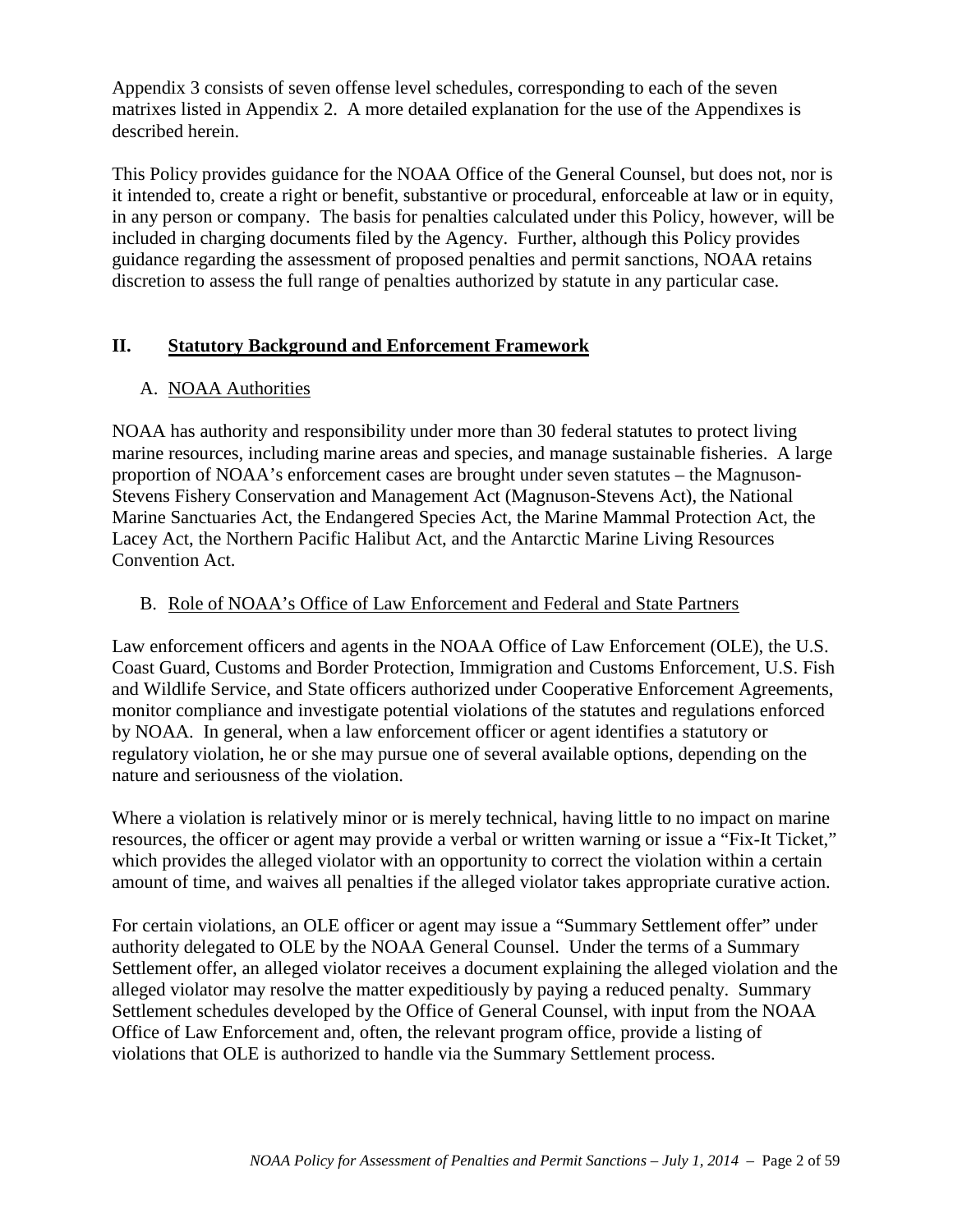Where an officer or agent determines that an alleged violation is significant, or where an alleged violator has one or more prior violations, or does not pay a proposed summary settlement amount, the officer or agent may refer the case to the NOAA General Counsel's Enforcement Section for further action. U.S. Coast Guard personnel, state officers operating under Cooperative Enforcement Agreements, and law enforcement personnel from the U.S. Fish and Wildlife Service, Customs and Border Protection, or other federal agencies may also uncover potential violations, and where appropriate, may submit proposed cases to OLE to determine the proper action to take.

#### C. Role of the NOAA Attorney

A NOAA attorney assigned to a case, in consultation with the investigating officer or agent, evaluates whether evidence in the case demonstrates a violation of a NOAA statute or regulation, and determines whether to recommend charging the alleged violator or declining the case. All charging or declination recommendations by NOAA attorneys are made to the NOAA General Counsel or Deputy General Counsel for final approval. If the NOAA attorney determines that it is appropriate to recommend filing charges, the attorney then has a number of charging options. For relatively minor violations, the attorney may recommend a Written Warning. Written Warnings are appropriate where the alleged activity has a limited impact on natural resources, the alleged violator demonstrates a high degree of cooperation, the alleged violator takes corrective action that substantially mitigates or eliminates the impact of the violation, or a substantial amount of time has passed from the date of the violation. For more significant violations, the NOAA attorney may recommend charges under NOAA's civil administrative process (*see* 15 C.F.R. Part 904), through issuance of a Notice of Violation and Assessment of a penalty (NOVA), Notice of Permit Sanction (NOPS), Notice of Intent to Deny Permit (NIDP), or some combination thereof. Alternatively, the NOAA attorney may determine that there is a violation of a criminal provision that is sufficiently significant to warrant referral to a U.S. Attorney's Office for criminal prosecution.

## **III. Summary of the Penalty Policy**

## A. Approach

Any penalty policy must start with the statutory and regulatory requirements for establishing appropriate penalties. While there is significant variation in the maximum penalties and sanctions authorized under the statutes most commonly enforced by NOAA, the factors used to determine an appropriate penalty or permit sanction under these statutes are similar: the nature, circumstances, extent and gravity of the alleged violation; the alleged violator's degree of culpability; the alleged violator's history of prior offenses; the alleged violator's ability to pay the penalty; and such other matters as justice may require. *See* 15 C.F.R.  $\S$  904.108(a).<sup>[2](#page-2-0)</sup> This Policy utilizes these principles to create a system for determining appropriate penalties.

<span id="page-2-0"></span><sup>2</sup> The most common statutes enforced by NOAA are the Magnuson-Stevens Act (16 U.S.C. § 1801, *et. seq.*); the National Marine Sanctuaries Act (16 U.S.C. § 1431, *et. seq.*); the Endangered Species Act (16 U.S.C. § 1531, *et. seq.*); the Marine Mammal Protection Act (16 U.S.C. § 1361, *et. seq.*), the Lacey Act (16 U.S.C. § 3371, *et. seq.*), the Northern Pacific Halibut Act (16 U.S.C. § 773, *et seq.*), and the Antarctic Marine Living Resources  $\overline{a}$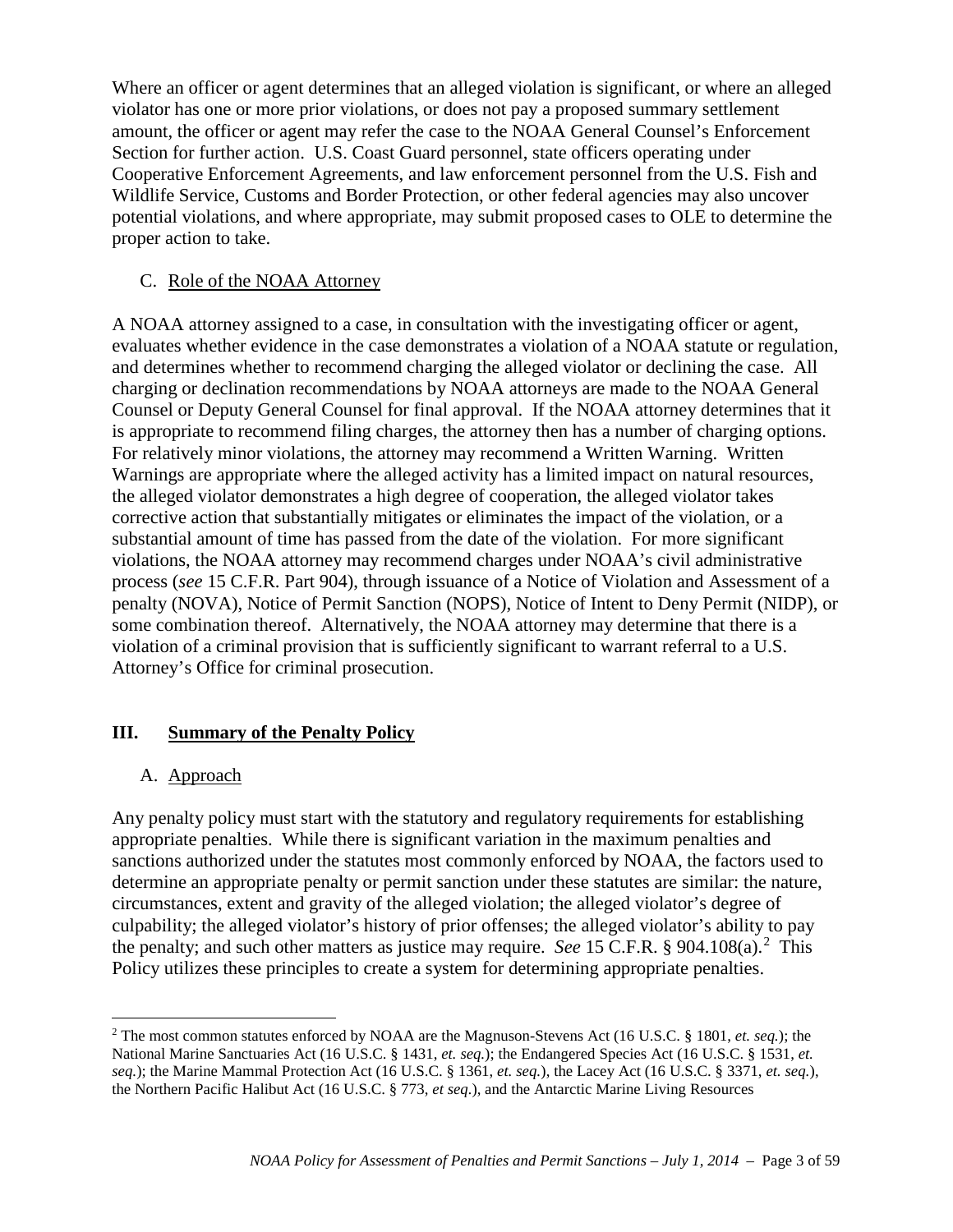Under this Policy, penalties and permit sanctions are based on two criteria: (1) A "base penalty" calculated by adding (a) an initial base penalty amount and permit sanction reflective of the gravity of the violation and the culpability of the violator and (b) adjustments to the initial base penalty and permit sanction upward or downward to reflect the particular circumstances of a specific violation; and (2) an additional amount added to the base penalty to recoup the proceeds of any unlawful activity and any additional economic benefit of noncompliance. Described as an equation:

## **Base Penalty [(Initial Base Penalty based on the Gravity of the Offense and Culpability) + (Upward/Downward Adjustment for Specific Circumstances)] + [Proceeds of Unlawful Activity and Any Additional Economic Benefit] = [Penalty Assessment and Permit Sanctions]**

This Policy uses a simplified approach of having one penalty and permit sanction matrix for each major statute that NOAA enforces with narrower penalty and permit sanction ranges to be applied nationally. This approach assures that NOAA attorneys are provided with greater guidance in recommending penalties, and helps assure fairness and consistency of approach across NOAA statutes, across fisheries, and across the country.

## B. Criteria for Determining Penalty and Permit Sanction

*Initial Base Penalty and Permit Sanction* – two factors are considered in determining the initial base penalty and permit sanction amount (collectively, the "initial base penalty"): (1) the gravity of the prohibited act that was committed; and (2) the alleged violator's degree of culpability, based on an assessment of the alleged violator's mental culpability in committing the violation. These two factors constitute the seriousness of the violation.<sup>[3](#page-3-0)</sup>

Magnuson-Stevens Act – \$140,000 per violation National Marine Sanctuaries Act – \$140,000 per violation

- Endangered Species Act \$32,500 per violation (knowing violations endangered species)
- Marine Mammal Protection Act \$11,000 per violation
- Lacey Act \$11,000 per violation

 $\overline{a}$ 

Conservation Act (16 U.S.C. § 2431, *et seq*). The current maximum statutory civil penalties permitted by the seven statutes most commonly enforced by NOAA are as follows:

Northern Pacific Halibut Act – \$200,000 per violation

Antarctic Marine Living Resources Conservation Act – \$11,000 per violation

Notably, at least once every four years, the Department of Commerce adjusts the maximum civil monetary penalties authorized by statute for inflation, pursuant to the Federal Civil Penalties Inflation Act (Pub. L. 101-410) as amended by the Debt Collection Improvement Act of 1996 (Pub. L. 104-134). The last adjustments made pursuant to this Act occurred on December 7, 2012 (*See* 77 Fed. Reg. 72915)

<span id="page-3-0"></span><sup>&</sup>lt;sup>3</sup>Notably, NOAA regulations generally require that NOAA consider these factors when determining the proper penalty to assess. *See* 15 CFR § 904.108(a) ("Factors to be taken into account in assessing a civil penalty, depending on the statute in question," include the "gravity of the alleged violation [and] the respondent's degree of culpability…"). *See also* 16 U.S.C. § 1858, Section 308 ("In determining the amount of [the] penalty, the Secretary shall take into account the . . . gravity of the prohibited acts committed [and] . . . with respect to the violator, the degree of culpability . . .").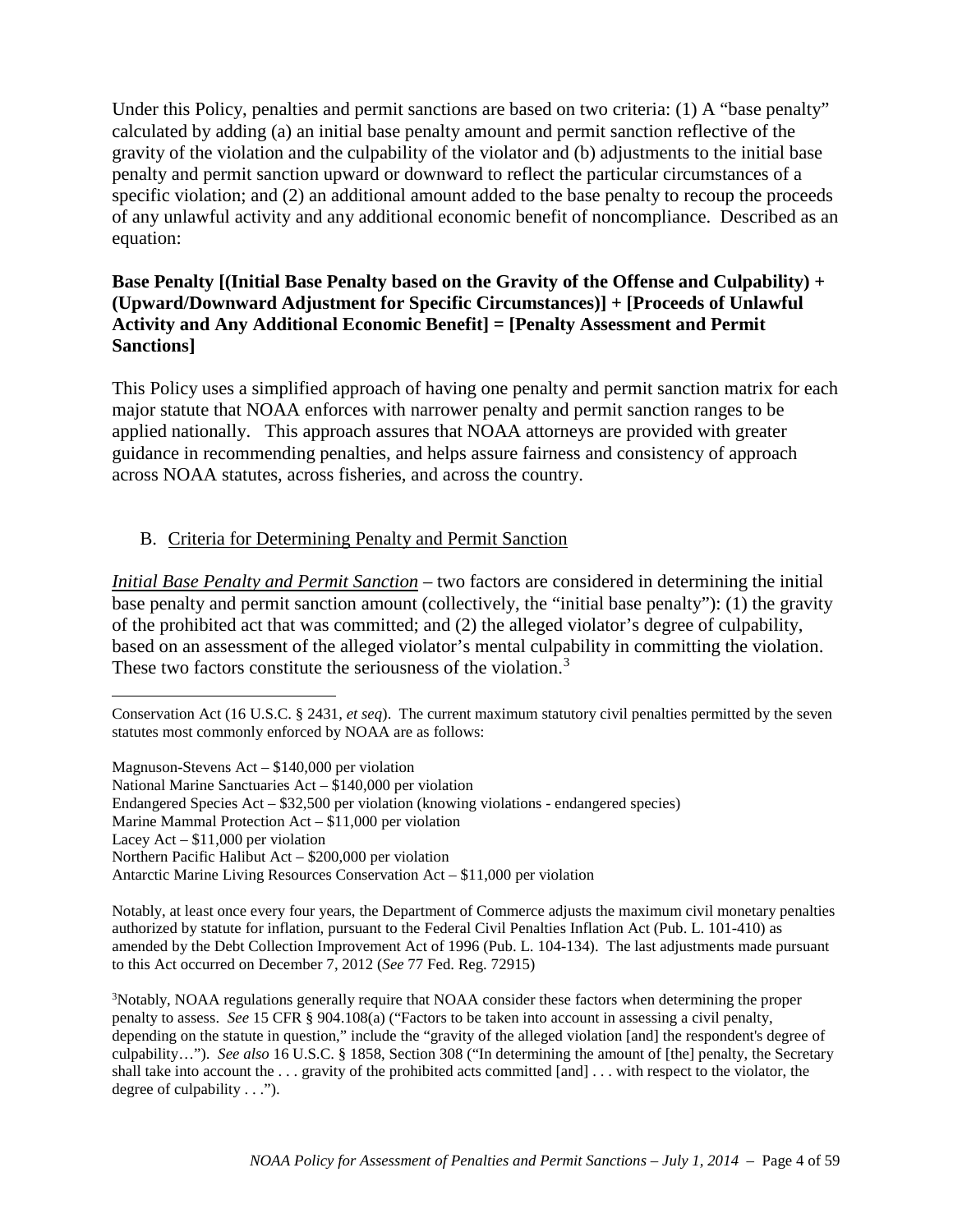As detailed more fully below, the initial base penalty is determined by first finding the charged violation on the attached schedules, which list the most common violations that NOAA charges. The schedules are found at Appendix 3. The schedules assign a particular "offense level" to each violation.<sup>[4](#page-4-0)</sup> This offense level corresponds to the vertical axis of the attached penalty matrixes, which were developed for each of the seven major statutes that NOAA enforces. The matrixes are found at Appendix 2. The proper penalty range is determined by using the offense level and the alleged violator's degree of culpability, to find a penalty box within the appropriate matrix. The initial base penalty is the midpoint of the penalty range within that box.

*Base Penalty After Application of Adjustment Factors* – The NOAA attorney may adjust the initial base penalty upward or downward within the range of penalties and permit sanctions provided in the matrix to reflect the particular circumstances of a specific violation, creating the "base penalty." Two factors are considered in making this adjustment:

- a. The alleged violator's history of prior offenses; and
- b. Such other matters as justice may require, including:
	- i. The conduct of the alleged violator after the violation whether the violator self-reports, makes a good faith effort to come into compliance promptly, or cooperates with the investigation or, alternatively, whether the violator attempts to avoid detection, interferes with an investigation, lies, or participates in other obstructive activity; and
	- ii. Other considerations, such as a long history of compliance, the economic impact of a penalty on a business, or that a regulation has been subsequently rescinded.

*Proceeds of the Unlawful Activity and Any Additional Economic Benefit* – Finally, once the initial base penalty and adjustments are determined, an additional amount is added to the base penalty to collect any proceeds from unlawful activity gained by the violator through his or her illicit conduct, along with any additional economic benefit received. This additional amount is meant to prevent an alleged violator from profiting from his or her unlawful activity, remove any actual economic benefit to the alleged violator, keep the alleged violator from gaining an unfair advantage over lawful actors, and prevent unlawful activity from continuing as a "cost of doing business." Absent extraordinary circumstances, the NOAA attorney will add to the base penalty an amount equal to the fair market value derived from noncompliance, along with any additional economic benefit gained through the violator's misconduct.<sup>[5](#page-4-1)</sup>

 $\overline{a}$ 

<span id="page-4-0"></span><sup>4</sup> Where a violation is not listed in the schedules, or where the violation is of a statute for which no schedule has been developed, the attorney determines the offense level by using the offense level of a similar listed violation. If no similar violation can be identified, the attorney chooses an appropriate offense level by assessing the gravity of the violation based on criteria described in this Policy. In these cases, the attorney will document the basis for using the selected offense level when making a penalty recommendation.

<span id="page-4-1"></span><sup>5</sup> Capturing the proceeds of unlawful activity and a violator's economic benefit is a well-accepted approach reflected in both NOAA regulations and case law. *See* 15 C.F.R. § 904.108(b) ("A civil penalty may be increased . . . for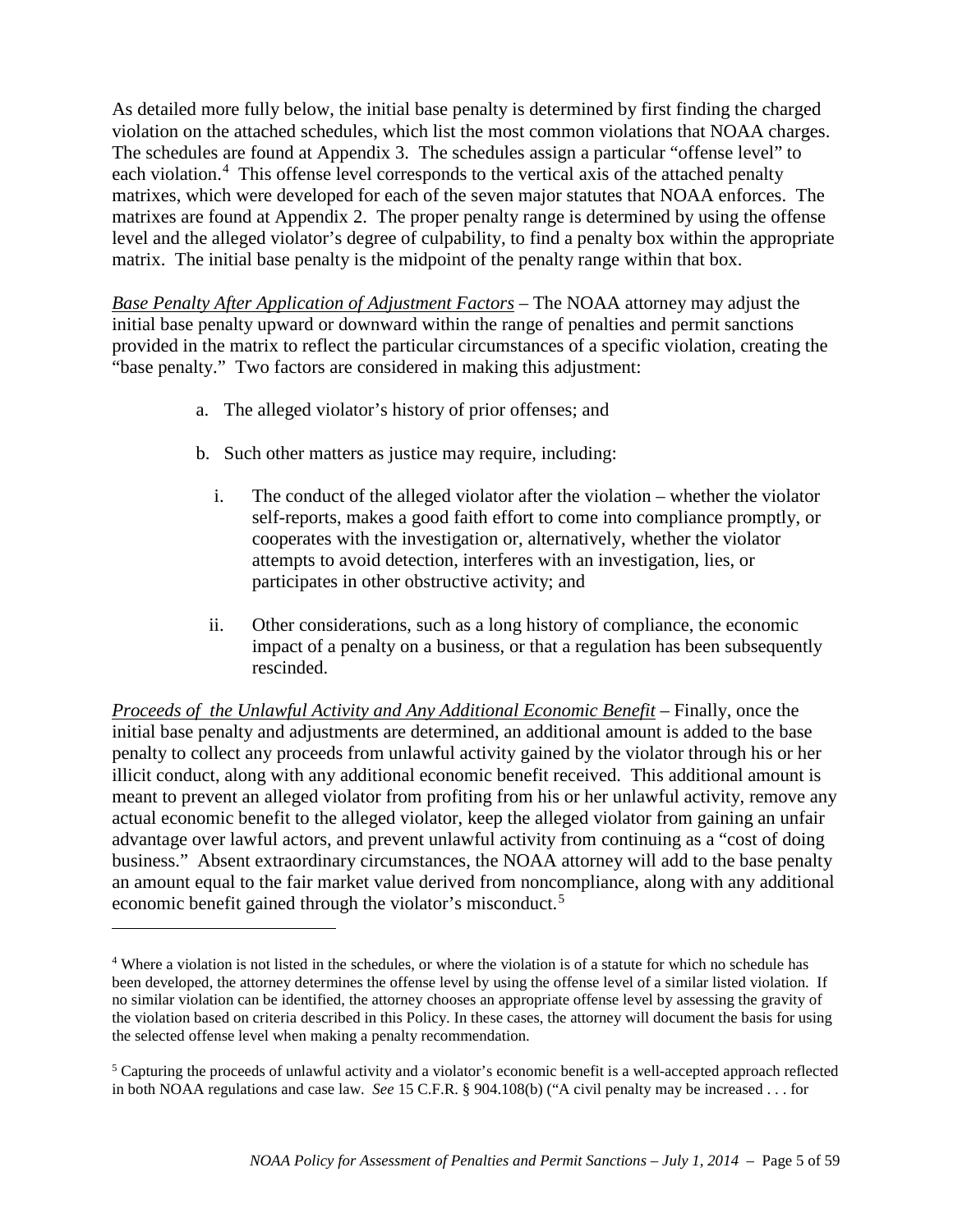## **IV. Establishing the Base Penalty Matrixes and Schedules**

## A. Matrixes and Schedules

As noted above, to guide a NOAA attorney's recommendation of a base penalty, NOAA has developed a penalty matrix using the two factors that constitute seriousness of the violation for each of the seven statutes that NOAA most commonly enforces: the gravity of the violation and the degree of culpability. The matrixes are set forth in Appendix 2. In addition, NOAA has developed corresponding schedules that provide guidance in determining the gravity of the violation (the gravity-of-offense level) for the most common violations. These schedules are set forth in Appendix 3.

For each matrix, two factors – the gravity of the violation and the degree of culpability – form the two axes on the matrix. The vertical "gravity-of-offense" axis is split into four or six different "offense levels," depending on the applicable statute, with increasing penalties as the gravity of a violation becomes more significant. The horizontal "degree of culpability" axis is split into four levels of increasing mental culpability, depending on whether the violation was the result of unintentional activity (accident or mistake), negligence, recklessness, or an intentional act (*see* Appendix 2).

#### B. Penalty Ranges

In determining the appropriate penalty range for each box in the matrixes, NOAA examined the maximum available penalties under the particular statute, and interpreted the relevant statutes as calling for graduated penalties from the most serious violation, warranting the maximum penalty, down to the least serious charged violation, warranting a significantly lower penalty. This graduated scheme provides for a fair base penalty assessment taking into account the seriousness of the violation, as envisioned by the statutes. [6](#page-5-0)

#### C. Permit Sanctions

With respect to permit sanctions, where applicable, the statutes that NOAA enforces generally provide broad authority to suspend or revoke permits. While permit sanctions may be an important tool in deterring future violations, we are mindful that vessel or dealer permit sanctions may result in negative financial impacts to parties beyond the alleged violator(s) (e.g., crew, processors/dealers, and commercial markets). Given the impact that permit sanctions may

commercial violators, to make a civil penalty more than a cost of doing business. . . ."); *In re Pesca Azetca, S.A. de C.V (F/V AZETCA 1),*2009 WL 3721029 (NOAA 2009), subsequently affirmed by the Administrator, 2010 WL 1676739 (a sanction amount should be large enough to alter the economic calculus that might lead Respondents and other participants in the fishery to simply account for any possible sanction as the cost of doing business); *In the Matter of Christine Swanson*, 2005 WL 776152 (NOAA 2005)("Respondents' unlawful behavior here must invoke a civil penalty which is more than merely the cost of doing business. It must be sufficient to deter this activity in the future and put these operators and owners on notice that severe penalties will be forthcoming if this activity is continued"). Other regulatory agencies, such as the Environmental Protection Agency, also capture violators' economic benefit in their penalty assessments.  $\overline{a}$ 

<span id="page-5-0"></span><sup>6</sup> NOAA reserves the right to periodically modify penalty ranges in each matrix to reflect upward penalty adjustments made pursuant to the Federal Civil Penalties Inflation Act and the Debt Collection Improvement Act.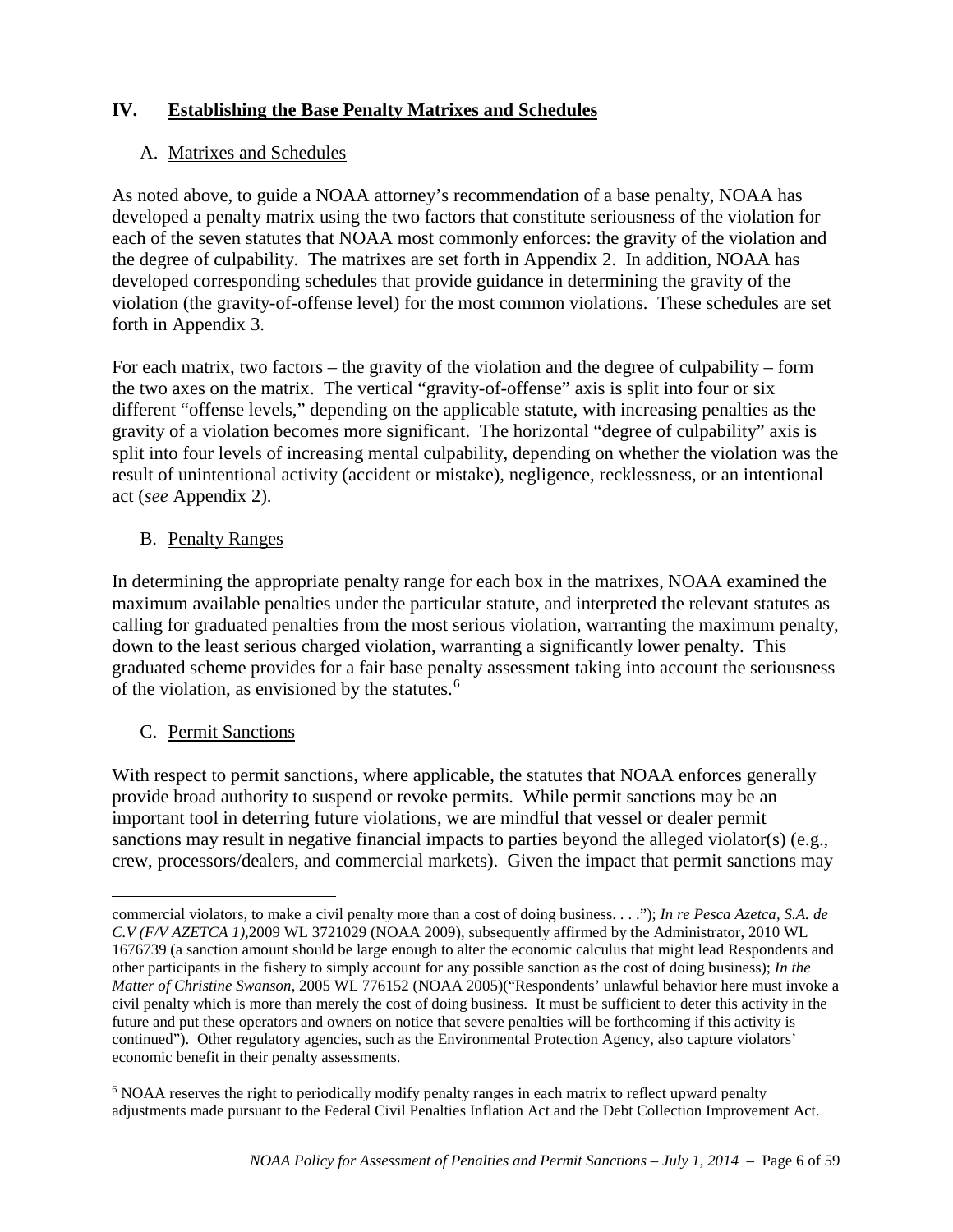have, permit sanctions are generally appropriate only in cases involving violations that are moderate to major in terms of their gravity. In the context of the Magnuson Act, the penalty matrixes provide for an incremental gradation of permit sanctions ranging from 5-20 days, 20-60 days, 60-180 days, and 180 days to one year.

In some cases, permit sanctions may also be appropriate where the alleged violator has a history of prior violations that are similar to the violation charged, or where the assessed penalty does not adequately account for the proceeds of the unlawful activity or any additional economic benefit derived from noncompliance because of the statutory cap. Permit sanctions in these circumstances may be sought only with the specific prior approval of the NOAA General Counsel or Deputy General Counsel.

Permit revocation is also appropriate in extraordinary cases. *See* 16 U.S.C. § 1858(g)(i). Revocation may be appropriate, for example, where a permit is obtained by fraud or false information, or where a monetary penalty and permit suspension do not adequately reflect the serious nature of the violation. Permit revocation may be sought only with specific prior approval of the NOAA General Counsel or Deputy General Counsel.

## **V. Determining the Initial Base Penalty Using the Matrix**

In determining an initial base penalty, the NOAA attorney first determines an appropriate gravity-of-offense level, using the listed schedules of common violations as a guide (Appendix 3). Where a violation is not listed in the schedules, the attorney determines the offense level by using the offense level of a similar listed violation. If no similar violation can be identified, the attorney will determine an appropriate offense level by assessing the gravity of the violation, using the factors listed below. Once an offense level is established, the attorney will then determine the alleged violator's degree of culpability, following the criteria set forth below. The initial base penalty will be the midpoint of the penalty range in the appropriate matrix box determined using this method. Where the matrix box includes a permit sanction range, there is a presumption that the appropriate permit sanction will also be the midpoint of the permit sanction range in the matrix box. However, the economic impact of a permit sanction on a violator may be considered in determining the proper sanction within the range, taking into account the fishery involved, the nature of the permit to be sanctioned, and the time of year or fishing season to which the sanction applies. Moreover, it may be appropriate to tie the length of a permit sanction to the duration of the alleged violation, especially where the violation provides an unfair advantage, such as in fisheries involving time and area limits.

## A. Gravity of the Violation

There are four or six gravity-of-offense levels assigned to each vertical axis of the matrixes, depending on the applicable statute. More particularly, there are four offense levels assigned to the Marine Mammal Protection Act, Endangered Species Act, Lacey Act, and Antarctic Marine Living Resources Convention Act, and there are six offense levels assigned to the Magnuson-Stevens Act, National Marine Sanctuaries Act, and Halibut Act (*See* Appendix 2). The matrixes with six offense levels reflect the higher monetary penalties provided for in the applicable statutes, and the need for additional offense level classes to narrow the potential penalty ranges available for a particular violation.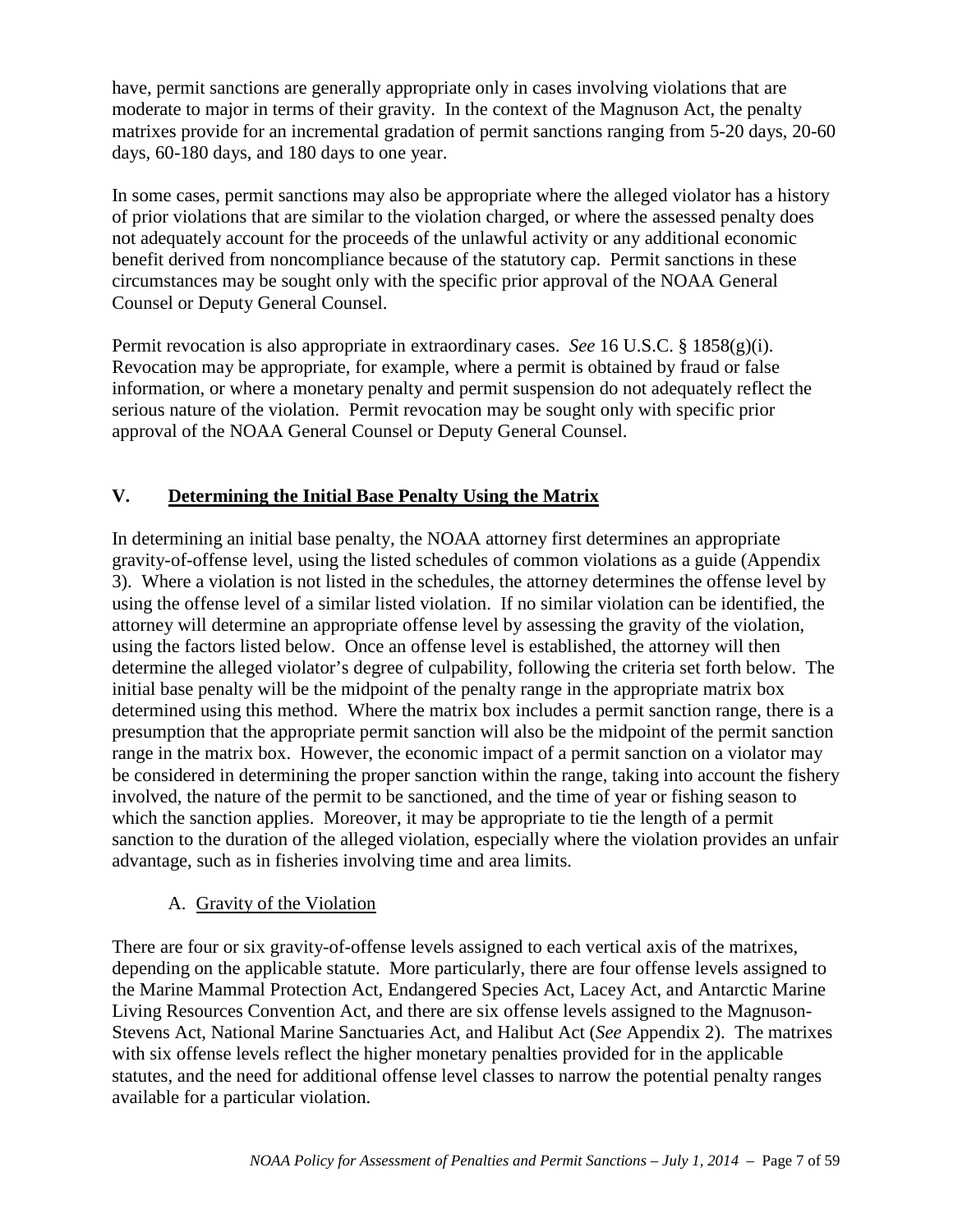The offense levels reflect a continuum of increasing gravity, taking into consideration the nature, circumstances, and extent of a violation, with offense level I representing the least significant charged offenses, and offense level VI the most significant. The attached schedules assign the most common violations to a corresponding offense level. In determining the appropriate offense level to assign to each violation, a number of factors were considered, including:

- a. The nature and status of the resource at issue in the violation (e.g., whether the fishery is currently overfished, overfishing is continuing, or the stock is particularly vulnerable because of its slow reproduction rate; whether the violation affects measures designed to protect essential fish habitat, endangered/threatened species, or resources within a national marine sanctuary);
- b. The extent of harm done to the resource or to the regulatory scheme or program;
- c. The potential harm to the resource or to the regulatory scheme or program;
- d. Whether the violation involves fishing in closed areas, fishing in excess of quotas, fishing without a required permit, or fishing with unauthorized gear;
- e. Whether the violation provides a significant competitive advantage over those operating legally;
- f. The nature of the regulatory program (e.g., limited versus open access fishery); and
- g. Whether the violation is difficult to detect without an on-scene enforcement presence or other compliance mechanisms such as Vessel Monitoring Systems (VMS) or an observer (e.g., unlawful discards, high-grading of catch, use or deployment of fish aggregating devices, gear conflicts, or failure to use seabird or turtle bycatch mitigation devices).

In making a determination of an initial base penalty, NOAA attorneys will examine the attached schedules and ascertain the proper offense level for a particular violation. To determine the proper offense level where a violation is not listed, NOAA attorneys will either determine the offense level by using the offense level of an analogous violation, or independently determine the level by considering the above listed factors.

B. Degree of Culpability

The second axis of the penalty matrixes focuses on the degree of mental culpability of the alleged violator when participating in the unlawful activity for which the penalty is being imposed. This axis reflects the importance that NOAA places on the alleged violator's degree of culpability prior to and at the time of violation. There are four levels of culpability reflected in the matrixes: intentional, recklessness, negligence, and unintentional acts (including accident, mistake, and strict liability).

An intentional violation generally exists when a violation is committed deliberately, voluntarily or willfully, i.e., the alleged violator intends to commit the act that constitutes the violation. A person intends a result when he or she both foresees the result that will arise if certain actions are taken and desires the result to occur. Intent may be particularly demonstrated by violations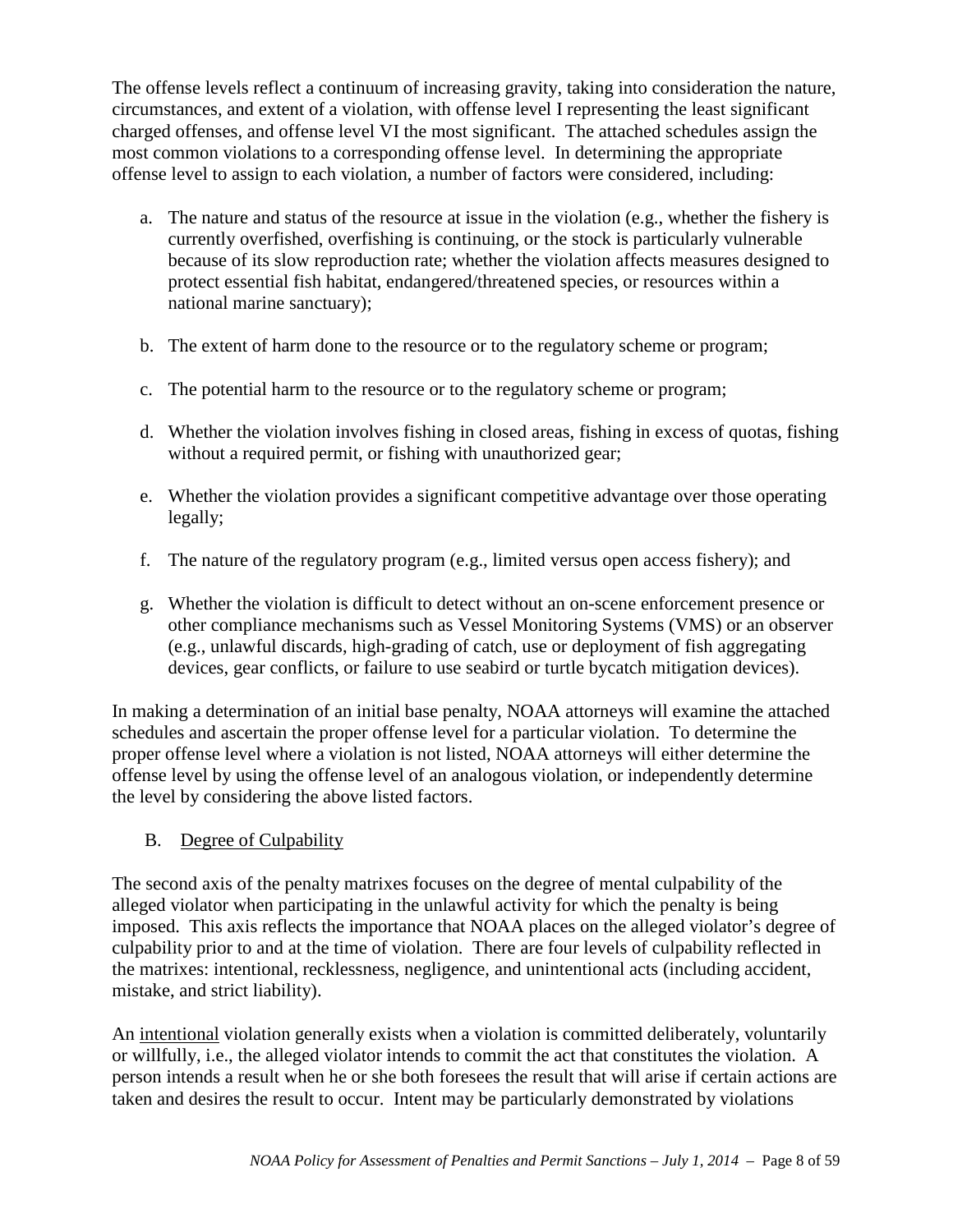committed as part of a pattern, course of conduct, common scheme or conspiracy, or where a violator has been charged in the past with a similar violation, even if not fully adjudicated.

Recklessness is a conscious disregard of a substantial risk of violating conservation measures that involves a gross deviation from the standard of conduct a law-abiding person would observe in a similar situation. Recklessness occurs where someone does not intend a certain result, but nonetheless foresees the possibility that his or her actions will have that result and consciously takes that risk. Recklessness may also occur where someone does not care about the consequences of his or her actions. Recklessness involves a lesser degree of fault than intentional wrongdoing but a greater degree of fault than negligence.

Negligence is the failure to exercise the degree of care that a reasonably prudent person would exercise in like circumstances. Negligence denotes a lack of diligence, a disregard of the consequences likely to result from one's actions, or carelessness. Negligence may arise where someone exercises as much care as he or she is capable of, yet still falls below the level of competence expected of him or her in the situation. The failure to know of applicable laws/regulations or to recognize when a violation has occurred may itself be evidence of negligence.

Finally, an unintentional act is one that is inadvertent, unplanned, and the result of an accident or mistake. An unintentional act is one not aimed at or desired. This culpability level reflects the strict liability nature of regulatory violations, and the fact that the statutes NOAA enforces are designed to protect marine resources even where a violation is unintended. In assessing whether an alleged violator's activity constitutes intentional, reckless, negligent, or unintentional behavior, a NOAA attorney will consider the following factors:

- a. Whether the alleged violator took reasonable precautions against the events constituting the violation;
- b. How much control the alleged violator had over the events constituting the violation;
- c. Whether the alleged violator knew or should have known of the potential harm associated with the conduct;
- d. Other similar factors as appropriate.

## **VI. Base Penalty Following Application of Adjustment Factors**

As set forth in Section V above, the gravity of the violation and the degree of culpability are considered in determining the initial base penalty. Once an initial base penalty is established, adjustments are applied to reflect legitimate differences among similar violations. Two adjustment factors are considered: an alleged violator's history of prior offenses, and "other matters as justice may require," including the conduct of an alleged violator after a violation occurs.

Starting from the midpoint of the appropriate matrix box, a NOAA attorney will use the adjustment factors to move up or down the penalty range within a box, or to a different penalty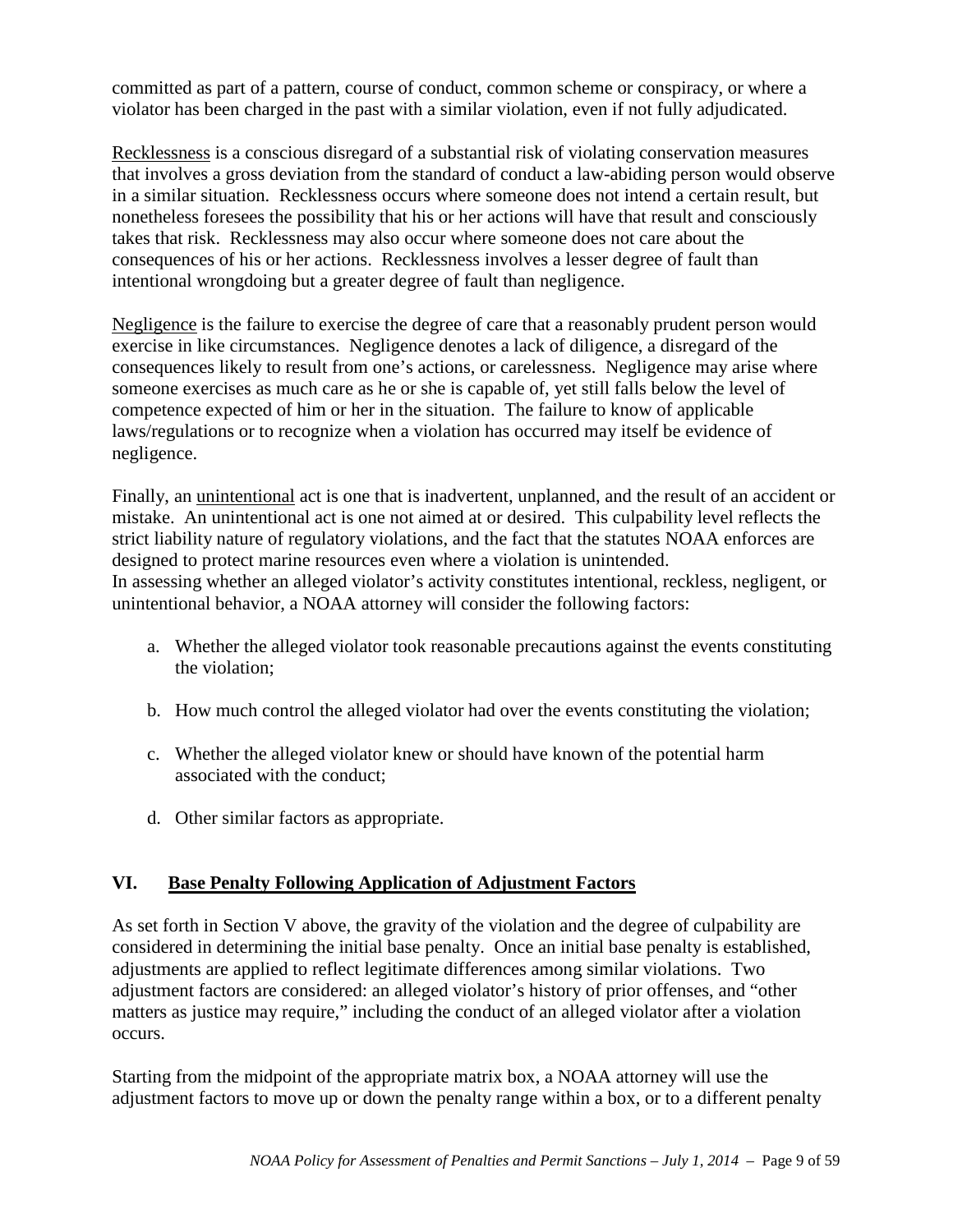box altogether. These factors may increase, decrease, or have no effect on the base penalty and permit sanction to be assessed. Application of the adjustment factors is cumulative, i.e., more than one factor may apply in a case. In applying the adjustment factors, the NOAA attorney will use the information about the alleged violator and violation available at the time of assessment.

In extraordinary circumstances, the initial base penalty may be adjusted above (or below) the high (or low) end of the base penalty range that would otherwise apply using the guidance described below, but only with specific prior approval of the NOAA General Counsel or Deputy General Counsel.

### A. History of Prior Offenses

An alleged violator's previous violation of natural resource protection laws is evidence of an intentional disregard for NOAA's statutes or regulations or a reckless or negligent attitude toward compliance with them. Subsequent violations also may be evidence that the prior enforcement response was insufficient to deter future violations. Accordingly, prior violations are a basis to adjust a penalty upward. Factors the NOAA attorney will consider in applying this adjustment include, *inter alia*, the following:

- a. The similarity of the prior violation, i.e., whether past and present violations involve the same or similar acts, the same statutes or regulations, or the same resources;
- b. How recently the prior violation occurred;
- c. The number of prior violations; and
- d. An alleged violator's efforts to correct any prior violation(s).

NOAA will consider all prior offenses that have been finally adjudicated within 5 years of the current violation (including, but not limited to, written warnings, summary settlements, administrative settlements, final judgments, convictions, or consent decrees), with adjustments to the penalty as follows:

(1) For each prior violation that is similar to the newly-charged violation, the NOAA attorney will move the initial base penalty an entire box to the right in the Appendix 2 Penalty Matrix, with a maximum increase of three penalty boxes (note: where it is not possible to move to the right in the penalty matrix, the NOAA attorney will select the box below the previously determined penalty box);

(2) For priors that are not similar to the newly alleged violation, the NOAA attorney will increase the penalty within the range of the initial base penalty box determined in Section V above. In determining the amount of the upward adjustment, the age of the violation may be taken into account.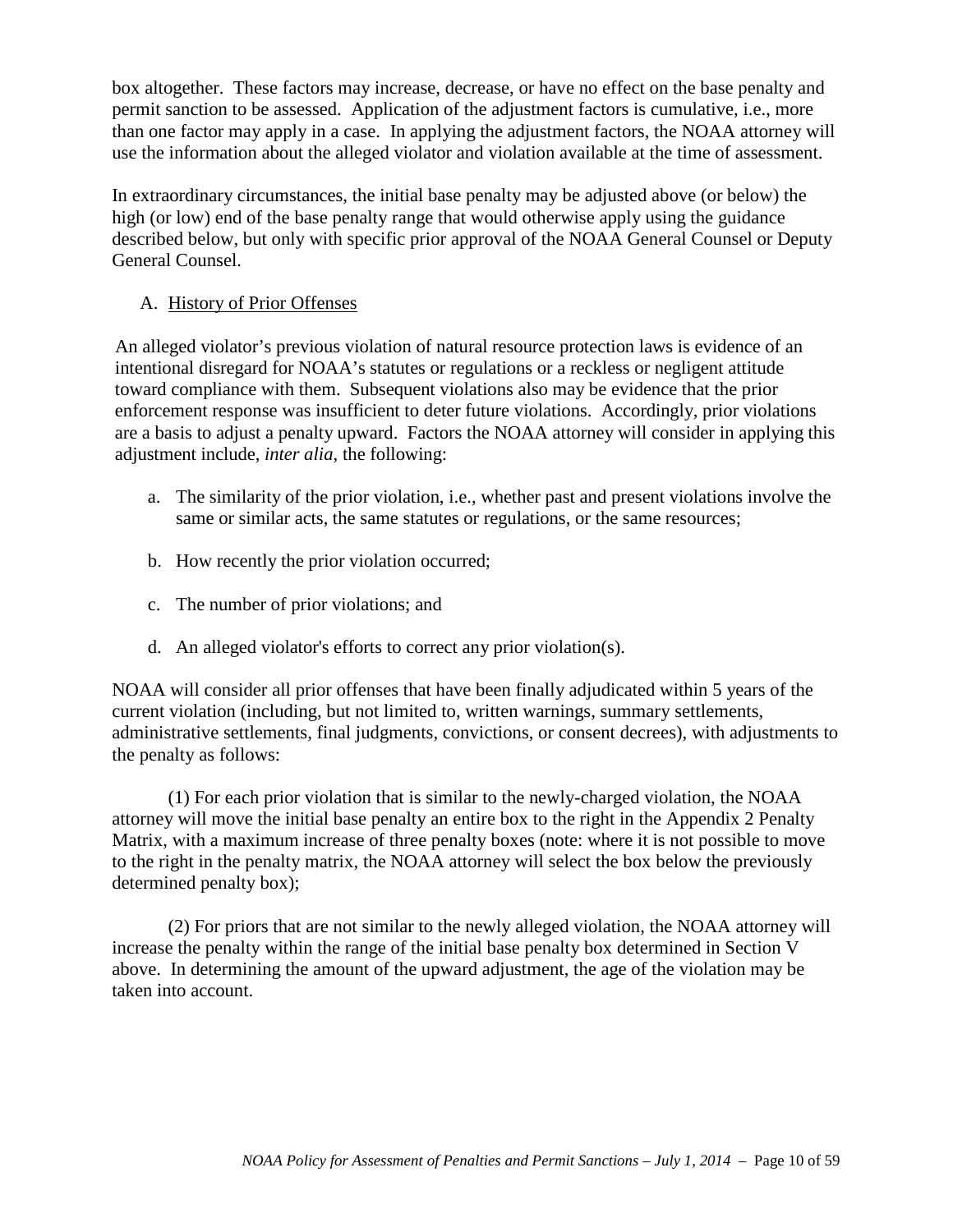NOAA attorneys will use the following guidelines to determine whether a prior violation applies to a newly charged offense:

(1) The NOAA attorney will consider a violation by a master or crewmember as a prior violation against that master or crewmember for any subsequent violation he or she commits on the same or different vessel.

(2) The NOAA attorney will consider a violation by the owner of a vessel as a prior violation against that owner for any subsequent violation involving that vessel or owner unless controlling ownership of the vessel has changed.

(3) Where a master or crewmember has a prior violation, the NOAA attorney will consider it as a prior against a vessel owner subsequently charged jointly and severally with the master or crewmember unless the owner has exercised due diligence in addressing the prior violation. Due diligence is a measure of care exercised by a reasonable and prudent vessel owner under the circumstances. A vessel owner may demonstrate due diligence by requiring current or prospective masters or crewmembers to certify whether they have prior violations or by conducting other verifiable screening for prior violations, and then providing adequate training to, and closer supervision of, those found to have priors, or by taking other actions to ensure that a master or crewmember with prior violations complies with the law. If, after reviewing the facts of a case, a NOAA attorney determines that a vessel owner has exercised due diligence in ensuring that a master or crewmember with a prior violation does not commit a subsequent offense that nonetheless occurs, the attorney may recommend that the penalty not be adjusted upward.<sup>[7](#page-10-0)</sup>

(4) Where multiple vessels are owned by the same individual or company, the NOAA attorney will consider a violation involving any vessel in the fleet as a prior violation against the individual or company for any subsequent offense involving the same or any other vessel in the fleet.

(5) The NOAA attorney will consider a violation committed by one corporation's vessel as a prior violation against another corporation's vessel where the two corporations are effectively owned or controlled by the same person or persons.

 $\overline{a}$ 

<span id="page-10-0"></span> $^7$  This practice purposely places the burden on owners, who are in the best position to address the prior violations of masters and crewmembers, to establish that they have acted with due diligence or face increased penalties for future violations.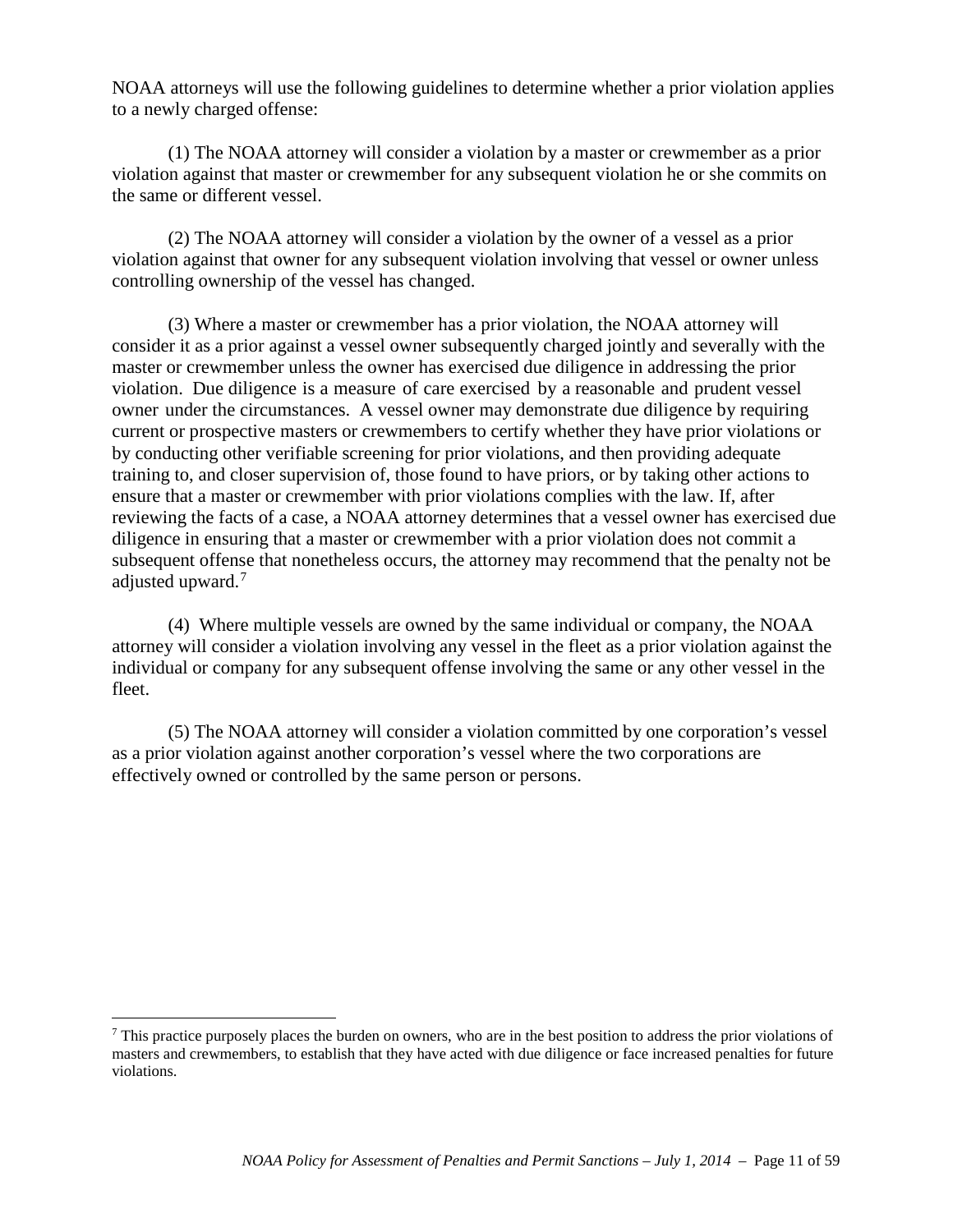## B. Such Other Matters as Justice May Require<sup>[8](#page-11-0)</sup>

As provided for by statute and implementing regulations<sup>[9](#page-11-1)</sup> a NOAA attorney may move above or below the midpoint of a penalty range within a penalty box by taking into account "such other matters as justice may require." There are two categories within this adjustment factor:

### i. Activity After Violation – Good Faith Efforts to Comply: Cooperation/Noncooperation

The NOAA attorney may move above or below the midpoint of a penalty range by taking into account the good or bad faith activities of the alleged violator after a violation occurs. Good faith factors, which may mitigate a penalty, include self-reporting, providing helpful information to investigators, and cooperating with investigators in any on-going investigation. Alternatively, actions taken in bad faith that may result in an increased penalty include any attempt on the part of the alleged violator to avoid detection (e.g., concealment or flight); or any evidence that the alleged violator interfered with the investigation by destroying evidence, intimidating or threatening agents or witnesses, lying, or similar activity. No downward adjustment will be made if the good faith efforts to comply primarily consist of coming into compliance or the alleged violator simply exhibits the "common courtesy" to law enforcement personnel expected from members of the public.

NOAA strongly encourages self-reporting of violations because it indicates a violator's willingness to accept responsibility and provides for greater efficiency in administering NOAA's enforcement program, particularly where a violation is difficult to detect. Accordingly, where an alleged violator self-reports a violation, NOAA will consider such action a mitigating factor justifying a downward adjustment in the initial base penalty. Depending on the context and degree of the self-report, as well as the gravity of the violation, NOAA may move to the lower end of the penalty range within a box or move to a lower penalty box altogether. NOAA will not, however, adjust a penalty downward for self-reporting where discovery of the violation is inevitable.

## ii. Other Considerations

 $\overline{a}$ 

Matters that may mitigate or aggravate a penalty may also include a long history of compliance, the economic impact of an assessed penalty on a business, or that a regulation has been subsequently rescinded. Where any other matters are to be taken into consideration, the NOAA attorney must provide a detailed description of the mitigating or aggravating factor on the Preliminary Penalty Assessment Worksheet, and must clearly articulate the basis for the penalty adjustment based on this factor.

<span id="page-11-0"></span><sup>8</sup> Various federal environmental statutes provide for a "such other matters as justice may require" factor in assessing civil penalties. *See e.g.* the Clean Water Act, 33 U.S.C. § 1319(g)(3); the Clean Air Act, 42 U.S.C 7413(e); and the Toxic Substances Control Act, 15 U.S.C. 2615(B).

<span id="page-11-1"></span><sup>9</sup> *See e.g.,* 16 U.S.C. § 1858(a); 16 U.S.C. § 3373(a)(6); 16 U.S.C. § 773f(a); 16 U.S.C. § 2437(a); and 15 C.F.R. § 904.108(a)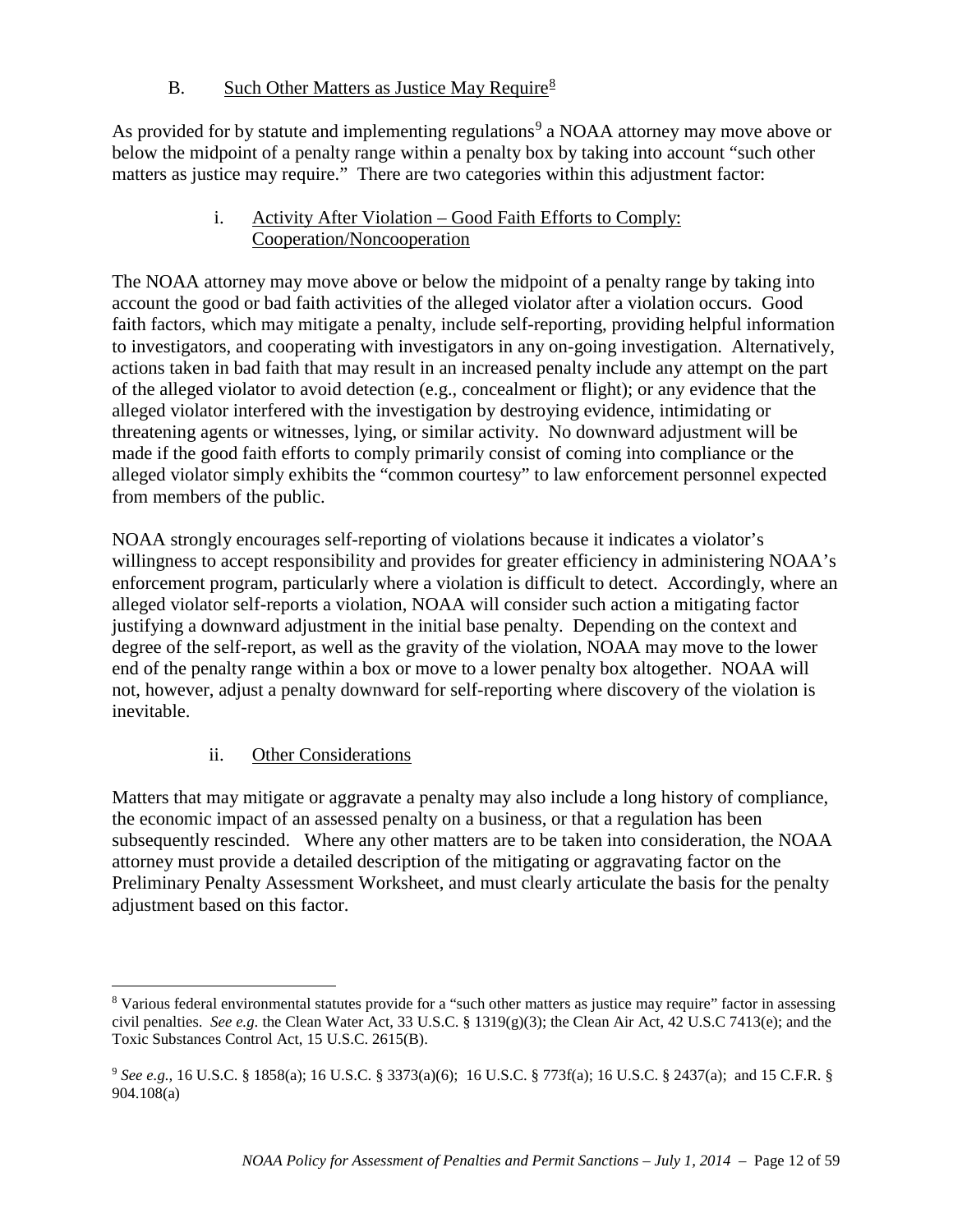## **VII. Proceeds of Unlawful Activity and Any Additional Economic Benefit**

In assessing a penalty, this Policy takes into account the value of proceeds gained from unlawful activity and any additional economic benefit of noncompliance to an alleged violator. The value of proceeds from the unlawful activity and any additional economic benefit to an alleged violator are factored in to prevent violators from profiting from illicit behavior and engaging in improper behavior because the sanctions imposed are merely a "cost of doing business" (i.e., because the economic benefit of their unlawful activity exceeds the cost of a potential penalty).<sup>10</sup> Taking these factors into account also levels the playing field for the regulated community, so violators do not gain economic or strategic benefits over their law-abiding competitors. Absent extraordinary circumstances, the value of the proceeds from the unlawful activity and any additional economic benefit to the violator will be calculated and added to the base penalty.

The NOAA attorney will examine the following types of proceeds from unlawful activity and any additional economic benefit from noncompliance when calculating an appropriate amount to include in any penalty assessment:

- a. Gross Ex-vessel value of fish, fish product, or other product illegally caught
- b. Gross revenues of charter fishing vessel or whale watching vessel that violated regulatory restrictions
- c. Economic advantage from delayed costs (delay in purchase of required equipment, e.g., turtle excluding devices or vessel monitoring systems)
- d. Economic advantage from avoided costs (fuel saved by transiting through, not around, a protected area; costs of an observer on fishing trips; costs of infrastructure improvements, e.g., fish ladders and screens to protect ESA-listed species)

In some cases, there may be more than one type of proceeds from unlawful activity or additional economic benefit to the alleged violator. In such cases, the NOAA attorney will consider each category of proceeds from unlawful activity or additional economic benefit to calculate a combined total. Factors that are to be considered in making this assessment are described below.

#### A. Gross Value of Fish, Fish Product, or Other Product Illegally Caught, or Revenues Received

In cases where fish or other product is caught in violation of the statutory or regulatory requirements, the proceeds from unlawful activity will be assessed based on the gross ex-vessel value of the fish or other product. Where the actual value of the fish is known, that is the amount that will be used; when it is not known, the attorney will make a reasonable estimate of the value based on available information. Where a charter fishing vessel or whale watching vessel is involved, proceeds from the unlawful activity will include the gross revenues from the trip that gave rise to the violation.

If the illegal catch or product was seized and forfeited by NOAA, or if the alleged violator voluntarily abandoned the illegal catch or product, the proceeds from the unlawful activity was

<span id="page-12-0"></span><sup>10</sup> *See* footnote 5.  $\overline{a}$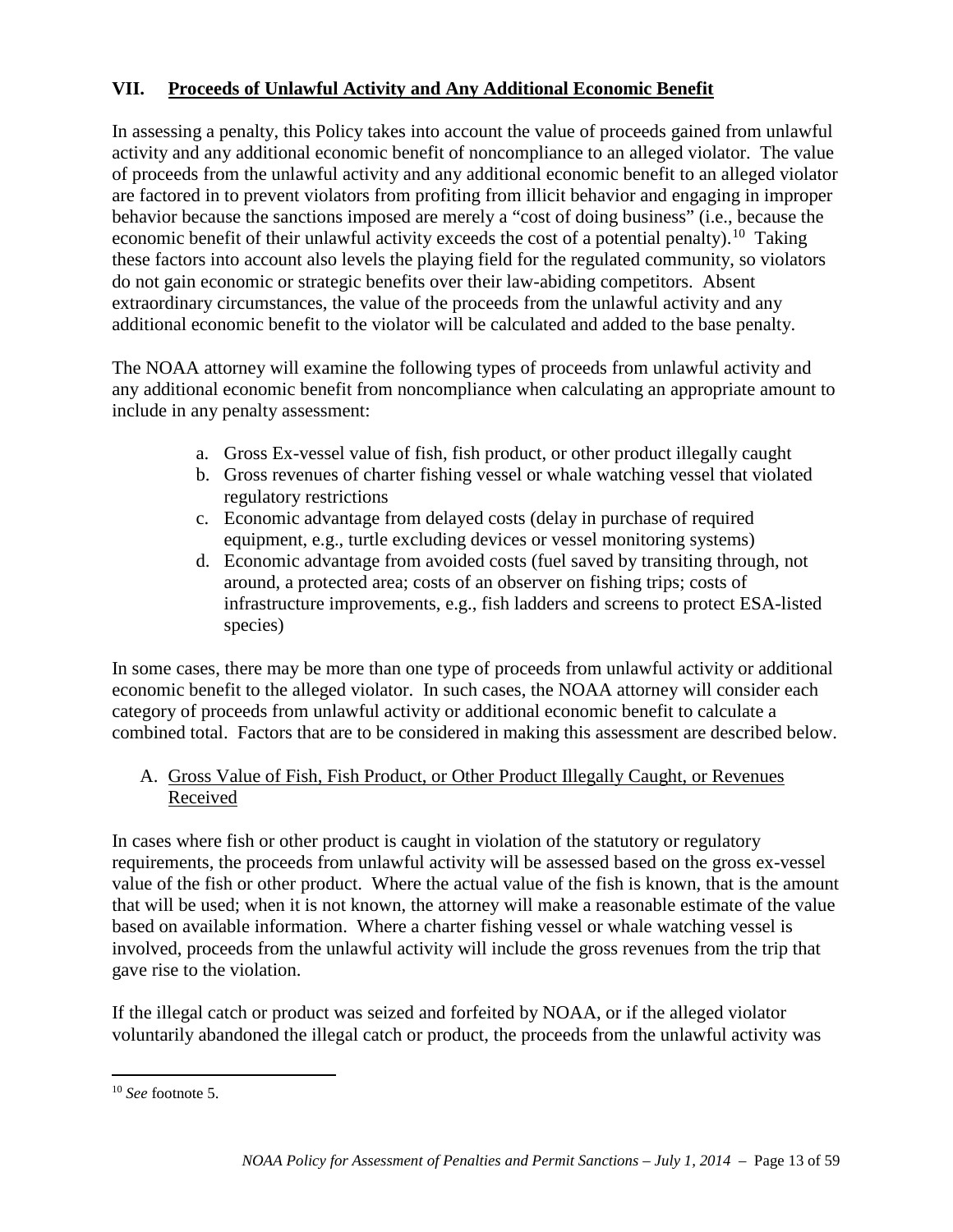likely already recouped from the alleged violator and the proceeds for the penalty assessment will typically be zero.

## B. Delayed Costs

Delayed costs are expenditures that have been deferred by the alleged violator and result in a failure to comply with the regulatory program. The alleged violator eventually will have to spend the money in order to achieve compliance, but during the period of non-compliance the violator has gained an economic benefit over his or her competitors who have paid to comply. The economic benefit for delayed costs consists of the amount of interest on the unspent money that reasonably could have been earned by the alleged violator during noncompliance.

## C. Avoided Costs

Avoided costs are expenditures that are not made by the alleged violator, leading to a failure to comply with the law. These costs will never be incurred. Examples of avoided costs include, *inter alia*:

- a. Cost savings for operation and maintenance of equipment that the alleged violator failed to install;
- b. Failure to properly operate and maintain existing equipment (e.g., fish ladders and screens for the protection of ESA-listed species);
- c. Failure to employ sufficient number of adequately trained staff; and
- d. Failure to establish or follow precautionary methods required by rules or permits.

For avoided costs, the economic benefit equals the cost of complying with the requirement from the time that compliance was required until the date the violator comes into compliance.

## **VIII. Ability to Pay**

The goal of NOAA's enforcement program is to secure compliance with the laws that protect natural resources, not to put alleged violators out of business. Thus, NOAA will consider at the appropriate stage the ability of the alleged violator to pay a penalty as described below. The NOAA attorney will generally not consider an alleged violator's ability to pay in making a recommendation regarding issuance of a NOVA because he or she will not have relevant information available before the NOVA with proposed penalty is issued.<sup>[11](#page-13-0)</sup> Once a NOVA is issued, the burden to demonstrate inability to pay rests with the alleged violator. *See* 15 C.F.R. § 904.108(c)-(e) (describing process for demonstrating inability to pay). The alleged violator must provide requested information that is verifiable, accurate, and complete to enable consideration of this factor in adjusting the proposed penalty.

When an alleged violator cannot afford the penalty prescribed by this policy, or payment of all or a portion of the penalty will preclude the alleged violator from achieving compliance or from

<span id="page-13-0"></span><sup>&</sup>lt;sup>11</sup> Unlike most statutes NOAA enforces, the Lacey Act requires consideration of ability to pay at the time of charging. *See* 16 U.S.C. § 3373(a)(6); s*ee also* 15 C.F.R. § 904.108(g)-(h) (describing process for consideration of ability to pay at the charging stage, based on information available to NOAA at that time).  $\overline{a}$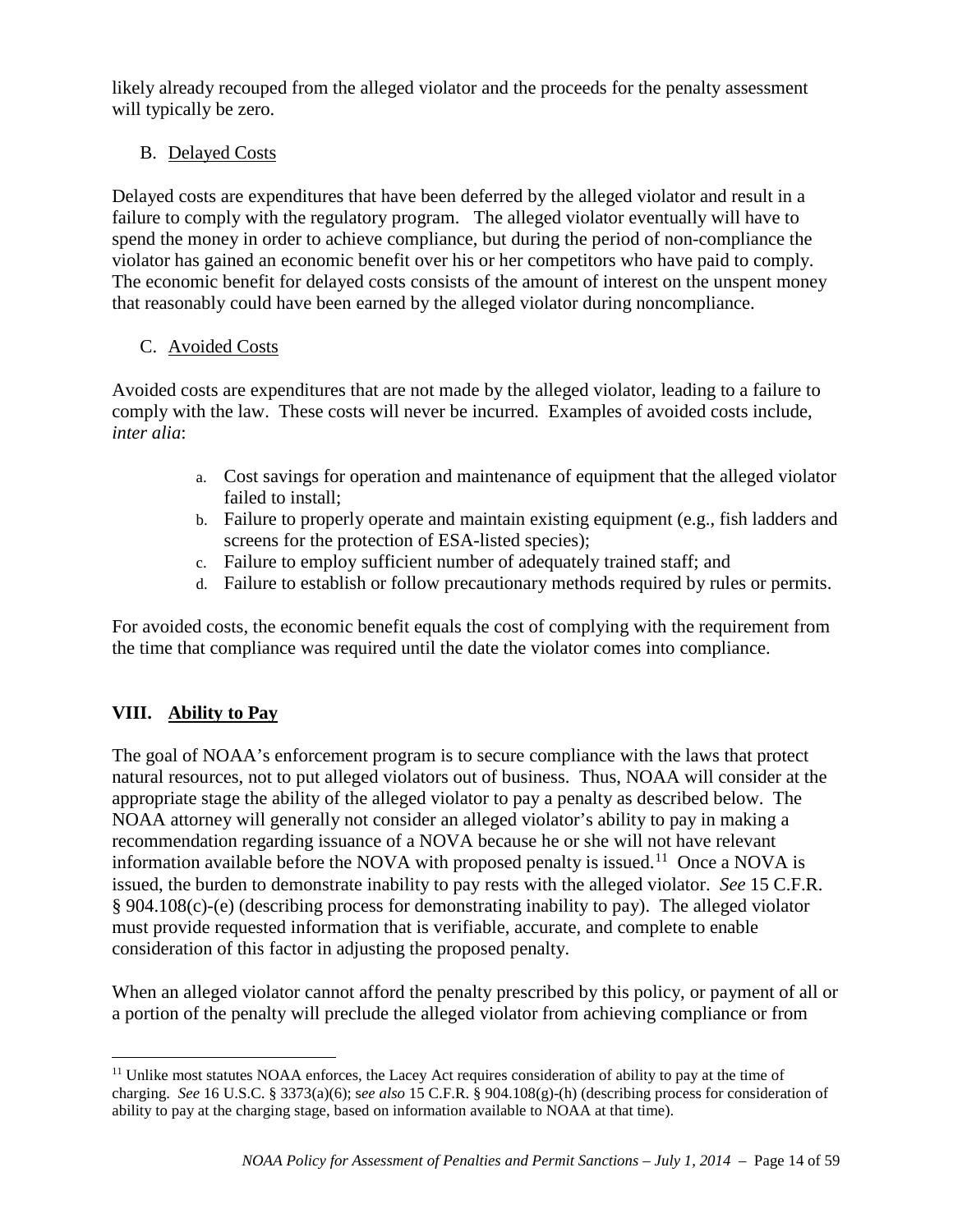carrying out remedial measures more important than the deterrence effect of the penalty, the NOAA attorney may consider, *inter alia*, the following options:

- a. An installment payment plan with interest;
- b. A reduction of the penalty amount in exchange for a comparable increase in the permit sanction component;
- c. A suspended penalty subject to specified conditions; and
- d. Straight penalty reductions.

The amount of any downward adjustment of the penalty for inability to pay is dependent on the individual financial facts of the case.

#### **IX. Application of the Penalty Policy and Periodic Review**

*Use of Preliminary Worksheet with Rationale for Assessed Penalty* – In preparing a recommendation to charge an alleged violation through issuance of a NOVA, NOPS, or both, the NOAA attorney will complete the Preliminary Worksheet attached as Appendix 1 to establish a recommended penalty and/or permit sanction for each alleged violation. Each section of the worksheet corresponds to a section of the Policy as summarized in Sections V through VII above.

*Multiple Violations* – In certain situations, several violations may have been committed. An assessment will be undertaken for each violation charged.

*Penalty Assessment Against Vessel Owner and Operator* – Absent extraordinary circumstances, the penalty will be assessed jointly and severally against all appropriate actors (e.g., the vessel owner and operator).

*Application to Violations of Other NOAA Statutes* –This Policy, and the attached matrixes and schedules, address the seven major statutes that NOAA enforces. Until NOAA develops base penalty matrixes for other statutes NOAA enforces, the NOAA attorney will use the closest penalty matrix by analogy, i.e., the matrix developed for MSA violations will be used to develop a recommended penalty under other fishery laws with comparable statutory penalties. If the attorney cannot identify a similar violation, the attorney may choose an appropriate offense level by assessing the gravity of the violation based on criteria described in this Policy. In these cases, the attorney will document the basis for using the selected offense level when making the penalty recommendation.

*Effective Date* - The effective date of this Policy is July 1, 2014. NOAA will continue to apply the March 16, 2011 Penalty Policy to currently pending cases until they have been finally adjudicated.

*Periodic Review* – The NOAA General Counsel's Office will periodically review this Policy and consider revisions or modifications as appropriate to ensure that it continues to serve the stated purposes of the Policy.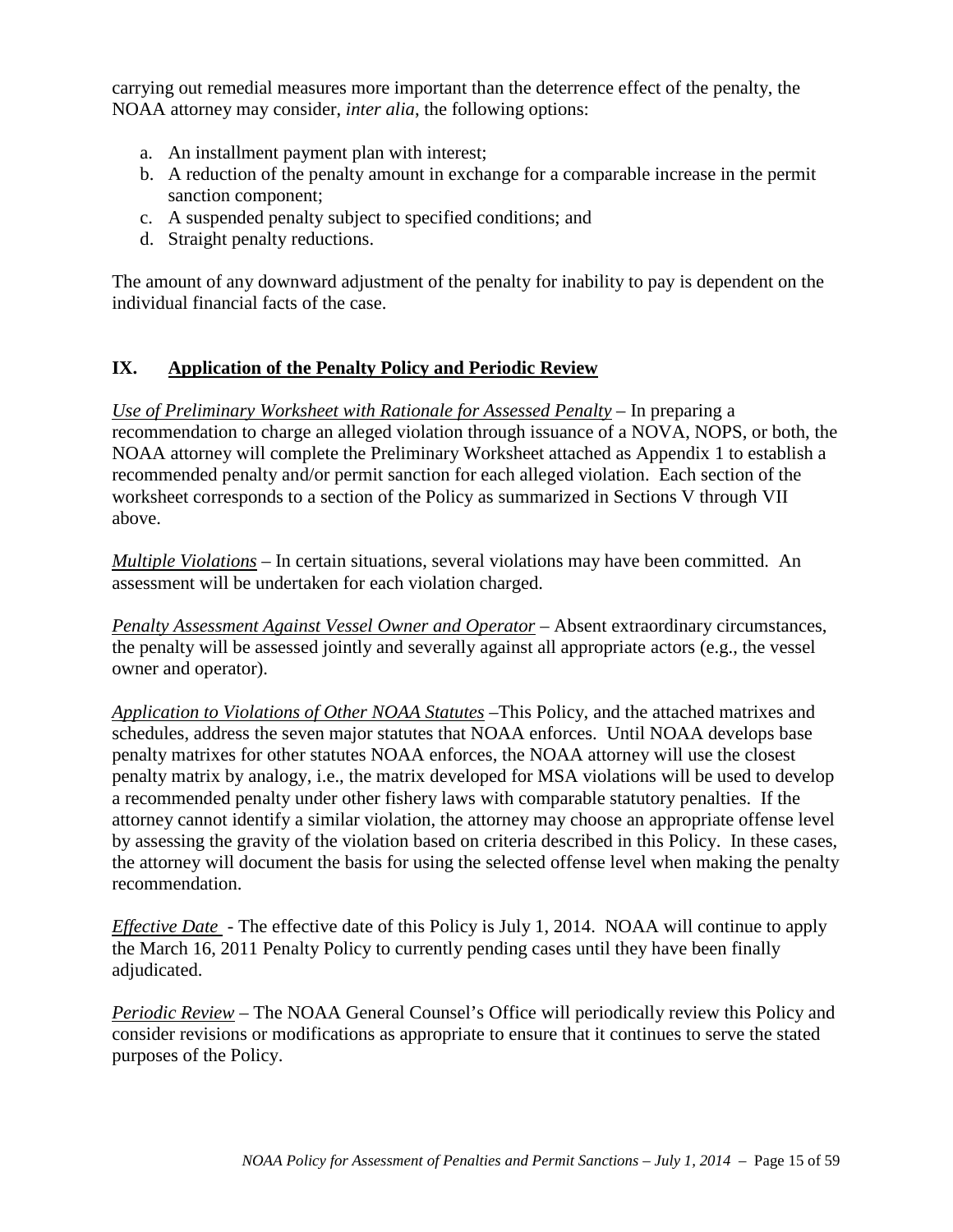## **APPLICATION OF POLICY – SPECIFIC EXAMPLES**

#### EXAMPLE 1 – MAGNUSON-STEVENS ACT

#### Description of Violation

Commercial fishing vessel, Vessel A, owned and operated by Captain X, lands 5,000 pounds of redtail groundfish, which is 2,000 pounds (approximately 67%) in excess of the applicable 3,000 pound trip limit. The trip limit had been in effect for several months as of the date of the violation. The violation occurs during a routine landing, which is monitored by a NOAA enforcement agent. The excess fish is voluntarily abandoned by Captain X. When interviewed by the NOAA agent, the captain says that the overage is due to a mistake by an inexperienced crewmember who was unaware of the 3,000 pound limit. At the time of the violation, Vessel A is participating in the groundfish fishery as a federally permitted, limited entry fishing vessel. Limited entry vessels qualify for a higher trip limit for redtail groundfish than do open access vessels. Redtail groundfish are not considered an overfished species. No other violations are found in connection with the overage. Captain X has one prior violation for an overage of groundfish, which occurred two years prior to the present violation.

The following is a discussion of the methodology used to calculate the amount of the proposed civil monetary penalty for the violation, under the penalty policy.

#### **I. Initial Base Penalty**

Offense Level: Level II. The Magnuson-Stevens Act schedule provides for an offense level of II for most fishing overages between 50% and 100%.

Degree of Culpability: Level B. Although the Captain indicated that the violation was unintentional, the Captain's knowledge of the 3000 lb limit and the size of the overage implies negligence in overseeing the vessel's crewmembers, particularly those who were inexperienced.

Initial Base Penalty: The penalty range is II B, \$4,000 to \$6,000, with a midpoint of \$5,000.

#### **II. Adjustment Factors**

History of Prior Offenses: Captain X had one similar violation within the previous two years; this increases the penalty range to II C, \$6,000 - \$10,000, with a midpoint of \$8,000, which represents an upward adjustment of \$3,000 over the initial base penalty.

Other Factors: None

Base Penalty After Application of Adjustment Factors: Increase initial base penalty to \$8,000  $($5,000 + $3,000 = $8,000)$ 

#### **III. Proceeds of the Unlawful Activity and Any Additional Economic Benefit**

N/A; Captain X voluntarily abandoned the excess fish.

#### **Total Penalty (I. + II. + III.): \$8,000**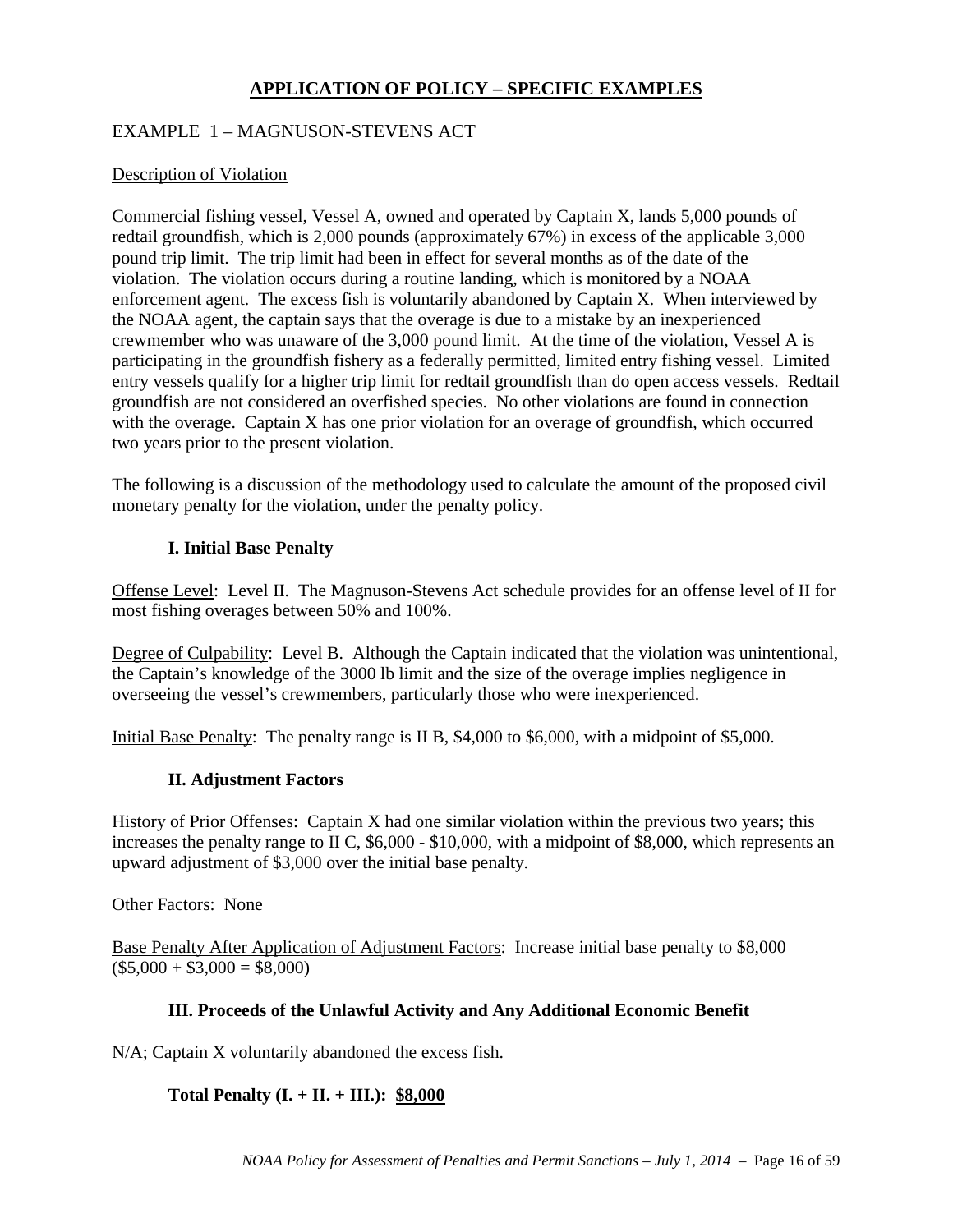## EXAMPLE 2 – MAGNUSON-STEVENS ACT

#### Description of Violation

Commercial fishing vessel, Vessel A, owned and operated by Captain X, lands 830 pounds of Atlantic sea scallops that are sold for \$6 per pound, for a total of \$4,980. Because the vessel was issued a valid Limited Access General Category permit, it is limited to landing 400 pounds of scallops. Captain X completes a vessel trip report stating that only 400 pounds of scallops were landed, and submits this report to the National Marine Fisheries Service. The dealer to whom the scallops are sold (Dealer Y) reports to NMFS that it has purchased only 400 pounds of scallops. When interviewed by the investigating agent, Dealer Y denies purchasing the illegal scallops. When the investigating agent interviews Captain X, Captain X admits landing excess scallops and selling them to Dealer Y for cash. Captain X also admits submitting a false trip report. Further, he acknowledges that he has worked out an agreement with Dealer Y to report only 400 pounds. Captain X's admissions lead to the retrieval of Dealer Y's record that reveals the excess 430 pounds of scallops were purchased with cash for \$2,580 (430 lbs. x \$6 per lb.). Neither Vessel A nor Captain X have any prior history of violations. Based on this example, Vessel A and Captain X fished for, caught, possessed, landed, and sold scallops in excess of the 400 pound landing limit and submitted and maintained a false vessel trip report.

The following is a discussion of the methodology used to calculate the amount of the proposed civil monetary penalties for the violations against Vessel A/Captain X under the penalty policy.

#### **I. Initial Base Penalty**

Count 1: Possession of excess scallops

Offense Level: Level II. The Magnuson-Stevens Act schedule provides for an offense level of II for overages of General Category area scallops over 50% of the permissible catch.

Degree of Culpability: Level D. The evidence indicates the violation was intentional.

Initial Base Penalty: The penalty range is II D, \$10,000 - \$20,000, with a midpoint of \$15,000.

Count 2: False Trip Report

Offense Level: Level III. The Magnuson-Stevens Act schedule provides for an offense level of III for filing a false report that is material.

Degree of Culpability: Level D. The evidence indicates the violation was intentional.

Initial Base Penalty: The penalty range is III D, \$20,000 - \$40,000, with a midpoint of \$30,000.

#### **II. Adjustment Factors**

History of Prior Offenses: Captain X has no prior enforcement history.

Other Factors: Captain X admitted the illegal landing and false reporting without making any further false oral statements and was cooperative. His admission and cooperation assisted the investigating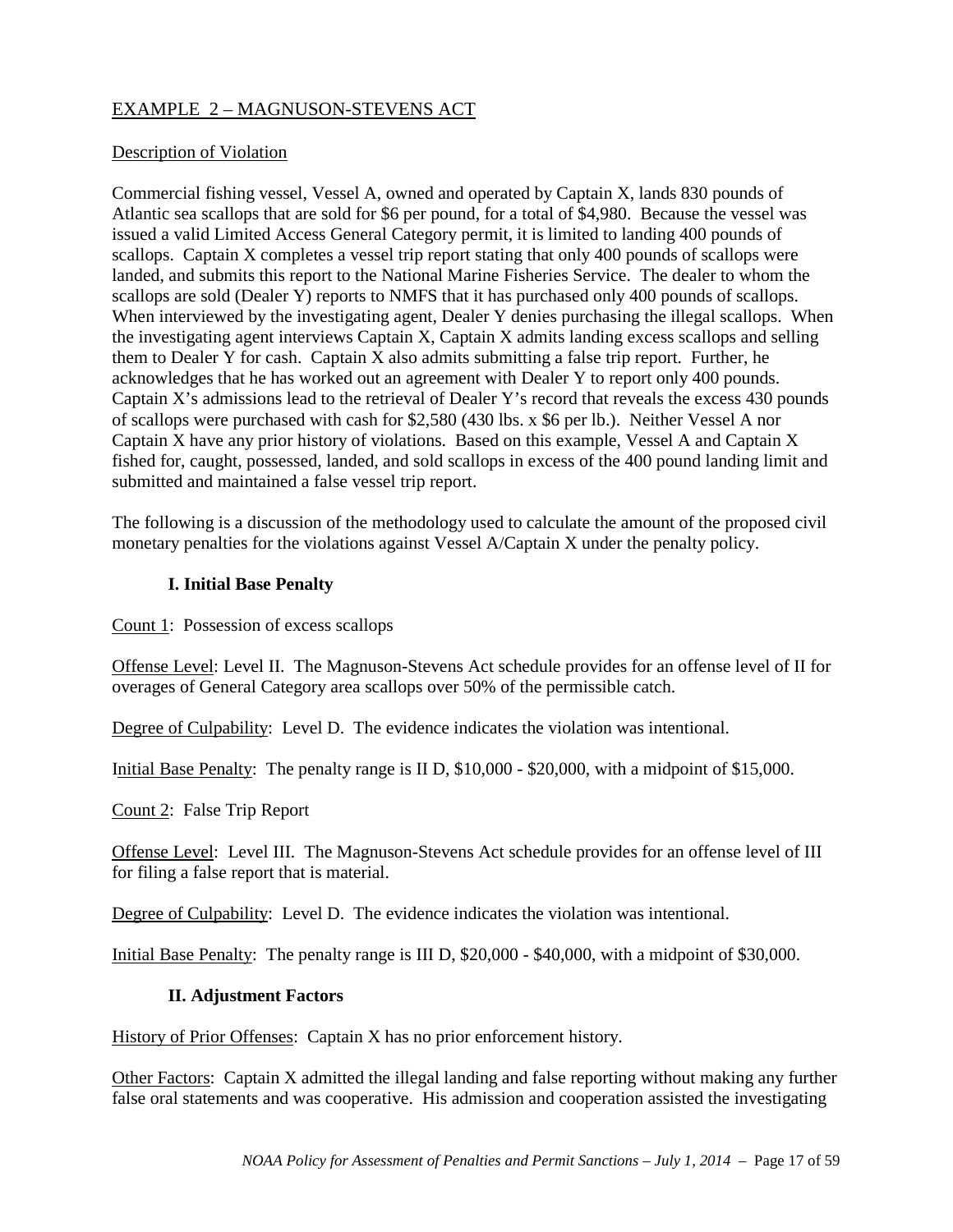agent's retrieval of evidence and uncovered the dealer's full role in the transaction. This significant degree of cooperation supports a downward adjustment to the low end of the penalty range for the false reporting count.

Base Penalty After Application of Adjustment Factors: Count 1: No decrease/increase. Count 2: Decrease initial base penalty to \$20,000 (\$30,000-\$10,000=\$20,000).

#### **III. Proceeds of the Unlawful Activity and Any Additional Economic Benefit**

\$2,580, which is added to the penalty for possessing excess scallops.

| Total Penalty $(I. + II. + III.):$ | Count 1:      | \$17,580 |
|------------------------------------|---------------|----------|
|                                    | Count 2:      | \$20,000 |
|                                    | <b>Total:</b> | \$37,580 |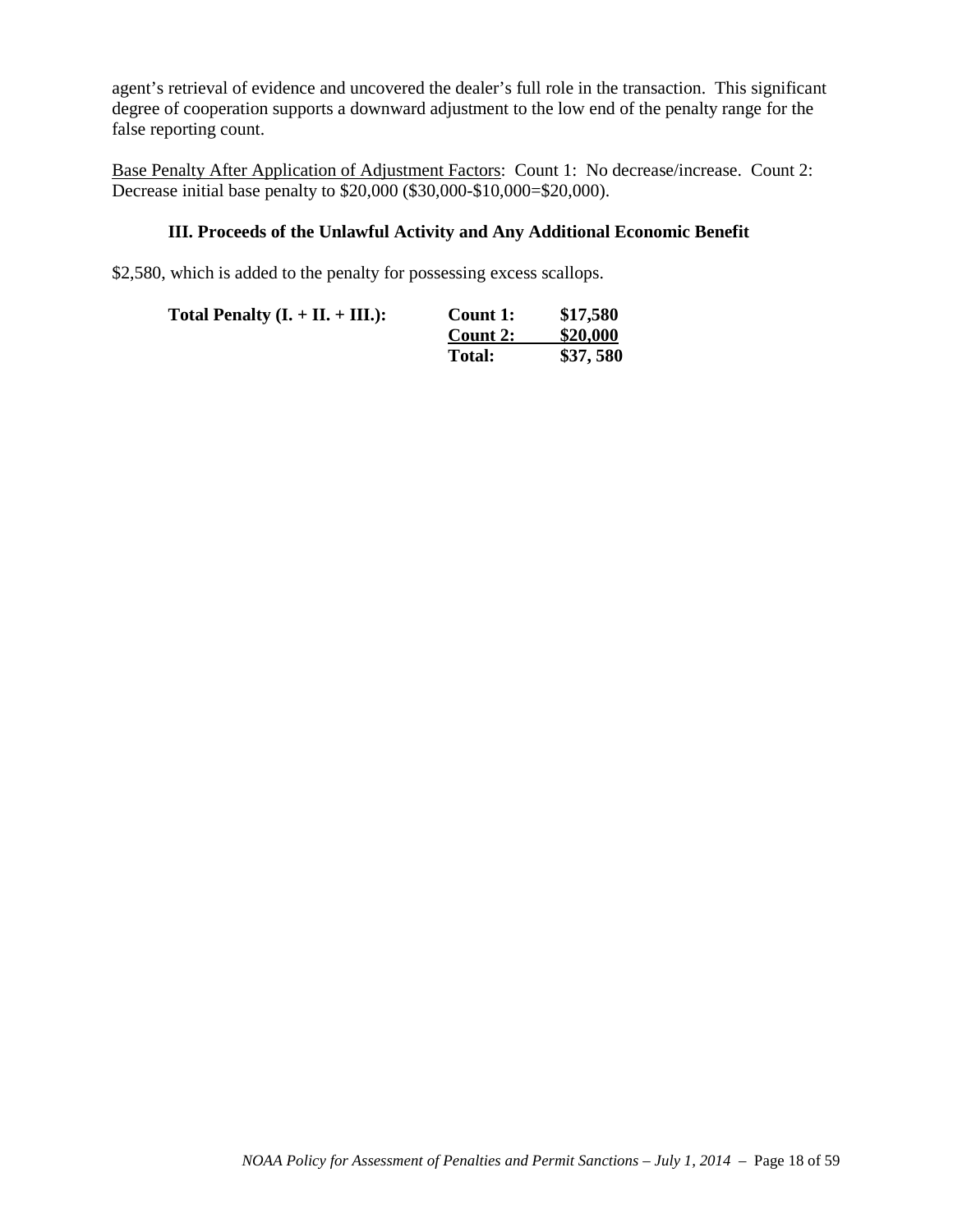## EXAMPLE 3 – NATIONAL MARINE SANCTUARIES ACT

#### Description of Violation

Recreational vessel A, owned and operated by Captain X, grounds in a seagrass habitat in the Florida Keys National Marine Sanctuary. When interviewed by law enforcement officers, Captain X advises that he had lost his bearings. An assessment of the grounding reveals that over 80 square yards of habitat is impacted, including prop scars and a blowhole.

The following is a discussion of the methodology used to calculate the amount of the proposed civil monetary penalty for the violation, under the penalty policy.

#### **I. Initial Base Penalty**

Offense Level: Level III. The National Marine Sanctuaries Act schedule provides for an offense level range of III where, as here, the gravity of the offense is moderate.

Degree of Culpability: Level B. The evidence indicates that although the grounding is unintentional, Captain X attempted to power off, thus creating a blowhole, which is negligent.

Initial Base Penalty: The penalty range is III B, \$4,000 - \$8,000, with a midpoint of \$6,000.

#### **II. Adjustment Factors**

History of Prior Offenses: Captain X does not have any previous violations.

Other Factors: None

Base Penalty After Application of Adjustment Factors: No decrease/increase

#### **III. Proceeds of the Unlawful Activity and Any Additional Economic Benefit**

N/A.

**Total Penalty (I. + II. + III.): \$6,000**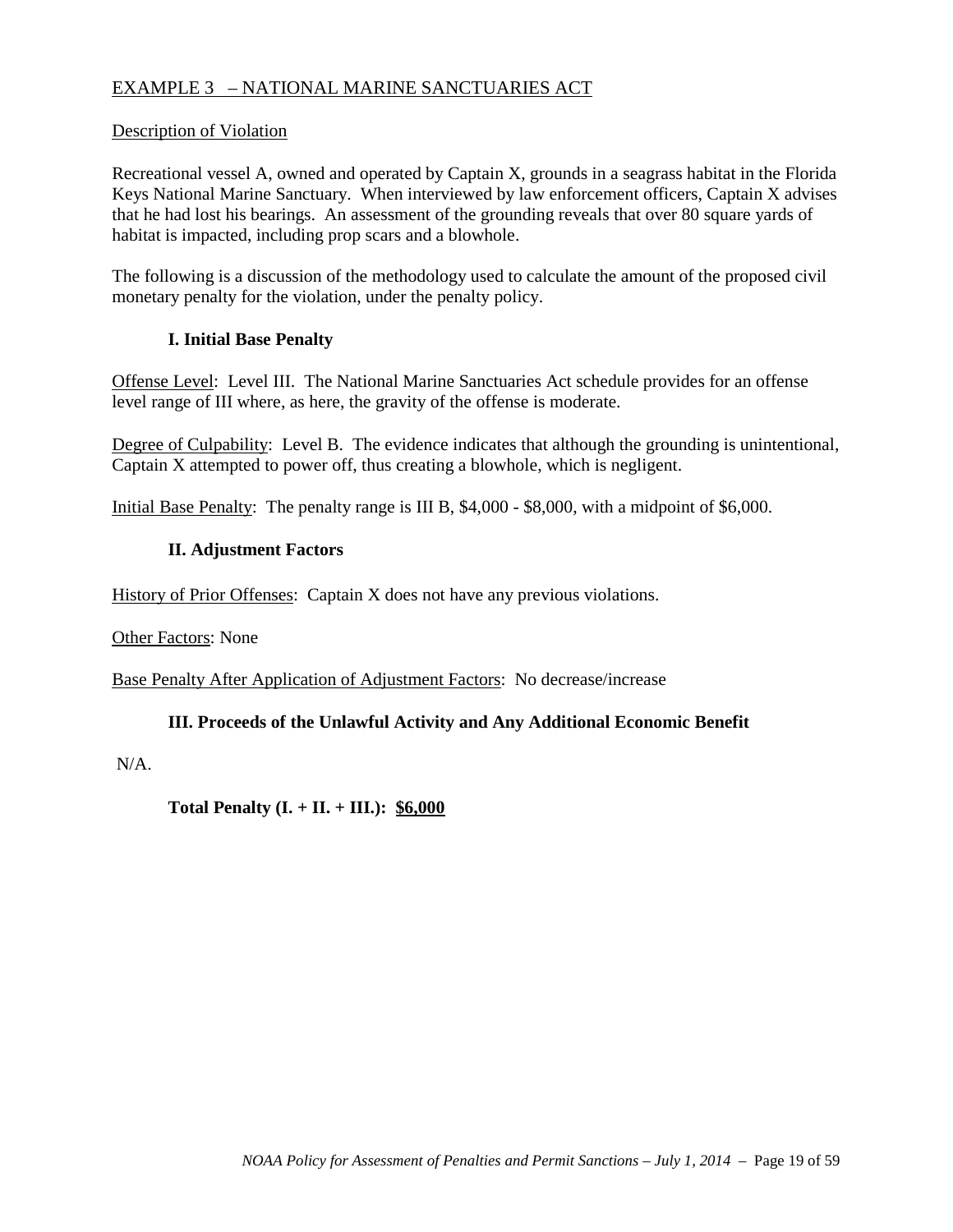## EXAMPLE 4 – MARINE MAMMAL PROTECTION ACT

#### Description of Violation

Upon arrival at a known haul-out for marine mammals, a state game warden is contacted by a civilian witness who states that she has just observed and photographed a man taking photos of elephant seals. The witness states that, at first, the man was just shooting photos of elephant seals at close proximity with little or no interaction with the animals. After a few minutes however, the man began to toss rocks onto one large bull elephant seal while attempting to take photographs of the animal's reaction. The man then began to pelt the animal's torso with rocks while taking photos. Finally, the man hit the animal on the tail with a large stick, which elicited an aggressive response (charge) from the animal. The man took one final photograph of the animal and then retreated quickly up the beach with the animal in close pursuit for several yards.

With the assistance of the witness, the warden is able to identify the man in a nearby parking lot and interview him. Initially, the man denies any wrongdoing and refuses to give his name or any other information. When the warden explains that his earlier actions had been photographed and that his camera would be seized as evidence of a violation of the MMPA, the photographer becomes very agitated and yells at the warden, stating that he did not hurt the elephant seals and that he just wanted to get a good photograph. Upon further questioning, the photographer states that he wants to be a professional wildlife photographer, that he loves marine mammals and wouldn't do anything to hurt them. No investigation of the health of the elephant seal is conducted.

The following is a discussion of the methodology used to calculate the amount of the proposed civil monetary penalty for the violation, under the penalty policy.

### **I. Initial Base Penalty**

Offense Level: Level II. The Marine Mammal Protection Act schedule provides for an offense level of II for harassing a marine mammal, and an offense level of III for harming one.

Degree of Culpability: Level D. The evidence indicates the man intentionally harassed the animal.

Initial Base Penalty: The penalty range is II D, \$2,000-\$3,000, with a midpoint of \$2,500.

## **II. Adjustment Factors**

History of Prior Offenses: The photographer has no prior violations.

Other Factors: The alleged violator was uncooperative, and initially made an uncharged false statement to the investigating officer. These facts support an upward adjustment to the high end of the penalty range (\$3,000).

Base Penalty After Application of Adjustment Factors: Increase initial base penalty to \$3,000  $($2,500 + $500 = $3,000).$ 

#### **III. Proceeds of the Unlawful Activity and Any Additional Economic Benefit**

 $N/A$ 

## **Total Penalty (I. + II. + III.): \$3,000**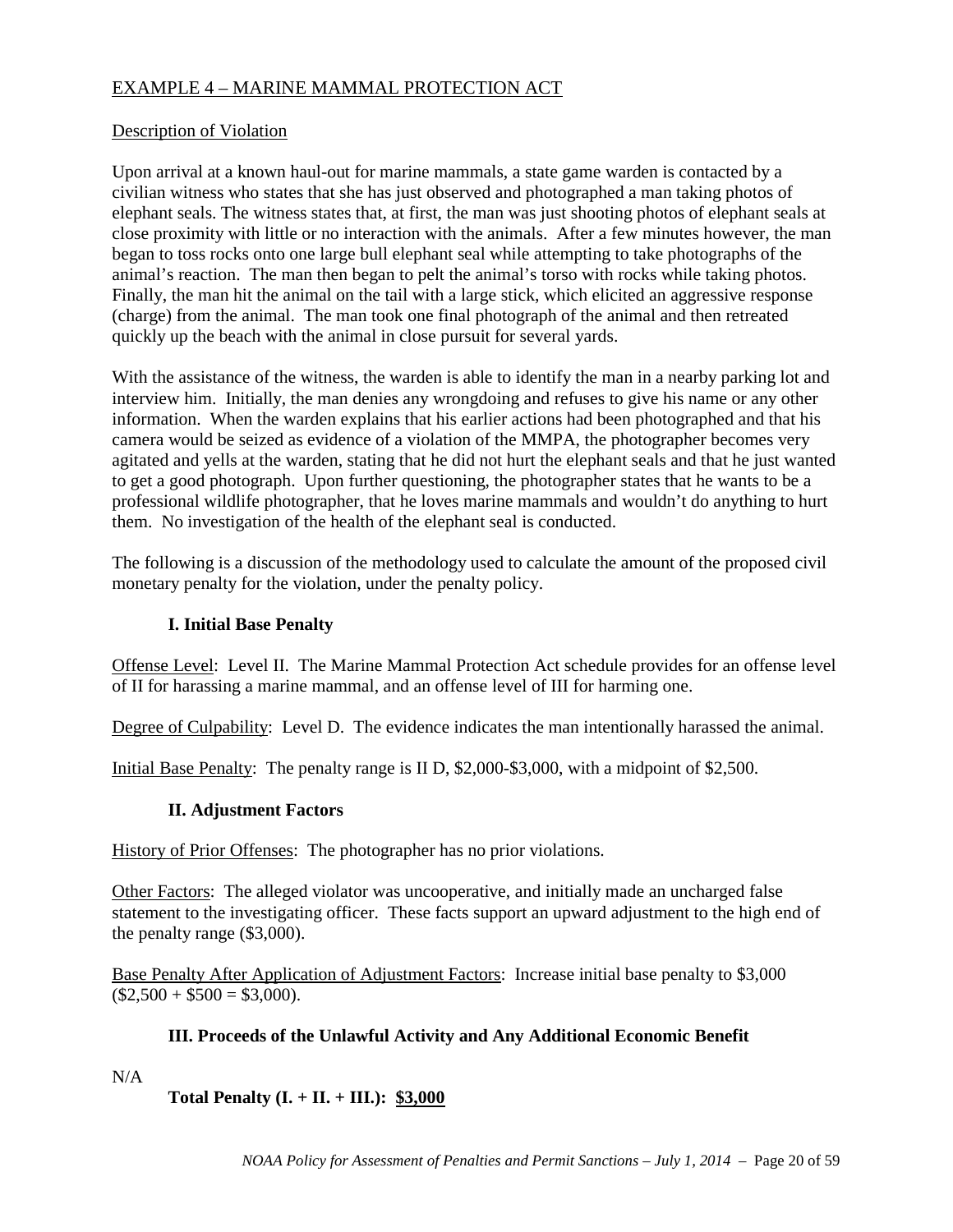### EXAMPLE 5 – ENDANGERED SPECIES ACT

#### Description of Violation

A Maui resident (Mr. X) was documented approaching an endangered Humpback whale. Regulations under the Endangered Species Act prohibit approaching endangered Humpback whales within 100 yards in the waters around Hawaii. In this case, two outreach and education volunteers spotted Mr. X and his child approaching Humpback whales just offshore. According to eyewitnesses, Mr. X and his child approached to within less than 10 feet. The witnesses provided statements and photographs to enforcement. Mr. X was well aware of the regulations establishing the prohibition on approaching Humpback whales.

The following is a discussion of the methodology used to calculate the amount of the proposed civil monetary penalty for the violation, under the penalty policy.

#### **I. Initial Base Penalty**

Offense Level: Level I. The Endangered Species Act schedule provides for an offense level of I for violation of a distance restriction by a non-commercial violator.

Intent Level: Level D. According to eyewitnesses, Mr. X deliberately and directly approached Humpback whales, violating the prohibition against approaching endangered species. The evidence indicates the violation was willful.

Initial Base Penalty: The penalty range is I D, Written Warning to \$2,000, with a midpoint of \$1,000

#### **II. Adjustment Factors**

History of Prior Offenses: Mr. X has no prior violations.

Other Factors: Although Mr. X refused to speak to the investigating officer, the refusal to speak, standing alone, is not a degree of lack of cooperation that creates a basis for an upward adjustment of the penalty.

Base Penalty After Application of Adjustment Factors: No decrease/increase.

#### **III. Proceeds of the Unlawful Activity and Any Additional Economic Benefit**

N/A

**Total Penalty (I. + II. + III.):** \$1,000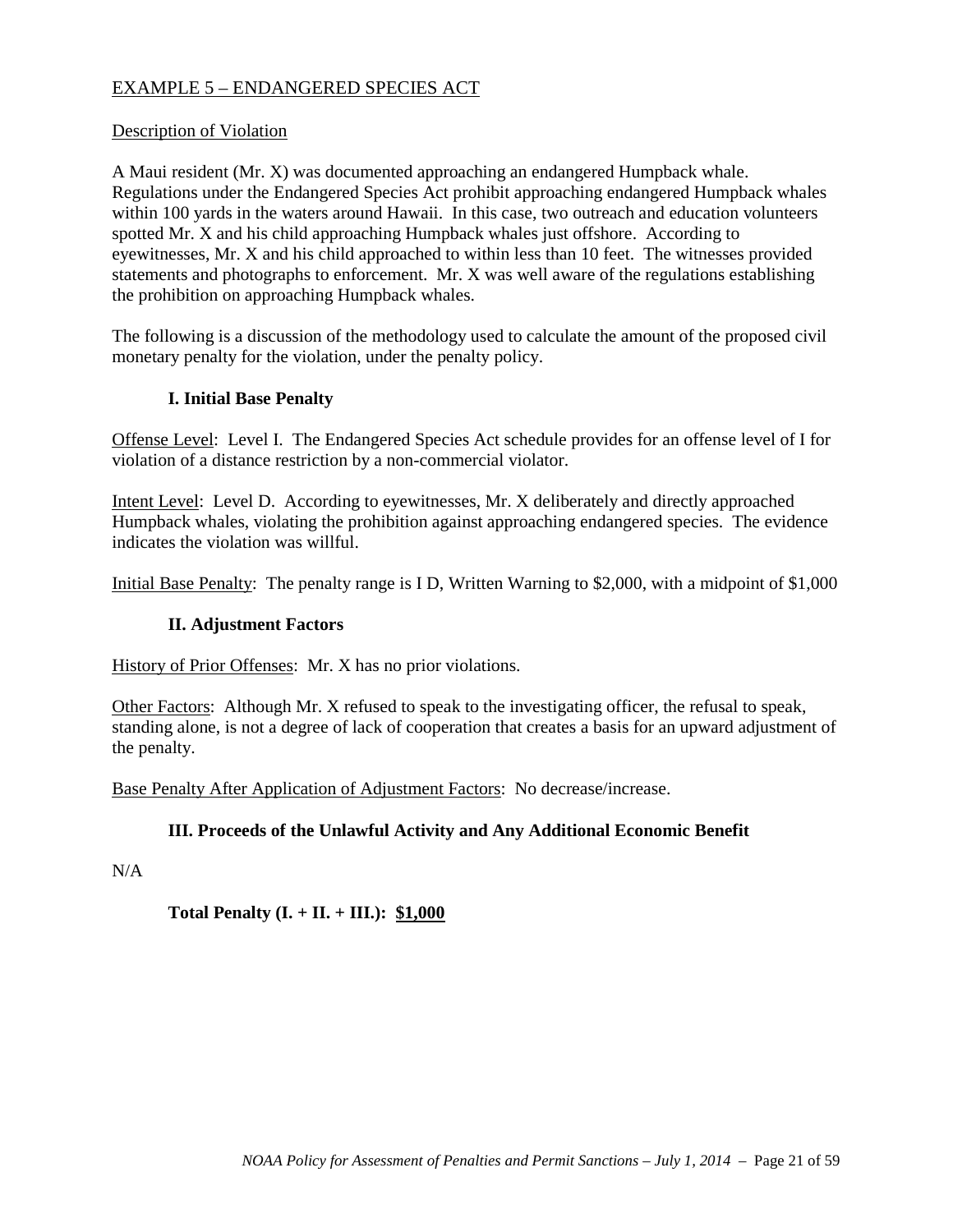## **APPENDIX 1**

|       | Preliminary Worksheet – Recommended Assessment of Penalty and Permit Sanction                                                                         |                                                              |
|-------|-------------------------------------------------------------------------------------------------------------------------------------------------------|--------------------------------------------------------------|
|       |                                                                                                                                                       |                                                              |
|       |                                                                                                                                                       |                                                              |
|       |                                                                                                                                                       |                                                              |
| I.    | <b>Base Penalty</b>                                                                                                                                   |                                                              |
|       |                                                                                                                                                       | <b>Initial Base Penalty</b>                                  |
|       | A. Offense Level (I through VI):<br>B. Culpability (A through D)<br>C. Matrix Penalty                                                                 |                                                              |
|       |                                                                                                                                                       | <b>Adjustment Factors</b>                                    |
|       | D. History Of Prior Offenses<br>E. Other Such Matters as Justice May Require:<br>a. Activity After Violation/Cooperation<br><b>b.</b> Other (Explain) | the control of the control of the control of the             |
|       | <b>Total Base Penalty:</b>                                                                                                                            |                                                              |
| II.   | Proceeds of the Unlawful Activity and Additional Economic Benefit                                                                                     |                                                              |
|       | A. Proceeds of Unlawful Activity<br><b>B.</b> Additional Economic Benefit                                                                             |                                                              |
|       | <b>Total Economic Benefit:</b>                                                                                                                        |                                                              |
| Ш.    | Total Penalty $(I + II)$                                                                                                                              | <u> 1989 - Johann Barn, mars an t-Amerikaansk ferstjer (</u> |
| IV.   | <b>TOTAL PENALTY(from all worksheets)</b>                                                                                                             |                                                              |
|       |                                                                                                                                                       |                                                              |
| Date: |                                                                                                                                                       |                                                              |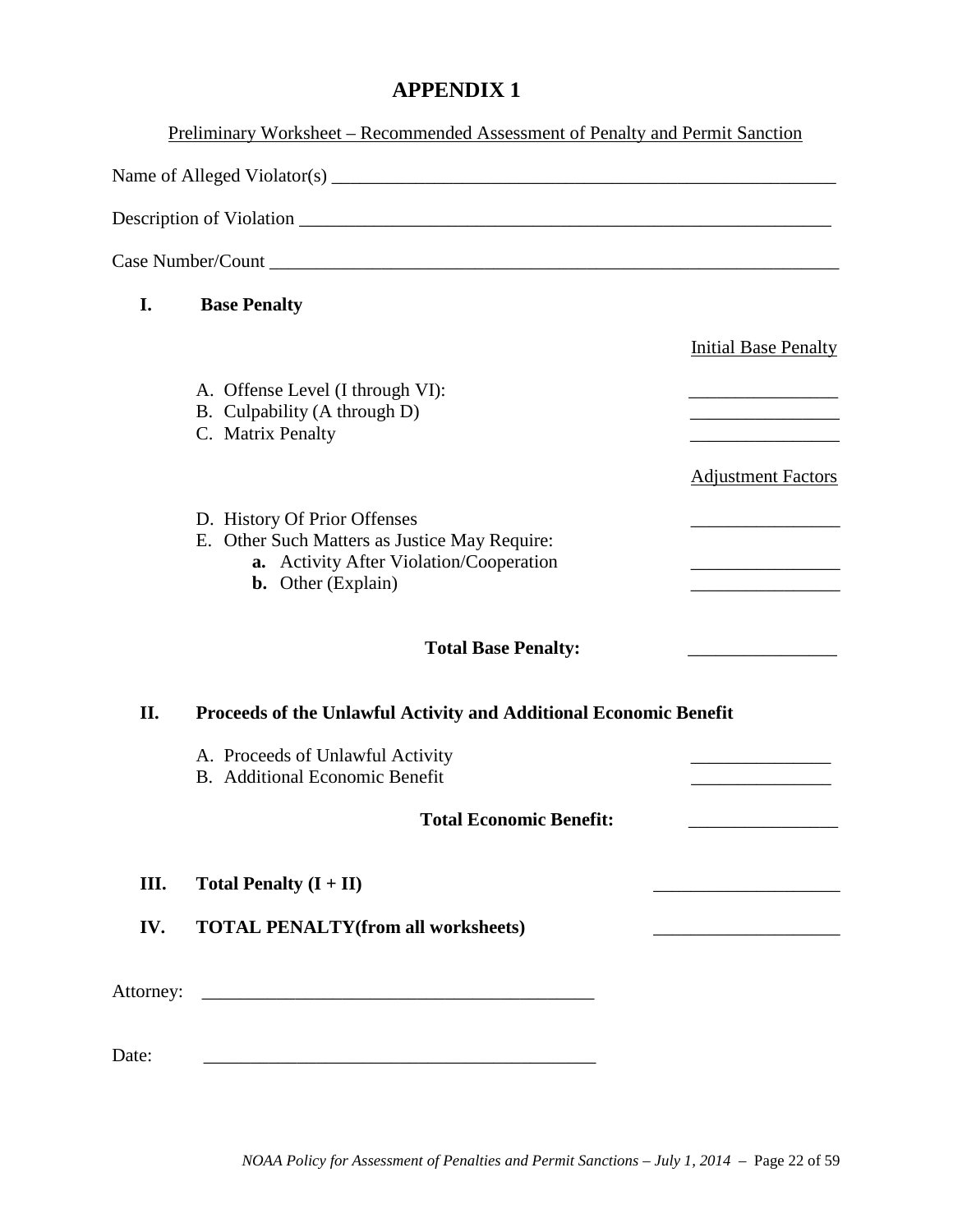## **APPENDIX 2**

## **Penalty Matrix for the Magnuson-Stevens Act**

|                                 |                                                                                       |                                                                                         | <b>Level of Culpability</b>                                                             |                                                                                     |
|---------------------------------|---------------------------------------------------------------------------------------|-----------------------------------------------------------------------------------------|-----------------------------------------------------------------------------------------|-------------------------------------------------------------------------------------|
| Gravity<br><b>Offense Level</b> | $\mathbf{A}$                                                                          | $\bf{B}$                                                                                | $\mathcal{C}$                                                                           | D                                                                                   |
|                                 | Unintentional                                                                         | Negligent                                                                               | Reckless                                                                                | Intentional                                                                         |
| $\mathbf I$                     | Written warning-<br>\$2,000                                                           | Written warning-<br>\$4,000                                                             | \$2,000-\$6,000                                                                         | \$6,000-\$8,000                                                                     |
| $\mathbf{I}$                    | \$2,000-\$4,000                                                                       | \$4,000-\$6,000                                                                         | \$6,000-\$10,000                                                                        | \$10,000-\$20,000                                                                   |
| III                             | \$4,000-\$10,000                                                                      | \$10,000-\$15,000                                                                       | \$15,000-\$20,000                                                                       | \$20,000-\$40,000<br>Permit sanction<br>of 5-20 days for<br>subsequent              |
|                                 |                                                                                       |                                                                                         |                                                                                         | violations*                                                                         |
| IV                              | \$10,000-\$15,000                                                                     | \$15,000-\$25,000                                                                       | \$20,000-\$40,000<br>Permit sanction<br>of 10-20 days for<br>subsequent<br>violations * | \$40,000-\$60,000<br>Permit sanction<br>of 20-60 days *                             |
| $\mathbf{V}$                    | \$15,000-\$25,000                                                                     | \$25,000-\$40,000<br>Permit sanction<br>of 10-20 days for<br>subsequent<br>violations * | \$40,000-<br>\$60,000<br>Permit sanction<br>of 20-60 days*                              | \$60,000-<br>\$100,000<br>Permit sanction<br>of 60-180 days*                        |
| VI                              | \$25,000-\$40,000<br>Permit sanction<br>of 5-20 days for<br>subsequent<br>violations* | \$40,000-\$60,000<br>Permit sanction<br>of 20-60 days*                                  | \$60,000-<br>\$100,000<br>Permit sanction<br>of 60-180 days*                            | \$100,000-<br>statutory<br>maximum<br>Permit sanction<br>of 180 days to 1<br>year * |

**\***Under catch share or similar programs, where permits allow for a certain amount of fishing quota per year (instead of fishing days per year), permit sanctions will be assigned as a percentage of the quota, at a rate of 0.27% for each day of permit sanction time listed in the matrixes (100% divided by 365 days per year is approximately 0.27% per day).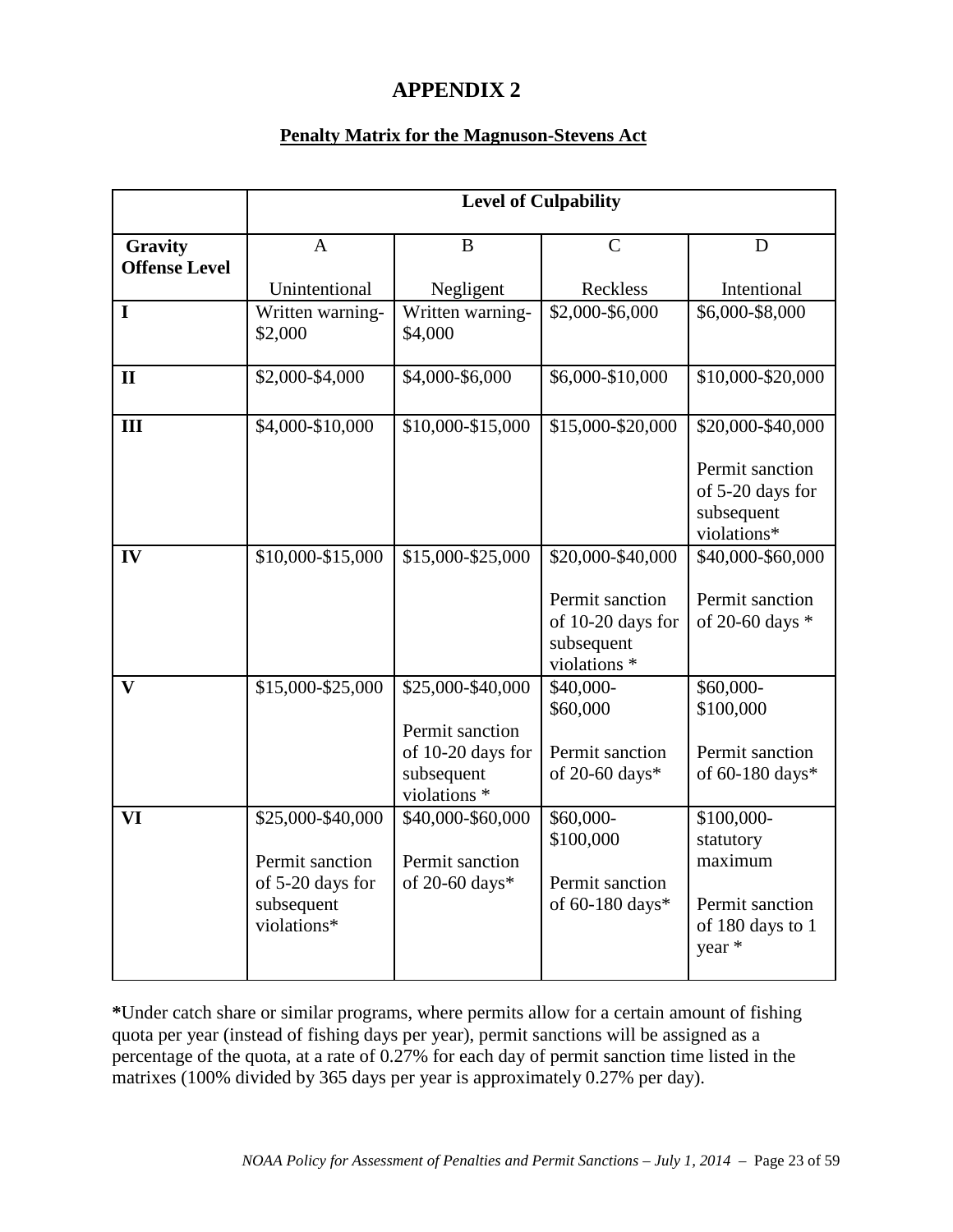## **Penalty Matrix for the National Marine Sanctuaries Act**

|                                 |                               | <b>Level of Culpability</b> |                         |                               |  |  |
|---------------------------------|-------------------------------|-----------------------------|-------------------------|-------------------------------|--|--|
| Gravity<br><b>Offense Level</b> | $\mathbf{A}$<br>Unintentional | B<br>Negligent              | $\mathbf C$<br>Reckless | D<br>Intentional              |  |  |
| I                               | Written warning-<br>\$1,000   | Written warning-<br>\$2,000 | $$1,000 - $3,000$       | $$2,000 - $4,000$             |  |  |
| $\mathbf{I}$                    | $$1,000 - $3,000$             | $$2,000 - $4,000$           | \$3,000-\$6,000         | \$4,000-\$8,000               |  |  |
| III                             | $$3,000 - $6,000$             | \$4,000-\$8,000             | \$6,000-\$12,000        | \$8,000-\$16,000              |  |  |
| IV                              | \$4,000-\$8,000               | \$6,000-\$12,000            | \$8,000-\$16,000        | \$16,000-\$32,000             |  |  |
| $\mathbf{V}$                    | \$6,000-\$12,000              | \$8,000-\$16,000            | \$16,000-\$32,000       | \$32,000-\$70,000             |  |  |
| VI                              | \$12,000-\$24,000             | \$24,000-\$48,000           | \$48,000-\$96,000       | \$96,000-statutory<br>maximum |  |  |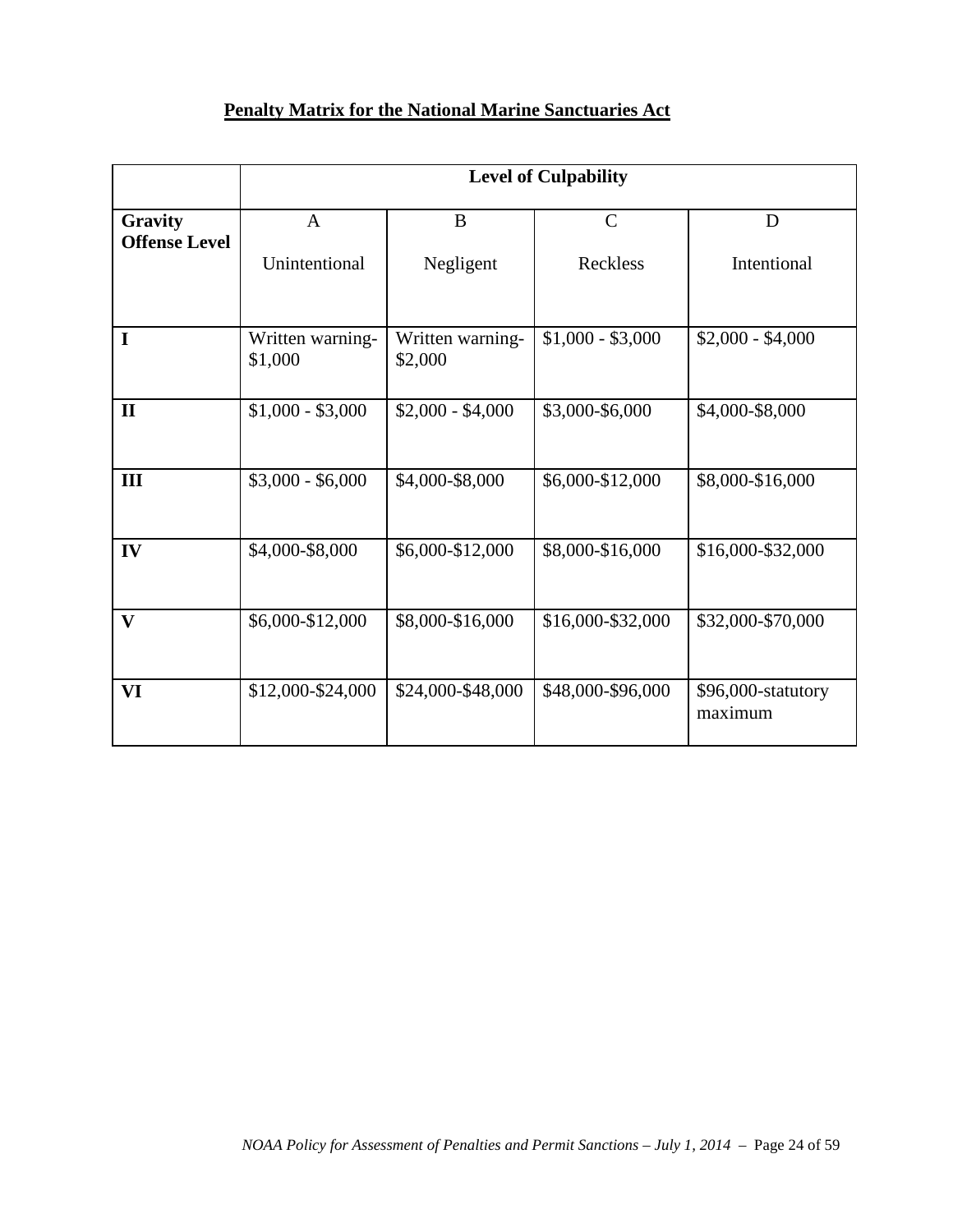### **Penalty Matrix for the Lacey Act**

|                                                                                                                               | <b>Level of Culpability</b>                                                             |                               |                                  |                              |
|-------------------------------------------------------------------------------------------------------------------------------|-----------------------------------------------------------------------------------------|-------------------------------|----------------------------------|------------------------------|
| Gravity<br><b>Offense Level</b>                                                                                               | A<br>Unintentional                                                                      | B<br>Negligent                | $\mathcal{C}$<br><b>Reckless</b> | D<br>Intentional             |
| I<br>Marking<br>Offenses (not<br>including false-<br>labeling)<br>Offenses other<br>than Marking<br>Offenses $*$ <sup>+</sup> | Written warning<br>to statutory<br>maximum<br>$N/A - Statute$<br>requires<br>negligence | Written warning-<br>\$500     | Written warning-<br>\$750        | Written warning-<br>\$1000   |
| $\mathbf{I}$                                                                                                                  | $N/A - Statute$<br>requires<br>negligence                                               | Written warning<br>$- $1,500$ | \$1,500-\$2,000                  | \$2,000-\$3,000              |
| Ш                                                                                                                             | $N/A - Statute$<br>requires<br>negligence                                               | \$1,000-\$3,000               | \$3,000-\$4,000                  | \$4,000-\$6,000              |
| IV                                                                                                                            | $N/A - Statute$<br>requires<br>negligence                                               | \$2,000-\$5,000               | \$5,000-\$8,000                  | \$8,000-statutory<br>maximum |

Notes:

\* "False- Labeling" offenses require a culpability level of intentional.

+ If the violation involves fish or wildlife with a fair market value of less than \$350 and involves only the transportation, acquisition, or receipt of fish or wildlife taken or possessed in violation of any law, treaty, or regulation of the United States, any Indian tribal law, any foreign law, or any law or regulation of any State, the penalty assessed shall not exceed the maximum provided for violation of said law, treaty, regulation, or the statutory maximum under the Lacey Act, whichever is less. *See* 16 U.S.C. § 3373(a)(1)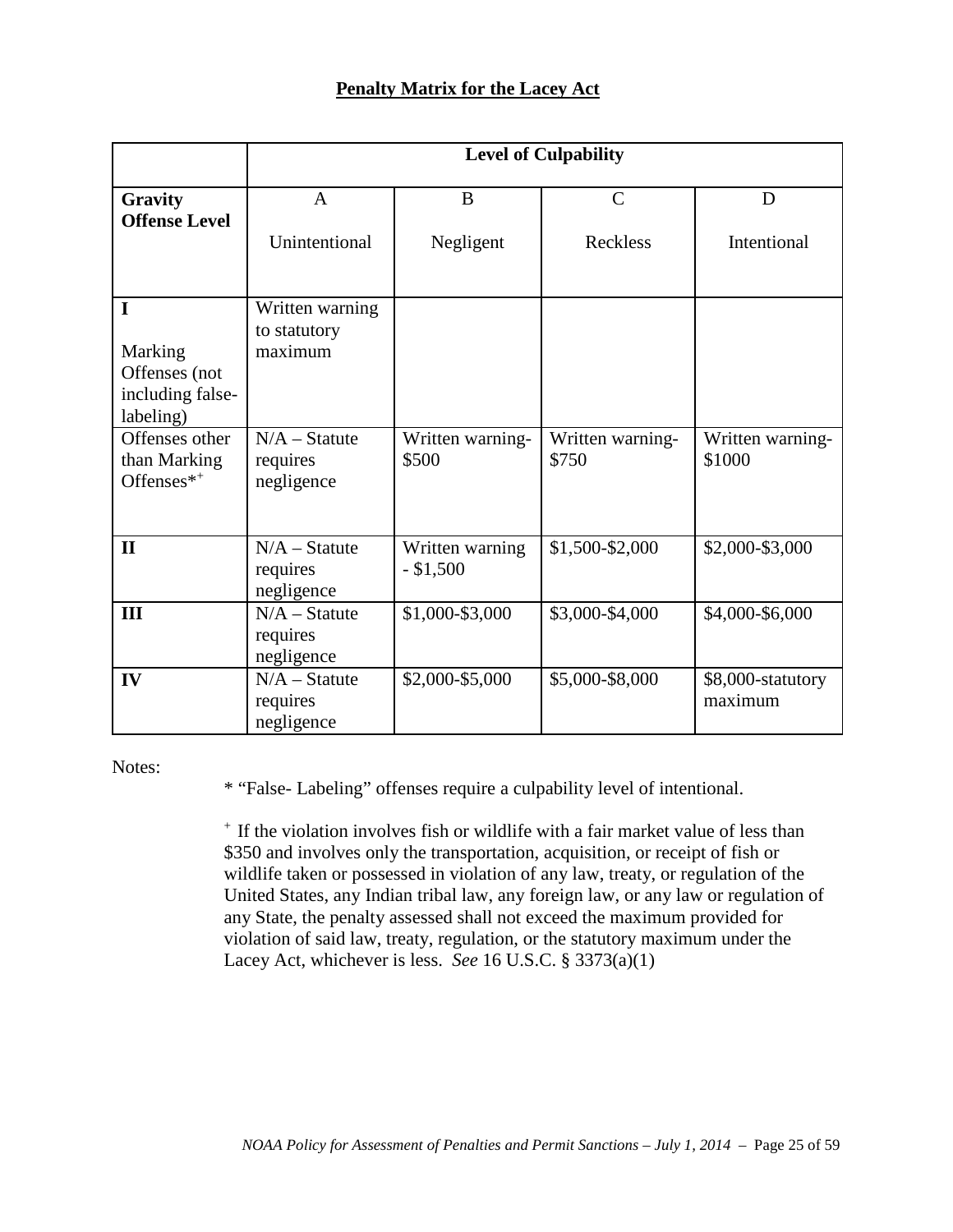## **Penalty Matrix for the Endangered Species Act [a](#page-25-0)**

|                      | <b>Level of Culpability</b>   |                   |                   |                   |
|----------------------|-------------------------------|-------------------|-------------------|-------------------|
| Gravity              | $\mathbf{A}$                  | B                 | $\mathcal{C}$     | D                 |
| <b>Offense Level</b> |                               |                   |                   |                   |
|                      | Strict-Liability <sup>b</sup> | Negligent         | Reckless          | Intentional       |
| $\mathbf I$          |                               | Written warning-  | Written warning-  | Written warning-  |
|                      |                               | \$1000            | \$1500            | \$2000            |
| Endangered           | Written warning-              |                   |                   |                   |
|                      | statutory                     | Written warning-  | Written warning-  | Written warning-  |
|                      | maximum*                      | \$500             | \$750             | \$1000            |
| Threatened           |                               |                   |                   |                   |
| $\mathbf{I}$         |                               | \$2,500-\$3,500   | \$3,500-\$6,000   | \$6,000-\$11,500  |
|                      |                               |                   |                   |                   |
| Endangered           | Written warning-              |                   |                   |                   |
|                      | statutory                     | \$1,000-\$1,500   | \$1,500-\$2,500   | \$2,500-\$4,500   |
|                      | maximum*                      |                   |                   |                   |
| Threatened           |                               |                   |                   |                   |
| III                  |                               | \$6,000-\$11,500  | \$11,500-\$17,000 | \$17,000-\$23,000 |
|                      |                               |                   |                   |                   |
| Endangered           | Written warning-              |                   |                   |                   |
|                      | statutory<br>maximum*         | \$2,500-\$4,500   | \$4,500-\$7,000   | \$7,000-\$9,000   |
|                      |                               |                   |                   |                   |
| Threatened           |                               |                   |                   |                   |
| IV                   |                               | \$11,500-\$17,000 | \$17,000-\$23,000 | \$23,000-         |
|                      |                               |                   |                   | statutory         |
| Endangered           | Written warning-              |                   |                   | maximum           |
|                      | statutory<br>maximum*         | \$4,500-\$7,000   | \$7,000-\$9,000   | \$9,000-statutory |
| Threatened           |                               |                   |                   | maximum           |
|                      |                               |                   |                   |                   |

\* Currently \$650 for unknowingly committing a violation.

 $\overline{a}$ 

<span id="page-25-0"></span><sup>&</sup>lt;sup>a</sup> Use the penalty ranges set forth for "Threatened" unless the regulation is one implementing subsection (a)(1)(A), (B), (C), (D), (E), or (F), (a)(2)(A), (B), (C), or (D), (c), (d) (other than regulation relating to recordkeeping or filing of reports), (f) or (g) of section 9 of the Endangered Species Act.

<span id="page-25-1"></span><sup>b</sup> The Endangered Species Act establishes a lower statutory maximum penalty for strict-liability offenses.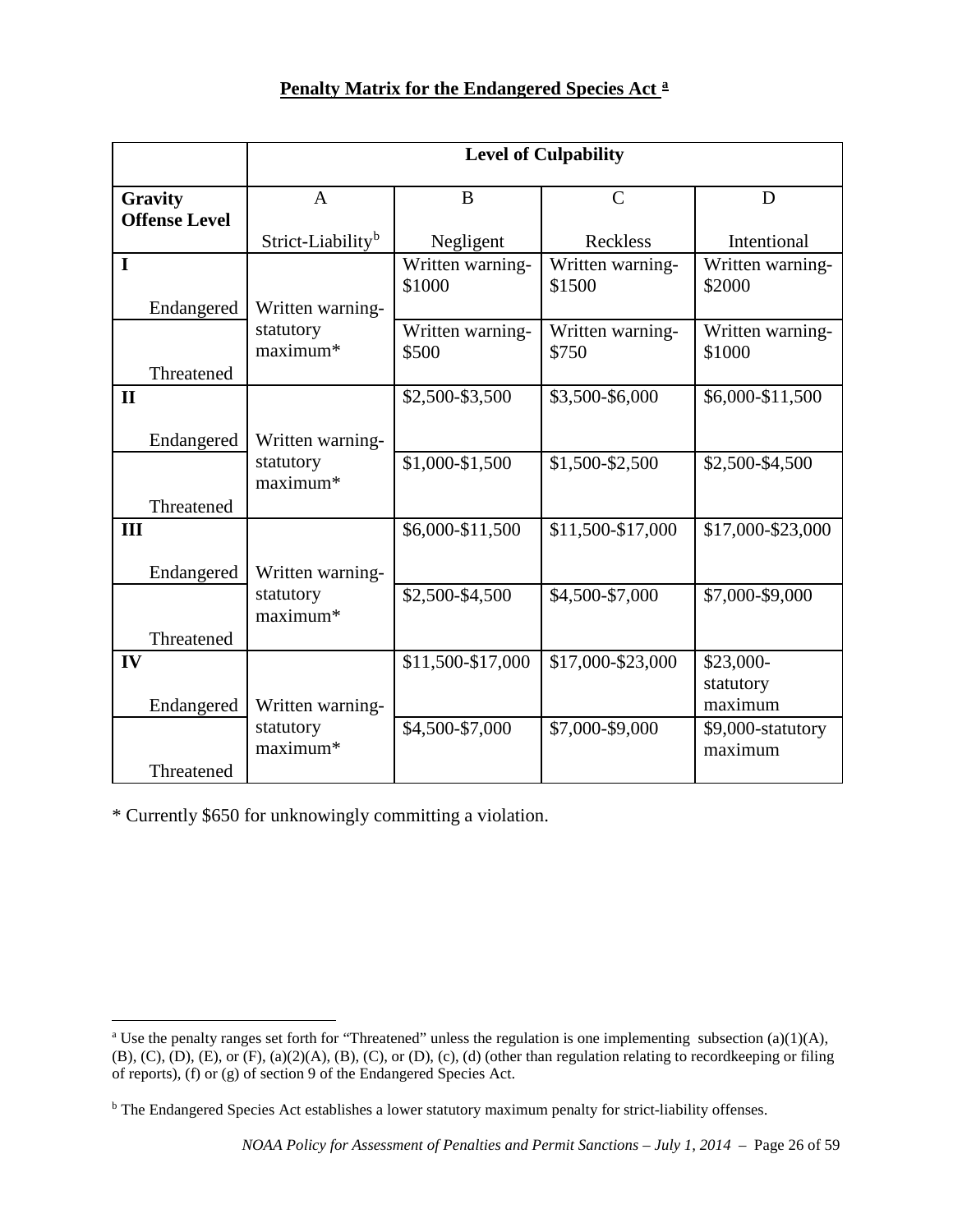## **Penalty Matrix for the Marine Mammal Protection Act**

|                      | <b>Level of Culpability</b> |                           |                           |                              |
|----------------------|-----------------------------|---------------------------|---------------------------|------------------------------|
| Gravity              | A                           | B                         | $\mathsf{C}$              | D                            |
| <b>Offense Level</b> | Unintentional               | Negligent                 | Reckless                  | Intentional                  |
|                      | Written warning-<br>\$200   | Written warning-<br>\$500 | Written warning-<br>\$750 | Written warning-<br>\$1000   |
| $\mathbf{I}$         | Written warning-<br>\$1,000 | \$1,000-\$1,500           | \$1,500-\$2,000           | \$2,000-\$3,000              |
| Ш                    | \$1,000-\$2,000             | \$2,000-\$3,000           | \$3,000-\$4,000           | \$4,000-\$6,000              |
| IV                   | \$2,000-\$3,000             | \$3,000-\$5,000           | \$5,000-\$8,000           | \$8,000-statutory<br>maximum |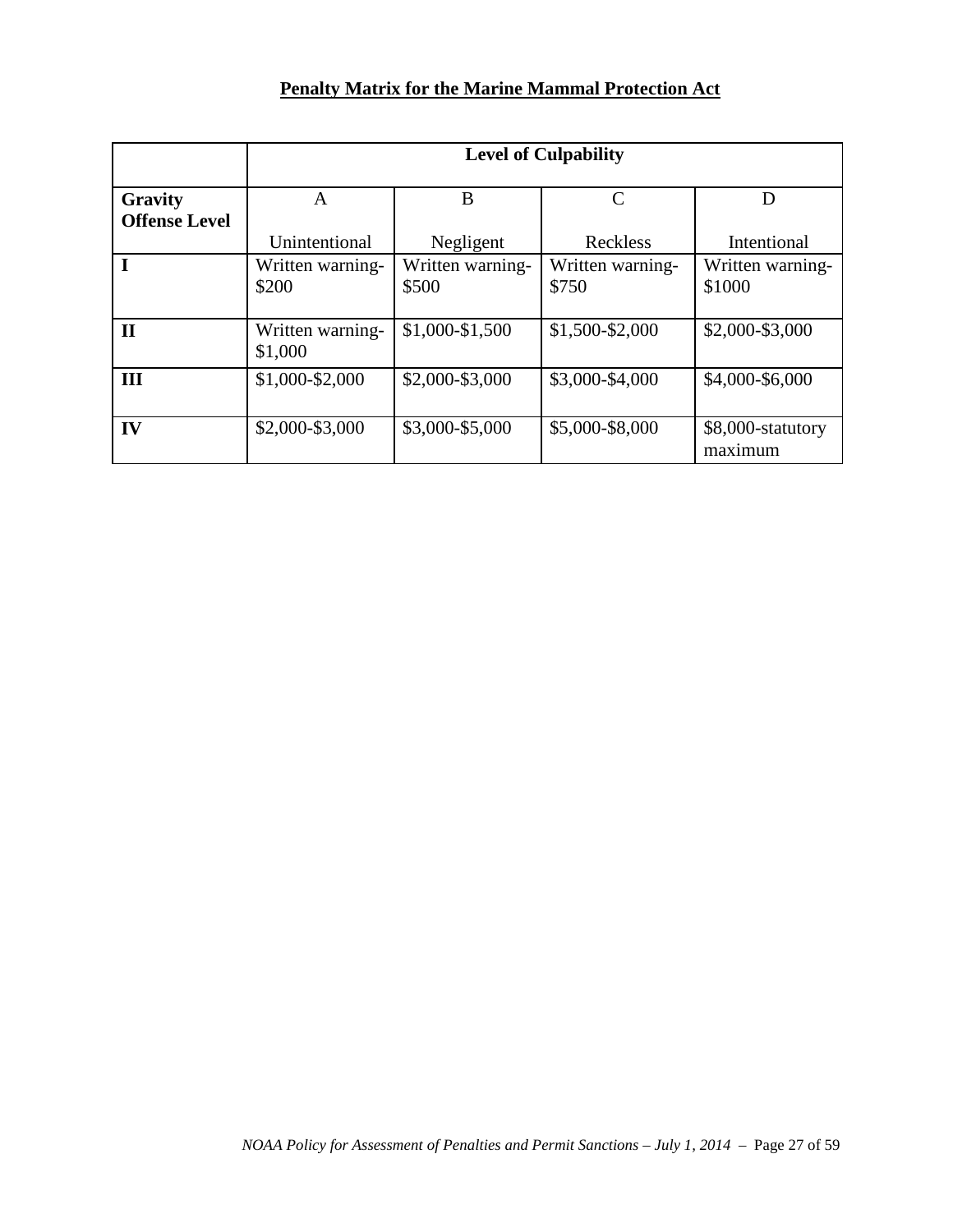## **Penalty Matrix for the Northern Pacific Halibut Act of 1982**

|                      |                                                                                        |                                                                                         | <b>Level of Culpability</b>                                                            |                                                                                       |
|----------------------|----------------------------------------------------------------------------------------|-----------------------------------------------------------------------------------------|----------------------------------------------------------------------------------------|---------------------------------------------------------------------------------------|
| Gravity              | $\mathbf{A}$                                                                           | B                                                                                       | $\mathcal{C}$                                                                          | D                                                                                     |
| <b>Offense Level</b> | Unintentional                                                                          | Negligent                                                                               | Reckless                                                                               | Intentional                                                                           |
| I                    | Written warning-<br>\$2,000                                                            | Written warning-<br>\$4,000                                                             | \$2,000-\$6,000                                                                        | \$6,000-\$8,0000                                                                      |
| $\mathbf{I}$         | \$2,000-\$5,000                                                                        | \$4,000-\$6,000                                                                         | \$6,000-\$10,000                                                                       | \$10,000-20,000                                                                       |
| III                  | \$5,000-\$10,000                                                                       | \$10,000-\$15,000                                                                       | \$15,000-\$20,000                                                                      | \$20,000-\$40,000<br>Permit sanction of<br>5-20 days for<br>subsequent<br>violations* |
| IV                   | \$10,000-\$15,000                                                                      | \$15,000-\$25,000                                                                       | \$20,000-\$40,000<br>Permit sanction of<br>10-20 days for<br>subsequent<br>violations* | \$40,000-\$60,000<br>Permit sanction of<br>20-60 days*                                |
| $\mathbf{V}$         | \$15,000-\$25,000                                                                      | \$25,000-\$40,000<br>Permit sanction of<br>10-20 days for<br>subsequent<br>violations * | \$40,000-\$65,000<br>Permit sanction of<br>20-60 days*                                 | \$65,000-\$120,000<br>Permit sanction of<br>60-180 days*                              |
| VI                   | \$25,000-\$40,000<br>Permit sanction<br>of 5-20 days for<br>subsequent<br>violations * | \$40,000-\$65,000<br>Permit sanction of<br>20-60 days*                                  | \$65,000-\$120,000<br>Permit sanction of<br>60-180 days*                               | \$120,000-<br>statutory maximum<br>Permit sanction of<br>up to one year *             |

**\***Under catch share or similar programs, where permits allow for a certain amount of catch per year (instead of fishing days per year), permit sanctions will be assigned as a percentage of the quota, at a rate of 0.27% for each day of permit sanction time listed in the matrixes (100% divided by 365 days per year is approximately 0.27% per day).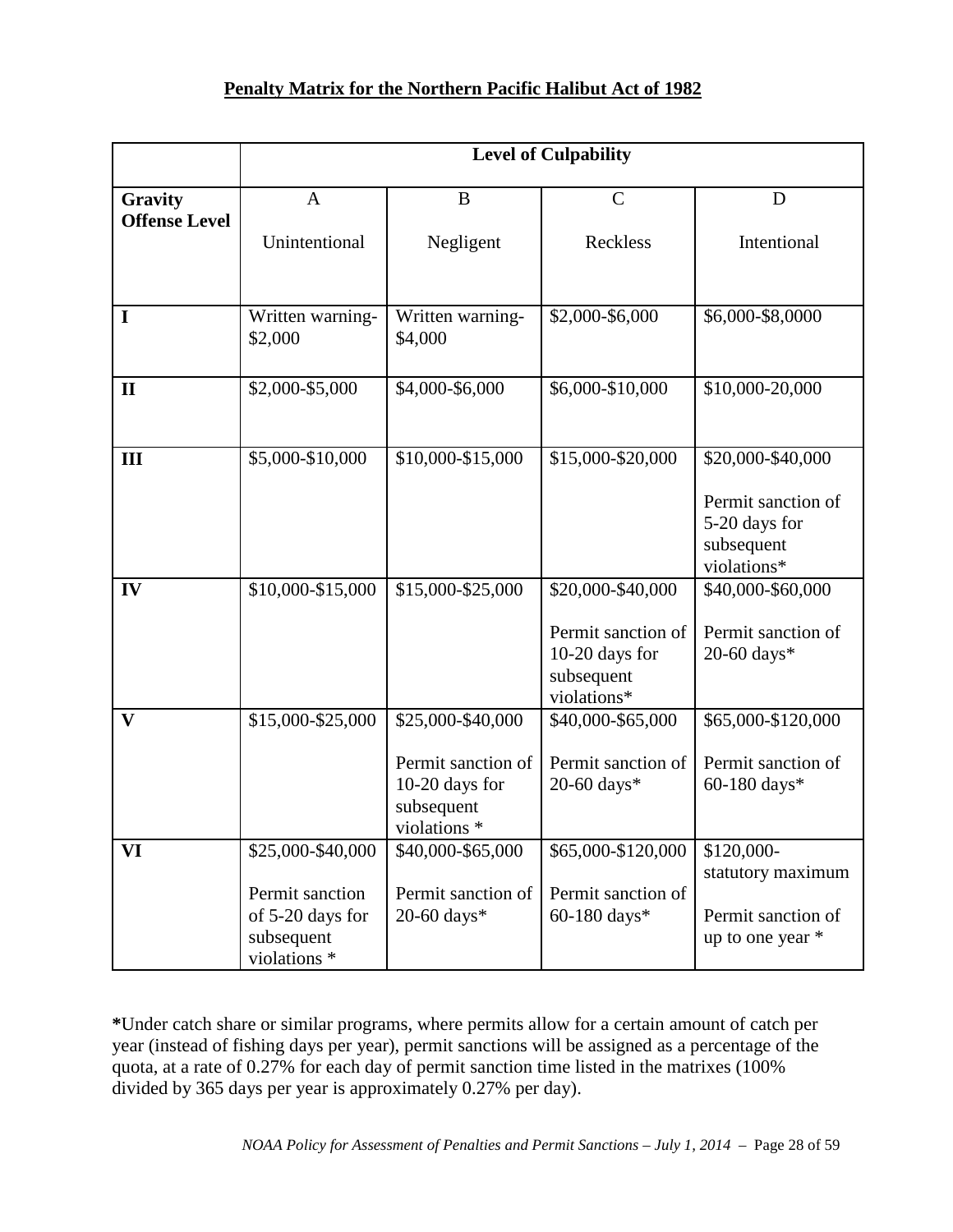## **Penalty Matrix for the Antarctic Marine Living Resources Convention Act**

|                                 | <b>Level of Culpability</b> |                                  |                                |                              |  |
|---------------------------------|-----------------------------|----------------------------------|--------------------------------|------------------------------|--|
| Gravity<br><b>Offense Level</b> | A                           | B                                | C                              | D                            |  |
|                                 | Unintentional               | Negligent                        | Reckless                       | Intentional                  |  |
|                                 | Written warning-<br>\$2,000 | \$2,000-\$4,000                  | \$3,000-\$5,000                | \$4,000-\$7,000              |  |
| $\mathbf{I}$                    | \$1,000-\$3,000             | \$3,000-\$5,000                  | \$4,000-\$6,000                | \$6,000-\$9,000              |  |
| Ш                               | \$2,000-\$4,000             | \$4,000-\$6,000                  | \$5,000- statutory<br>maximum* | \$8,000-statutory<br>maximum |  |
| IV                              | \$3,000-\$5,000             | $$5,000$ - statutory<br>maximum* | statutory<br>maximum*          | statutory<br>maximum         |  |

\* Note that the Antarctic Marine Living Resources Conservation Act authorizes a lower maximum monetary penalty for violations that are other than intentional. 16 USC § 2437(a)(1).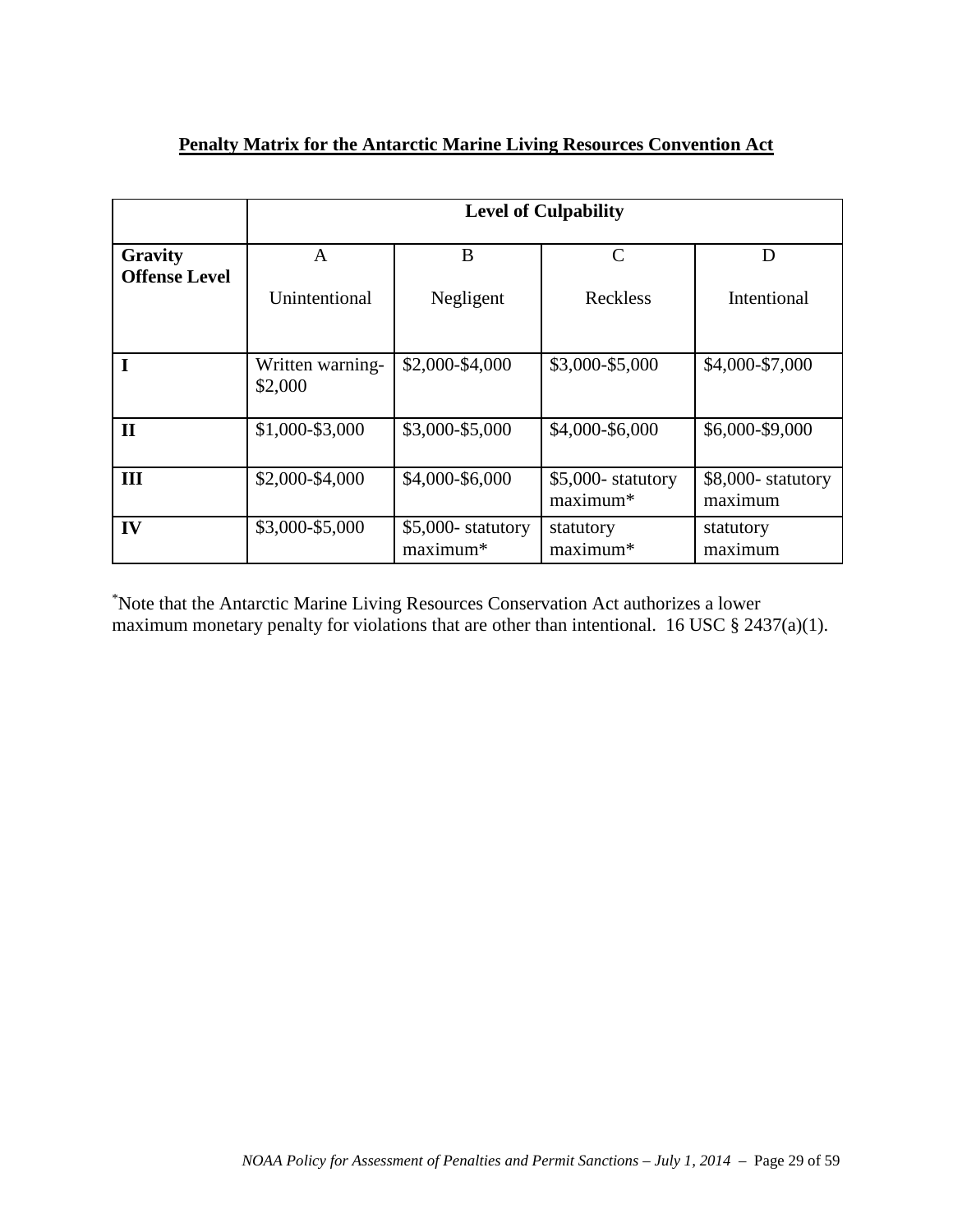## **APPENDIX 3 Offense Level Guidance**

## **Magnuson-Stevens Act Schedule**

| <b>VIOLATION</b>                                                                                                                                                                                         |   |  |  |  |
|----------------------------------------------------------------------------------------------------------------------------------------------------------------------------------------------------------|---|--|--|--|
| VIOLATIONS REGARDING GEAR AND BYCATCH MITIGATION<br><b>REQUIREMENTS</b>                                                                                                                                  |   |  |  |  |
| Failing to affix vessel markings;                                                                                                                                                                        |   |  |  |  |
| Failing to comply with gear tag or marking requirements if not deployed or if<br>deployed without gear limits;                                                                                           |   |  |  |  |
| Failing to properly deploy seabird avoidance gear;                                                                                                                                                       |   |  |  |  |
| Recreational or subsistence fishing with non-compliant gear;                                                                                                                                             |   |  |  |  |
| Failing to comply with bait requirements;                                                                                                                                                                |   |  |  |  |
| Failing to comply with discharge or discard restrictions for bait or fish parts;                                                                                                                         |   |  |  |  |
| Fishing for, or taking and retaining, any species of salmon by means of gear or<br>methods other than recreational fishing gear or troll fishing gear, or gear<br>authorized for treaty Indian fishing;  |   |  |  |  |
| Possessing, deploying, hauling, or carrying on board a fishing vessel a set net,<br>trap or pot, longline, or commercial vertical hook and line that is not in<br>compliance with the gear restrictions; | I |  |  |  |
| Fail to comply with By-catch Reduction Device (BRD) requirements;                                                                                                                                        |   |  |  |  |
| Fail to comply with net and trap construction requirements;                                                                                                                                              |   |  |  |  |
| Fail to comply with sea turtle mitigation gear requirements;                                                                                                                                             |   |  |  |  |
| Fail to sort, move or store salmon harvested in the EEZ off the coast of Alaska<br>in accordance with regulation;                                                                                        |   |  |  |  |
| Damaging or stealing gear or fish – damage or loss less than \$2,000;                                                                                                                                    |   |  |  |  |
| Fail to comply with salmon handling procedures specified in a Catch<br>Monitoring and Control Plan (CMCP) and pre-offload meeting requirements.                                                          |   |  |  |  |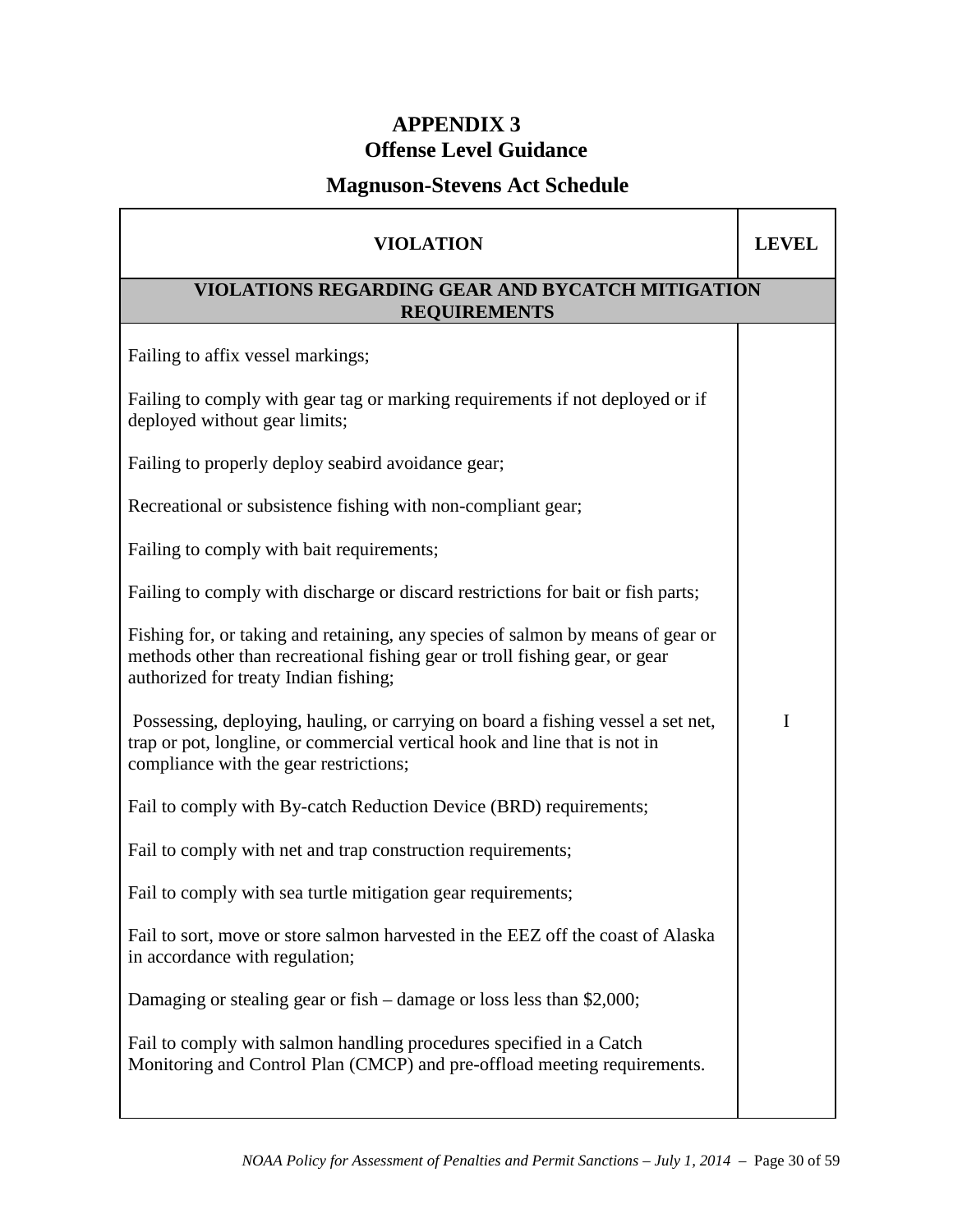| Violating area specific gear requirements; $1$                                           |              |
|------------------------------------------------------------------------------------------|--------------|
| Fishing with non-compliant gear; $2$                                                     |              |
| Having non-complying gear onboard or failing to have required gear onboard;              | $\mathbf{I}$ |
| Failing to have seabird avoidance gear on board;                                         |              |
| Failing to comply with gear tag or marking requirements if deployed with gear<br>limits. |              |
| Violating area specific gear requirements; $3$                                           |              |
| Fishing with non-compliant gear; 4                                                       | III          |
| Falsifying vessel markings.                                                              |              |
| Damaging or stealing gear or fish, damage or loss more than \$2,000;                     | IV           |
| Dumping gear.                                                                            |              |
|                                                                                          |              |

<span id="page-30-2"></span><sup>3</sup> *See* footnote 1.

 $\overline{a}$ 

<span id="page-30-3"></span><sup>4</sup> *See* footnote 2

<span id="page-30-0"></span><sup>&</sup>lt;sup>1</sup> Violating area specific gear requirements may be either a level II offense or a level III offense, depending on: (1) the nature of the area; (2) how far into the area the vessel traveled; (3) how long the vessel was in the area; (4) the nature of the gear restriction; and (5) the type of gear used. It is an offense level II if the impact to the resource was moderate because, for example, the violation occurred over a relatively small area, the distance and time the gear was used was relatively short, or the gear in question did not cause significant harm to the resource. It is an offense level III if the impact to the resource was major because, for example, the violation occurred over a relatively large area, the distance and time the gear was used was relatively long, or the gear in question causes significant harm to the resource (i.e., a bottom dredge).

<span id="page-30-1"></span><sup>2</sup> Fishing with non-compliant gear may be either a Level II or Level III offense, depending on: (1) the nature of the fishery; (2) the nature of the gear restriction; and (3) the type of gear used. It is an offense level II if the impact to the resource was moderate because, for example, the fishery was rebuilt or at sustainable levels, or the gear restriction was designed to avoid some, but not all, unwanted impact on non-commercial sizes, species or critical habitats. It is an offense level III if the impact to the resource was major because, for example, the fishery was overfished, or the gear was of the type that was completely prohibited.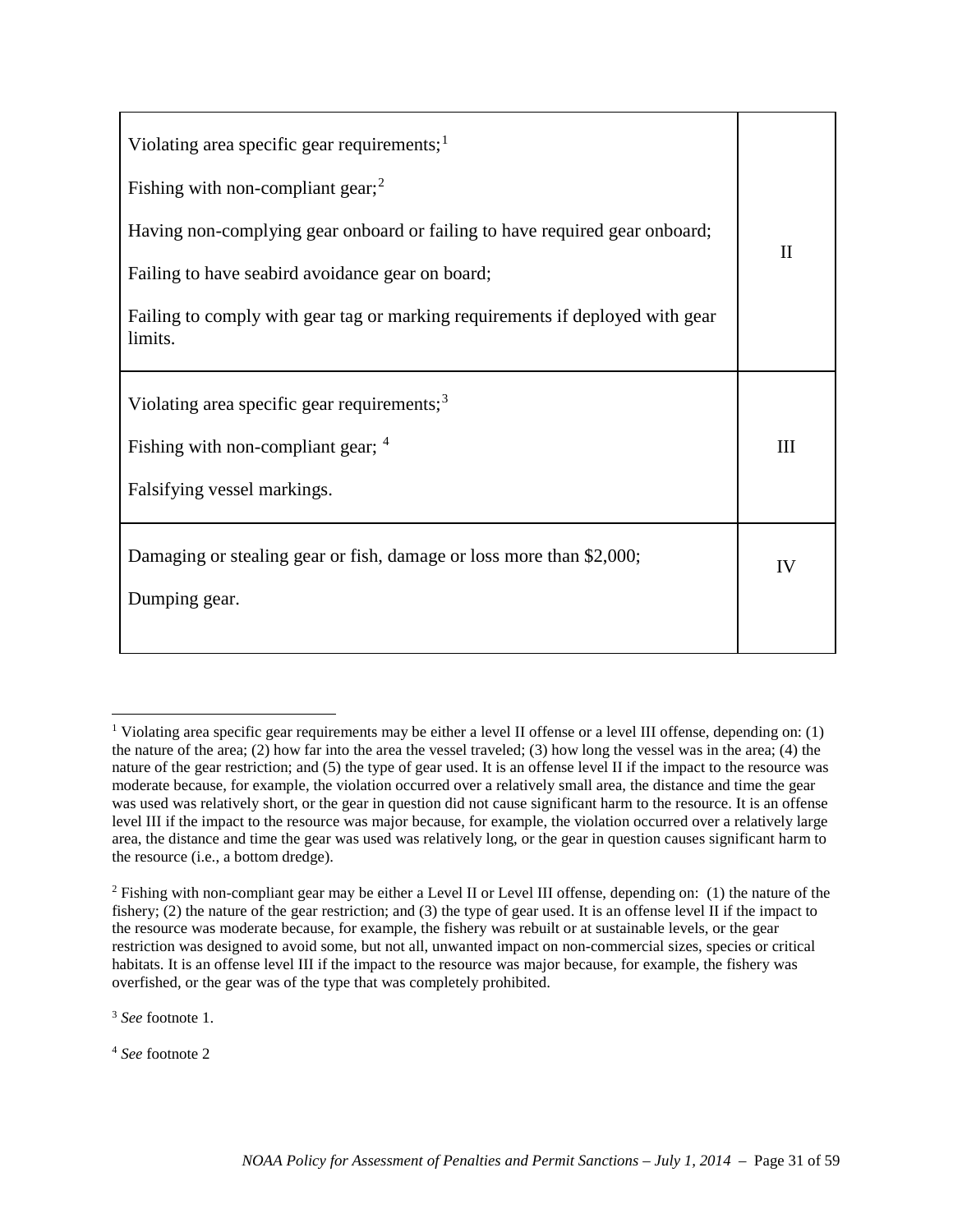## **VIOLATIONS REGARDING THE FACILITATION OF ENFORCEMENT, SCIENTIFIC MONITORS, OR OBSERVERS**

| Tampering with observer gear or failing to provide information, notification,<br>accommodations, access, or reasonable assistance to either a NMFS-approved<br>observer or a sea sampler conducting his or her duties aboard a vessel; <sup>5</sup> |              |
|-----------------------------------------------------------------------------------------------------------------------------------------------------------------------------------------------------------------------------------------------------|--------------|
| Submitting inaccurate or false data, statements, or reports; <sup>6</sup>                                                                                                                                                                           |              |
| Discarding, releasing, or transferring fish before bringing it aboard or making it<br>available to an observer for sampling;                                                                                                                        | I            |
| Untimely or no notice of landing IFQ species or landing at other than an<br>approved location;                                                                                                                                                      |              |
| Failing to record or retain video records;                                                                                                                                                                                                          |              |
| Providing inaccurate information to an authorized officer, if accurate<br>information is subsequently provided voluntarily in a timely manner.                                                                                                      |              |
| Tampering with observer gear or failing to provide information, notification,<br>accommodations, access, or reasonable assistance to either a NMFS-approved<br>observer or a sea sampler conducting his or her duties aboard a vessel; <sup>7</sup> |              |
| Failing to maintain required observer or sea sampler coverage;                                                                                                                                                                                      |              |
| Failing to maintain or obtain approval of sampling area;                                                                                                                                                                                            | $\mathbf{I}$ |
| Tampering with, discarding, or otherwise destroying observer samples;                                                                                                                                                                               |              |

<span id="page-31-0"></span><sup>5</sup> Tampering with observer gear or failing to provide information, notification, accommodations, access, or reasonable assistance to either a NFMS-approved observer or a sea sampler conducting his or her duties aboard a vessel may be either a level I offense or a level II offense, depending on: (1) the gravity of the violation and (2) the type of information involved. It is an offense level I if the failure does not completely prevent the observer from performing their duties, or the withheld information does not significantly affect the accuracy or reliability of the data collection or the monitoring of the resource. It is an offense level II if the failure completely or significantly prevents the observer from performing their duties, or the withheld information significantly affects the accuracy or reliability of the data collection or monitoring of the resource.  $\overline{a}$ 

<span id="page-31-2"></span><sup>7</sup> *See* footnote 5.

<span id="page-31-1"></span><sup>&</sup>lt;sup>6</sup> Submitting inaccurate data, statements, or reports may be a level I, II, or III offense. It is an offense level I where the adverse impact on the statutory or regulatory program is insignificant and there is no economic gain from the violation. It is an offense level II where the adverse impact on the statutory or regulatory program is minor or there is some economic gain from the violation. It is an offense level III where the adverse impact on the statutory or regulatory program is significant, or there is a significant economic gain from the violation.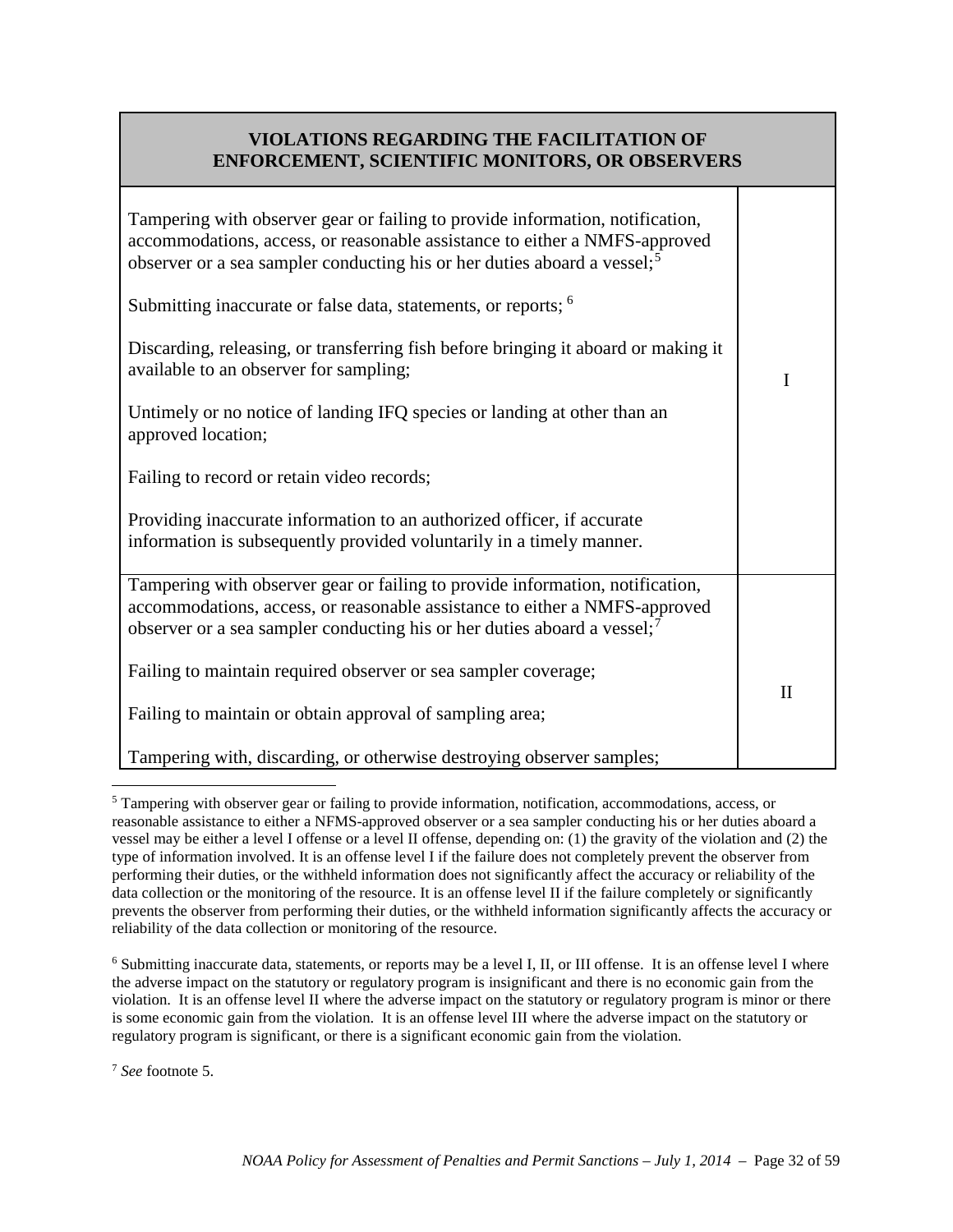| Submitting inaccurate or false data, statements, or reports; <sup>8</sup>                                                                 |                         |
|-------------------------------------------------------------------------------------------------------------------------------------------|-------------------------|
| Discarding, releasing, or transferring fish before bringing it aboard or making it<br>available to an observer for sampling; <sup>9</sup> |                         |
| Providing false statements to an authorized officer;                                                                                      |                         |
| Opposing, impeding, or interfering with any NMFS-approved observer or<br>authorized officer;                                              | $\mathbf{I}$            |
| Harassing or intimidating any NMFS-approved observer or authorized<br>officer; $\frac{10}{10}$                                            |                         |
| Failing to provide or maintain safe conditions for an observer where there is no<br>injury to the observer.                               |                         |
| Failing to maintain or operate flow scale or other scales to obtain accurate<br>weights;                                                  |                         |
| Failing to comply with flow scale or other scale testing and certification<br>requirements;                                               |                         |
| Submitting inaccurate or false data, statements, or reports; 11                                                                           | III                     |
| Harassing or intimidating any NMFS-approved observer or authorized<br>officer; $\frac{12}{1}$                                             |                         |
| Failing to provide or maintain safe conditions for an observer where there is<br>injury to the observer;                                  |                         |
| Refusing to carry an observer or fishing without an observer.                                                                             |                         |
| Refusal to allow a boarding/entry by an authorized officer or inspector to area<br>of custody, or inspection.                             | IV                      |
| Assaulting, resisting, threatening, or coercing any NMFS-approved observer or<br>authorized officer.                                      | $\overline{\mathsf{V}}$ |

<span id="page-32-0"></span><sup>8</sup> *See* footnote 6.  $\overline{a}$ 

<span id="page-32-3"></span><sup>11</sup> *See* footnote 6.

<span id="page-32-4"></span><sup>12</sup> See footnote 10.

<span id="page-32-1"></span><sup>&</sup>lt;sup>9</sup> This offense level only applies where a catch share or ITQ/IFQ system is involved.

<span id="page-32-2"></span><sup>&</sup>lt;sup>10</sup> "Harassing or intimidating a NMFS-approved observer may be a level II or III offense. It is a level II offense where the harassment or intimidation causes minimal interference with the observer's work, and there is no economic gain from the violation. It is a level III offense where the harassment or intimidation causes significant interference with the observer's work, or there is some economic gain from the violation. Note that section 309 of the Magnuson-Stevens Fishery Conservation and Management Act (186 U.S.C. § 1859) makes these violations criminal offenses. Major violations will be considered appropriate for criminal referral.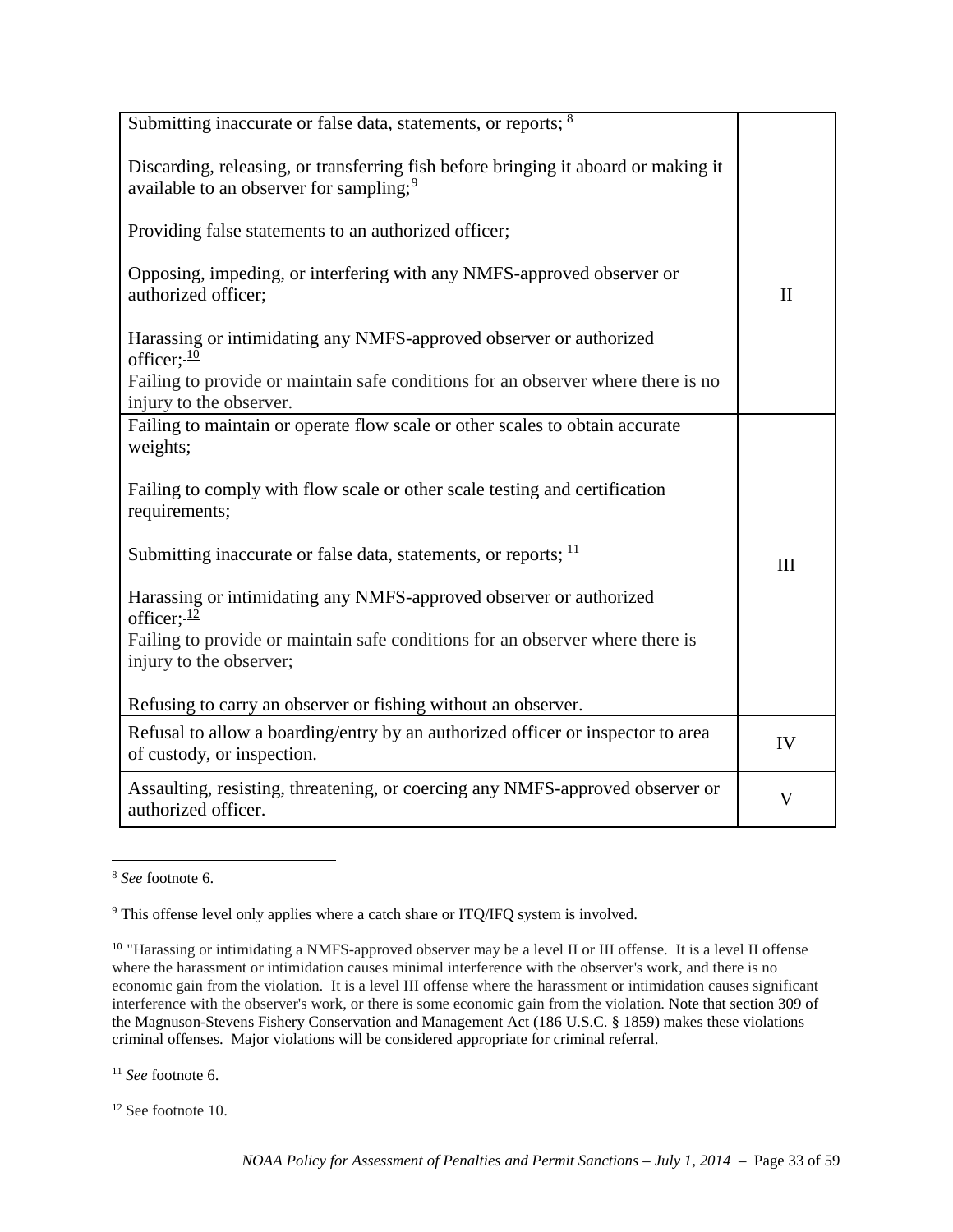## **VIOLATIONS REGARDING PERMITS, REPORTING, DOCUMENTATION, AND PERMIT REQUIREMENTS**

| No vessel/operator permit onboard;                                                                                                                                                                                                |   |
|-----------------------------------------------------------------------------------------------------------------------------------------------------------------------------------------------------------------------------------|---|
| Fishing for, taking, retaining, receiving, processing, or possessing fish without a<br>general/open access permit, or without a required letter of authorization;                                                                 |   |
| Fishing for, taking, retaining, receiving, processing, or possessing limited<br>access/entry or catch share species without holding a valid permit if the permit<br>is expired but renewable;                                     |   |
| Failing to report changes in permit information;                                                                                                                                                                                  |   |
| Purchasing, possessing, or receiving catch without a dealer or registered buyer<br>permit, provided the transaction is reported consistent with requirements of<br>dealer permit;                                                 | I |
| Providing inaccurate information in connection with application, declaration,<br>record, or report if the information is immaterial;                                                                                              |   |
| Failing to comply in a timely fashion with log report, reporting, record<br>retention, inspection, or other requirements, including failing to submit<br>affidavits or other required forms in a non-quota fishery; <sup>13</sup> |   |
| Failing to provide legible logbooks or other reports;                                                                                                                                                                             |   |
| Altering, erasing, or mutilating a permit or application (sport/recreational);                                                                                                                                                    |   |
| Failing to comply with VMS/days at sea reporting; <sup>14</sup>                                                                                                                                                                   |   |
| Failure to maintain operating VMS unit (Dockside only).                                                                                                                                                                           |   |

<span id="page-33-0"></span><sup>&</sup>lt;sup>13</sup> Failing to comply in a timely fashion with log report, reporting, record retention, inspection, or other requirements, including failing to submit affidavits or other required forms in a non-quota fishery, may be either a level I or level II offense. It is an offense level I where the adverse impact on the statutory or regulatory program is insignificant and there is no economic gain from the violation. It is an offense level II where the adverse impact on the statutory or regulatory program is minor or there is some economic gain from the violation.  $\overline{a}$ 

<span id="page-33-1"></span><sup>&</sup>lt;sup>14</sup> Failing to comply with VMS/days at sea reporting may be either a level I or level II offense. It is an offense level I where there is no adverse impact on the statutory or regulatory program. It is an offense level II where there is an adverse impact on the statutory or regulatory program such as where the DAS violation is related to landing an overage.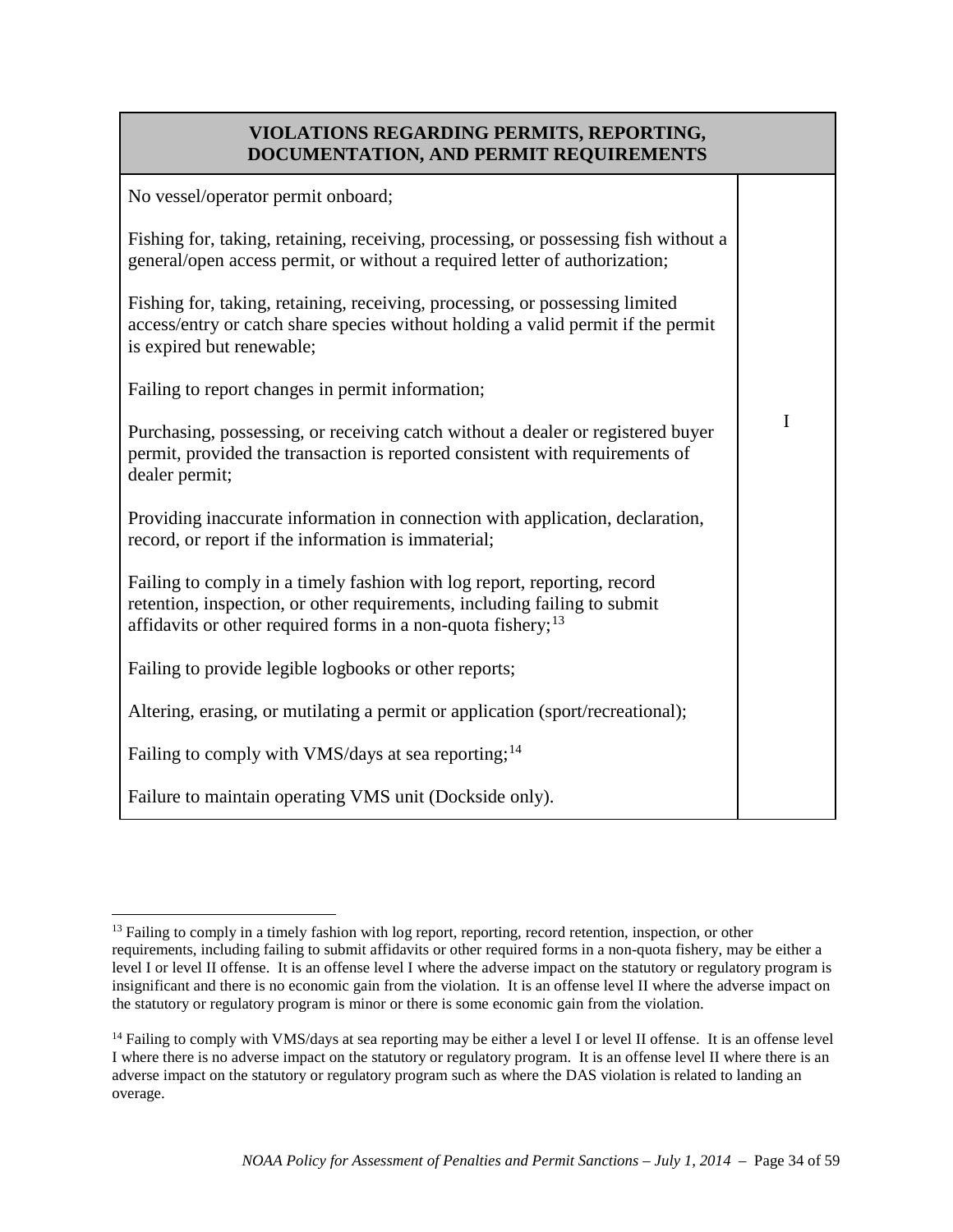| Fishing for, taking, retaining, receiving, processing, or possessing limited<br>access/entry or catch share species without holding a valid permit, if eligible for<br>a permit;<br>Purchasing, possessing, or receiving from an unpermitted or improperly<br>permitted vessel;<br>Failing to comply in a timely fashion with log report, reporting, record<br>retention, inspection, or other requirements, including failure to submit<br>affidavits or other required forms in a quota fishery; <sup>15</sup><br>Purchasing, possessing, or receiving catch without a dealer or registered buyer<br>permit, when transaction is not reported consistent with requirements of dealer<br>permit;<br>Purchasing, possessing, or receiving catch when required reports are delinquent;<br>Failure to provide accurate logbooks or other reports;<br>Failing to comply with VMS/days at sea reporting. <sup>16</sup> | $\mathbf{I}$ |  |
|--------------------------------------------------------------------------------------------------------------------------------------------------------------------------------------------------------------------------------------------------------------------------------------------------------------------------------------------------------------------------------------------------------------------------------------------------------------------------------------------------------------------------------------------------------------------------------------------------------------------------------------------------------------------------------------------------------------------------------------------------------------------------------------------------------------------------------------------------------------------------------------------------------------------|--------------|--|
| Fishing for, taking, retaining, receiving, processing, or possessing limited<br>access/entry or catch share species without holding a valid permit if ineligible<br>for a permit;                                                                                                                                                                                                                                                                                                                                                                                                                                                                                                                                                                                                                                                                                                                                  |              |  |
| Altering, erasing, or mutilating a permit or application;                                                                                                                                                                                                                                                                                                                                                                                                                                                                                                                                                                                                                                                                                                                                                                                                                                                          | III          |  |
| Providing false information in connection with application, declaration, record,<br>logbook entry, or report if the information is material;                                                                                                                                                                                                                                                                                                                                                                                                                                                                                                                                                                                                                                                                                                                                                                       |              |  |
| Failing to have an operational and NMFS-approved VMS unit onboard.                                                                                                                                                                                                                                                                                                                                                                                                                                                                                                                                                                                                                                                                                                                                                                                                                                                 |              |  |
| Fishing for, taking, retaining, receiving, processing, or possessing particularly<br>vulnerable, depleted, or overfished species without a required permit;                                                                                                                                                                                                                                                                                                                                                                                                                                                                                                                                                                                                                                                                                                                                                        |              |  |
| Tampering with, damaging, destroying, altering, or in any way distorting,<br>rendering useless, inoperative, ineffective, or inaccurate the VMS or VMS unit.                                                                                                                                                                                                                                                                                                                                                                                                                                                                                                                                                                                                                                                                                                                                                       | IV           |  |
| Failing to minimize catch of prohibited species.                                                                                                                                                                                                                                                                                                                                                                                                                                                                                                                                                                                                                                                                                                                                                                                                                                                                   |              |  |

<span id="page-34-0"></span><sup>15</sup> *See* footnote 13.  $\overline{a}$ 

<span id="page-34-1"></span><sup>16</sup> *See* footnote 14.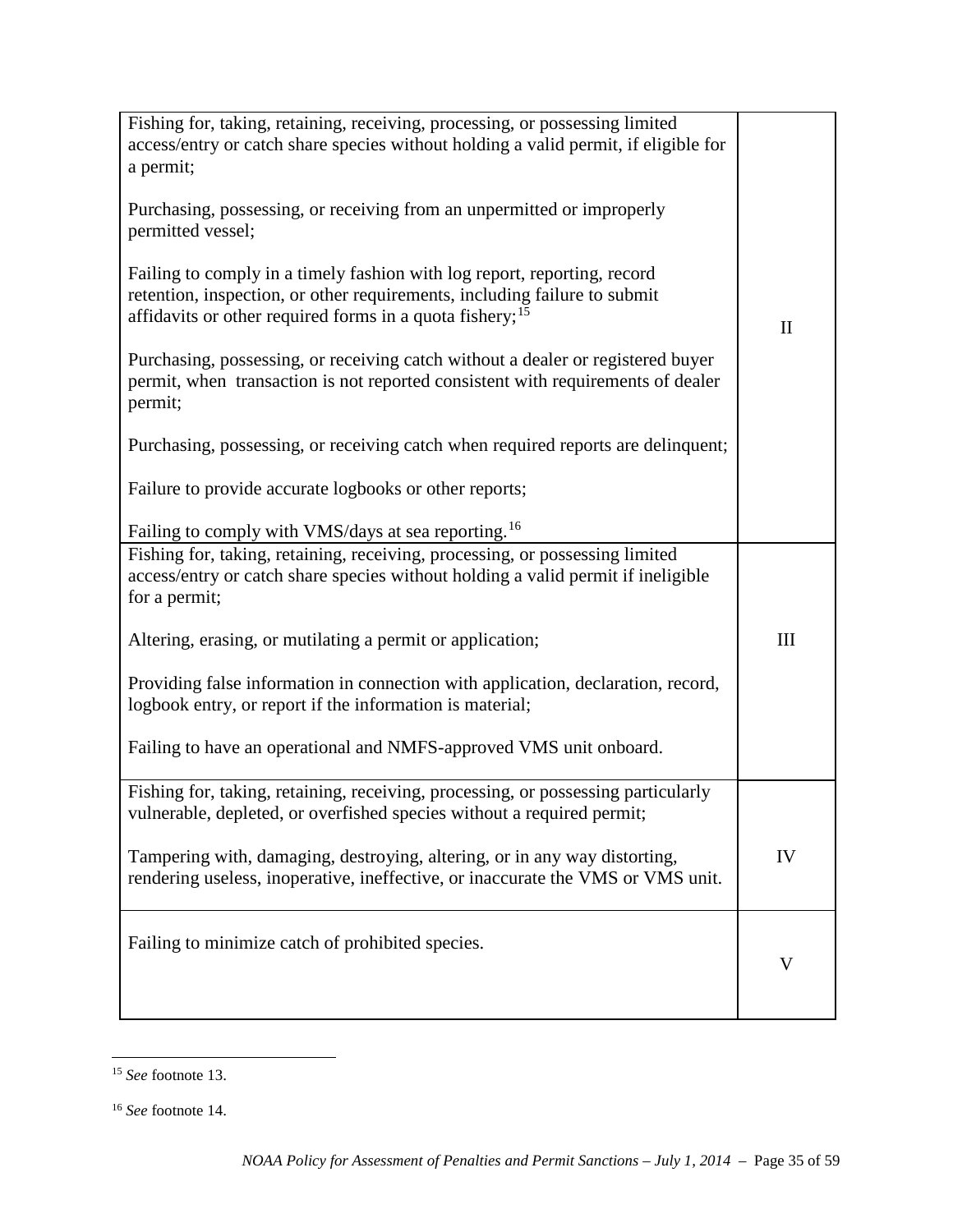## **VIOLATIONS REGARDING TIME, AREA, EFFORT, OR SECTOR RESTRICTIONS**

| Fishing with excess crew;<br>Entering a closed area or transiting a closed area with gear not properly<br>stowed; $^{17}$                                                                          |              |
|----------------------------------------------------------------------------------------------------------------------------------------------------------------------------------------------------|--------------|
| Subsistence or sport/recreational fishing:<br>a) out of season (including zero bag limit closures);<br>b) in a closed area, or<br>c) illegally in the EEZ;                                         |              |
| Engaging in recreational fishing while aboard a vessel engaged in commercial<br>fishing or possessing in excess of regulatory limits fish caught as bycatch while<br>trawling;                     | I            |
| Fish for, or take and retain, any species of salmon in violation of any notice, or<br>in violation of any applicable area, season, species, zone, gear, daily bag limit,<br>or length restriction; |              |
| Fishing in violation of a maximum retainable amount.                                                                                                                                               |              |
| Fishing in a closed area or during a closed season; <sup>18</sup>                                                                                                                                  |              |
| Entering a closed area or transiting a closed area with gear not properly<br>stowed; $^{19}$                                                                                                       | $\mathbf{I}$ |
| Failure to comply with permit restrictions or IFQ transfer requirements.                                                                                                                           |              |

<span id="page-35-0"></span><sup>&</sup>lt;sup>17</sup> Entering or transiting a closed area may be either a level I offense or a level II offense, depending on: (1) the nature of the area; (2) how far into the area the vessel travels; and (3) how long the vessel is in the area. It is an offense level I if the impact to the resource was minor because, for example, the closed area in which the violation occurred was relatively large, or the distance and time in the closed area was relatively short. It is an offense level II if the impact to the resource was moderate because, for example, the closed area in which the violation occurred was relatively small, or the distance and time in the closed area was relatively long.

<span id="page-35-1"></span><sup>18</sup> Fishing in a closed area may be either a level II offense or a level III offense, depending on: (1) the nature of the area; (2) how far into the area the vessel travels; (3) how long the vessel is in the area; (4) the type of gear deployed; and (4) the amount of fish harvested in the closed area. It is an offense level II if the impact to the resource was moderate because, for example, the fishery was rebuilt or at sustainable levels, the distance and time in the closed area was relatively short, or little to no fish were actually caught in the closed area. It is an offense level III if the impact to the resource was major because, for example, the fishery was overfished, the distance and time in the closed area was relatively long, the gear was of the type that was completely prohibited, or a large amount or high value of fish were caught in the closed area.

<span id="page-35-2"></span><sup>19</sup> *See* footnote 17.

 $\overline{a}$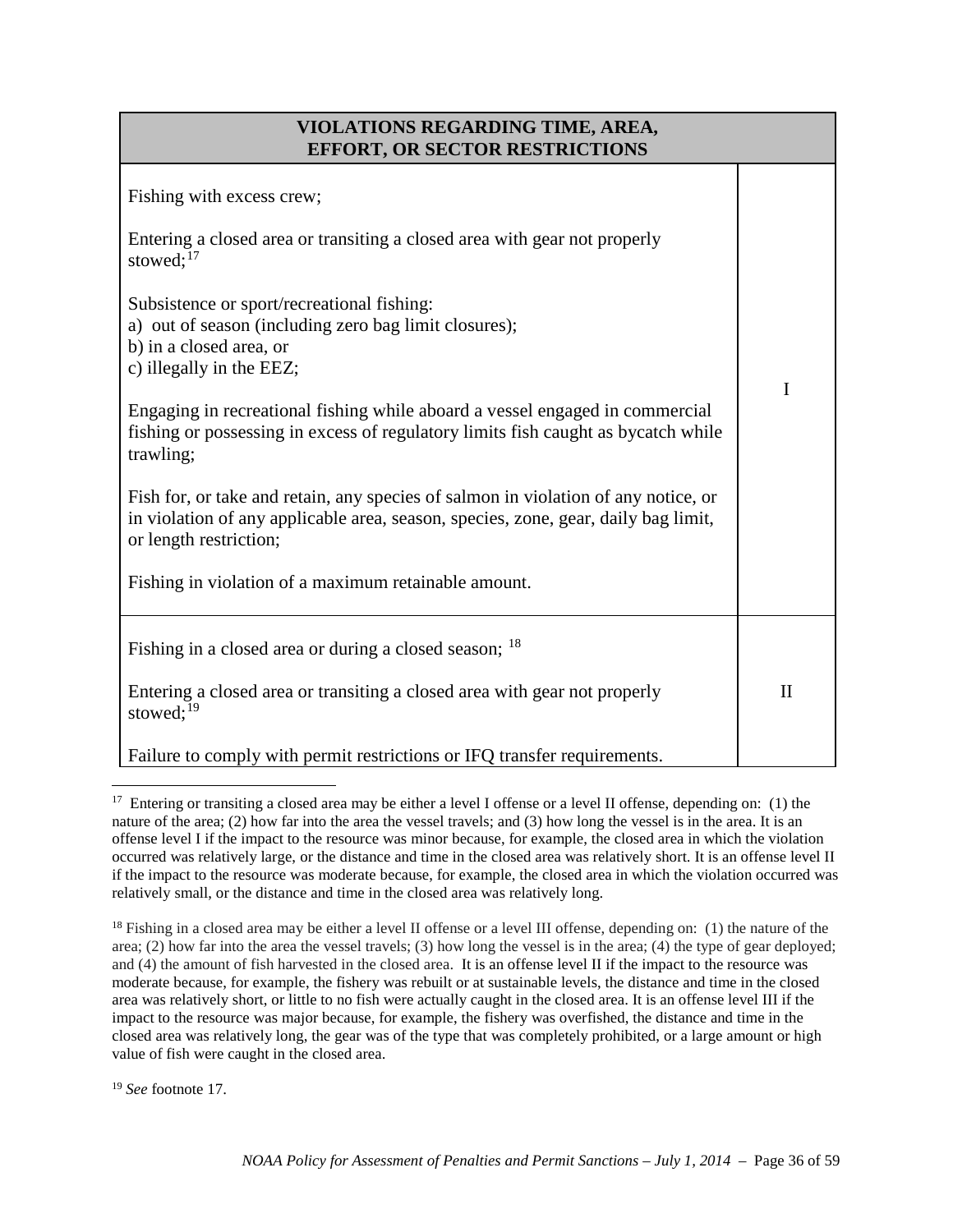$\overline{a}$ 

<span id="page-36-0"></span><sup>20</sup> *See* footnote 18.

<span id="page-36-1"></span><sup>&</sup>lt;sup>21</sup> A possession of prohibited species violation may be either a Level I offense or a Level II offense, depending on: (1) the amount involved and (2) the extent of adverse impact on the regulatory program. It is an offense level I if the possession involves relatively low numbers of the species or the impact on the regulatory program is minor. It is an offense level II if the possession involves relatively high numbers of the species or the impact on the regulatory program is more severe.

<span id="page-36-2"></span><sup>&</sup>lt;sup>22</sup> Directed fishing violations may be either a Level I or Level II violation, depending on: (1) the fishery and (2) the amount or percentage of fish harvested in violation of the directed fishing restrictions. It is an offense level I if the fishery is at rebuilt or sustainable levels, or the fish harvested exceeds the allowed amount by less than 50% It is an offense level II if the fishery is at non-sustainable or overfished levels, or the fish harvested exceeds the allowed amount by 50% or more.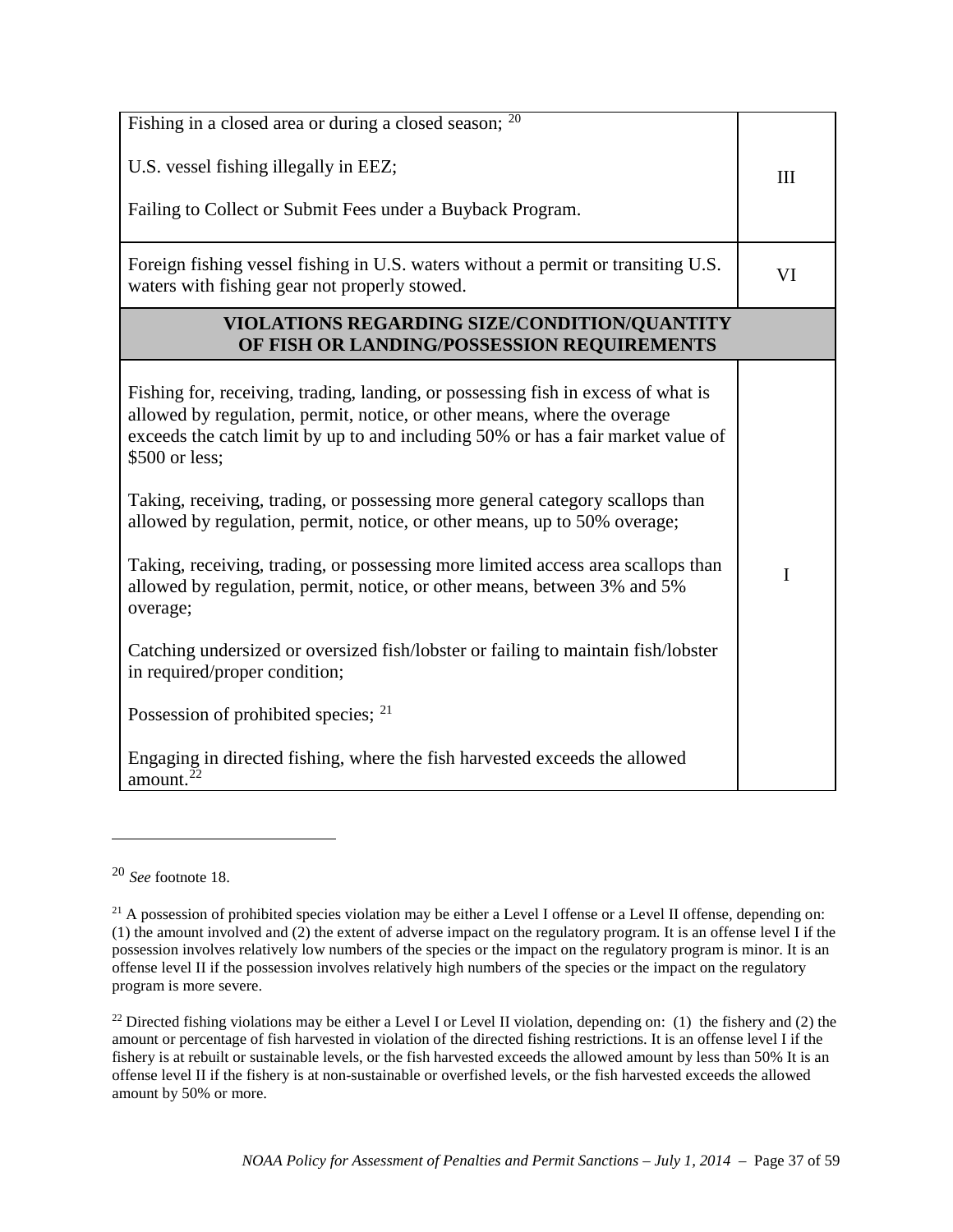| Fishing for, receiving, trading, landing or possessing fish in excess of what is<br>allowed by regulation, permit, notice, or other means, where the overage<br>exceeds the catch limit by between 50% and 100%; |              |
|------------------------------------------------------------------------------------------------------------------------------------------------------------------------------------------------------------------|--------------|
| Taking, receiving, trading, or possessing more general category scallops than<br>allowed by regulation, permit, notice, or other means, by more than a 50%<br>overage;                                           |              |
| Taking, receiving, trading, or possessing more limited access area scallops than<br>allowed by regulation, permit, notice, or other means, between 5% and 50%<br>overage;                                        |              |
| Possession of prohibited species; $^{23}$                                                                                                                                                                        | $\mathbf{I}$ |
| Illegally discarding fish or violating fish retention requirement;                                                                                                                                               |              |
| Failure to land sharks with fins naturally attached;                                                                                                                                                             |              |
| Engaging in directed fishing, where the fish harvested exceeds the allowed<br>amount; $^{24}$                                                                                                                    |              |
| Retaining or delivering unprocessed groundfish in excess of directed fishing<br>standards in a single calendar year between 100% and 200% of limit.                                                              |              |
| Fishing for, receiving, trading, landing or possessing fish in excess of what is<br>allowed by regulation, permit, notice, or other means, where the overage<br>exceeds the catch limit by 100% or more;         | III          |
| Taking, receiving, trading, or possessing more limited access area scallops than<br>allowed by regulation, permit, notice, or other means, by more than a 50%<br>overage;                                        |              |
| Retaining or delivering unprocessed groundfish in excess of directed fishing<br>standards in a single calendar year over 200% of limit.                                                                          |              |
| Violating food safety regulations.                                                                                                                                                                               | VI           |

<span id="page-37-0"></span><sup>23</sup> *See* footnote 21.  $\overline{a}$ 

<span id="page-37-1"></span><sup>24</sup> *See* footnote 22.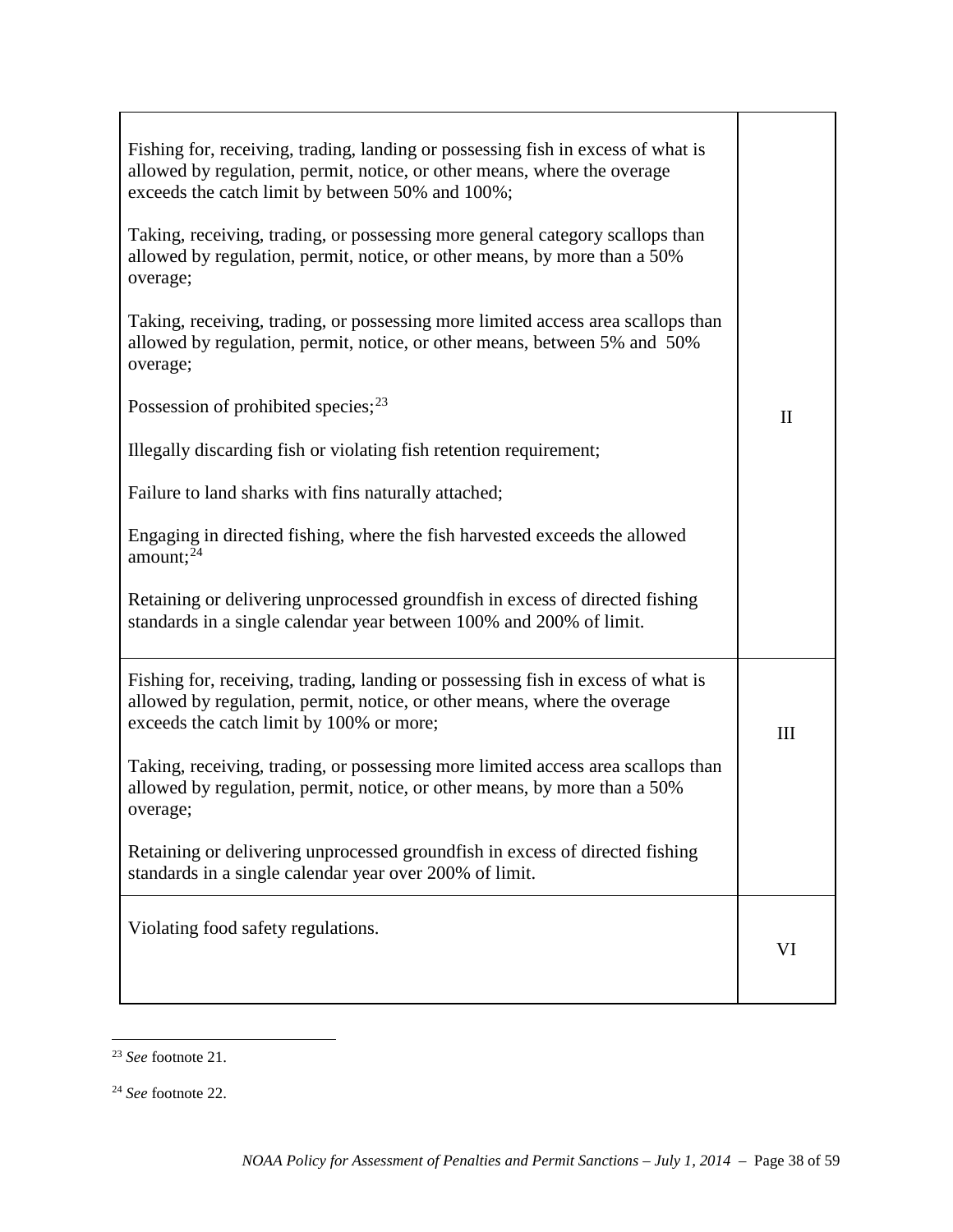| <b>VIOLATIONS REGARDING TRANSFER,</b><br>PURCHASE, TRADE, SALE (AND ATTEMPTS)                                                                                                                                                                                                    |              |  |
|----------------------------------------------------------------------------------------------------------------------------------------------------------------------------------------------------------------------------------------------------------------------------------|--------------|--|
| Selling, bartering, offering to sell, offering to barter, or purchasing any salmon<br>taken in the course of recreational salmon fishing.                                                                                                                                        | I            |  |
| Purchasing, receiving, transferring, trading, or selling more fish than allowed by<br>regulation, permit, notice, or other means; illegal transfer from vessel at sea;                                                                                                           | $\mathbf{I}$ |  |
| Purchasing, receiving, transferring, trading, or selling otherwise unlawfully<br>landed fish. <sup>25</sup>                                                                                                                                                                      |              |  |
| Purchasing, receiving, transferring, trading, or selling otherwise unlawfully<br>landed fish. $26$                                                                                                                                                                               | Ш            |  |
| VIOLATIONS REGARDING HIGHLY MIGRATORY SPECIES (HMS)<br>VIOLATIONS OF ACTS IMPLEMENTING INTERNATIONAL AGREEMENTS<br><b>Western and Central Pacific Fisheries Convention Implementation Act</b><br><b>Atlantic Tunas Convention Act</b><br><b>U.S.-Canada Albacore Tuna Treaty</b> |              |  |
| Failing to release tuna which will not be retained immediately and with a<br>minimum of injury;                                                                                                                                                                                  |              |  |
| Removing tail tag before permitted;                                                                                                                                                                                                                                              | I            |  |
| Failing to report taking of a tagged tuna;                                                                                                                                                                                                                                       |              |  |
| Vessel not clearly marked.                                                                                                                                                                                                                                                       |              |  |
| Fishing in excess of catch limits (HMS Angling and Atlantic Tunas General<br>Category);                                                                                                                                                                                          |              |  |
| Selling, offering for sale, or transferring any recreationally caught Atlantic<br>bluefin tuna, swordfish, billfish, or other HMS;                                                                                                                                               | $\mathbf{I}$ |  |
| Fishing within 100 yards of corkline of purse seiner fishing for bluefin tuna;                                                                                                                                                                                                   |              |  |

<span id="page-38-0"></span><sup>&</sup>lt;sup>25</sup> Purchasing, receiving, transferring, trading, or selling otherwise unlawfully landed fish may be either a level II or a level III offense. It is a level III offense where there is an adverse impact on the statutory or regulatory program, such as where the violation is related to receiving an overage.  $\overline{a}$ 

<span id="page-38-1"></span><sup>26</sup> *See* footnote 25.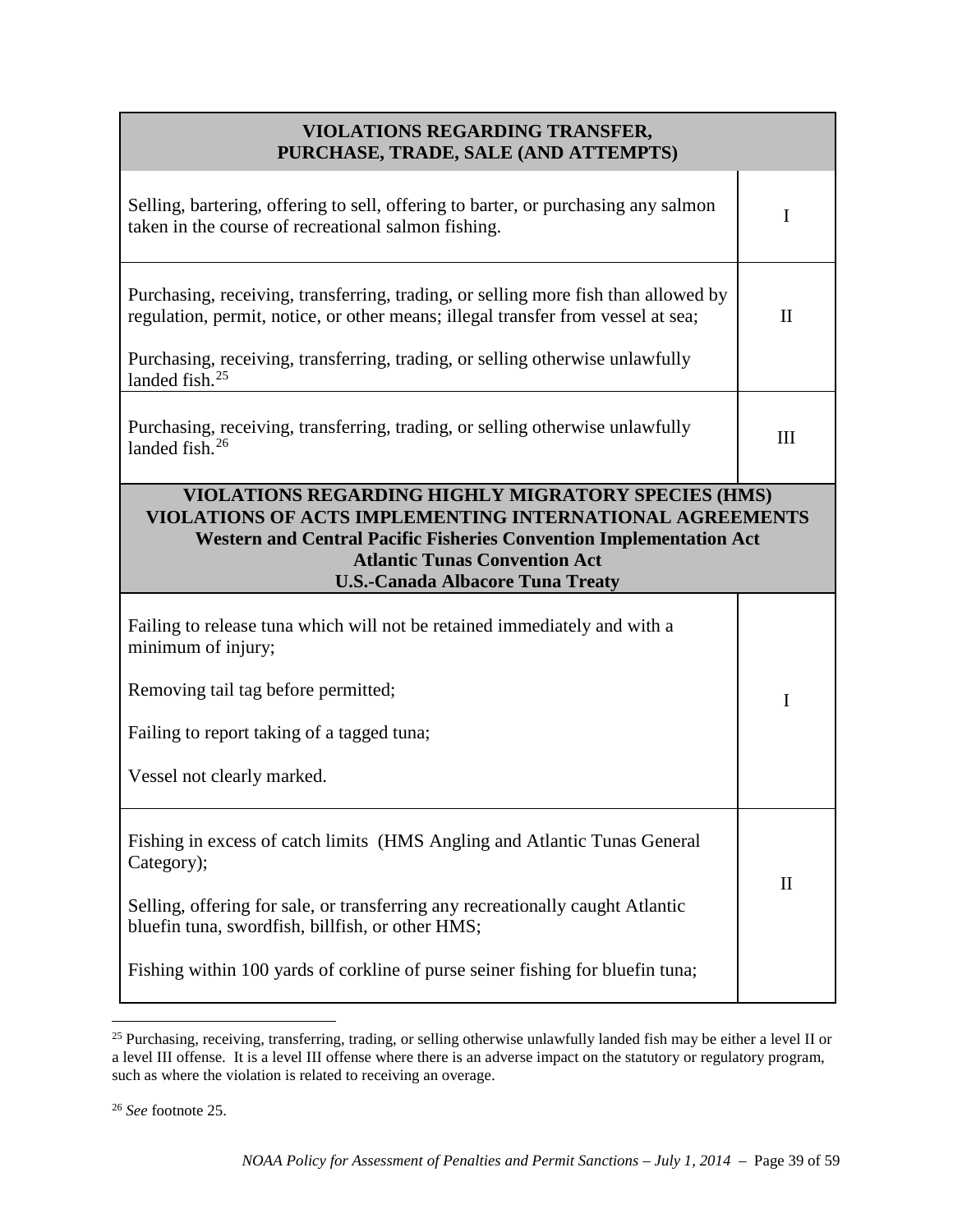| Failing to request a purse seine vessel, net, or fish inspection;                                                                                                               |              |
|---------------------------------------------------------------------------------------------------------------------------------------------------------------------------------|--------------|
| Failing to maintain reports, submit reports in a timely manner, or submitting<br>incomplete or inaccurate reports (Dealer);                                                     |              |
| Failing to report landing of commercial-sized bluefin tuna (Dealer);                                                                                                            |              |
| Failing to tag a tuna; (Dealer);                                                                                                                                                |              |
| Retaining tuna caught under tag and release program;                                                                                                                            | $\mathbf{I}$ |
| Discarding catch when required to retain all catch;                                                                                                                             |              |
| Fishing for or retaining undersized tuna, swordfish, or other HMS;                                                                                                              |              |
| Landing tuna or other HMS in other than prescribed forms;                                                                                                                       |              |
| Fishing for, catching, possessing, retaining, or landing HMS without the<br>appropriate permit;                                                                                 |              |
| Failing to properly mark a container holding tuna for export.                                                                                                                   |              |
| Purchasing, transferring, or receiving tuna, swordfish, or other HMS for a<br>commercial purpose without a license or from a vessel without the appropriate<br>permit;          |              |
| Transferring, purchasing, or receiving Atlantic bluefin tuna, swordfish, or other<br>HMS from any person or vessel without a valid dealer permit;                               |              |
| Transshipping to or with an unauthorized vessel or without a required observer;                                                                                                 | III          |
| Purchasing, receiving, transferring, selling, offering for sale, importing,<br>exporting, or having custody, possession, or control of tuna or other HMS taken<br>in violation; |              |
| Selling, offering for sale, or transferring any Atlantic bluefin tuna, swordfish, or<br>other HMS to any person other than a permitted dealer.                                  |              |
| Fishing in excess of quota, allocation, or incidental catch limits;                                                                                                             |              |
| Purchasing or transporting with a buy boat any tuna that is captured incidentally<br>by longlines.                                                                              | IV           |
|                                                                                                                                                                                 |              |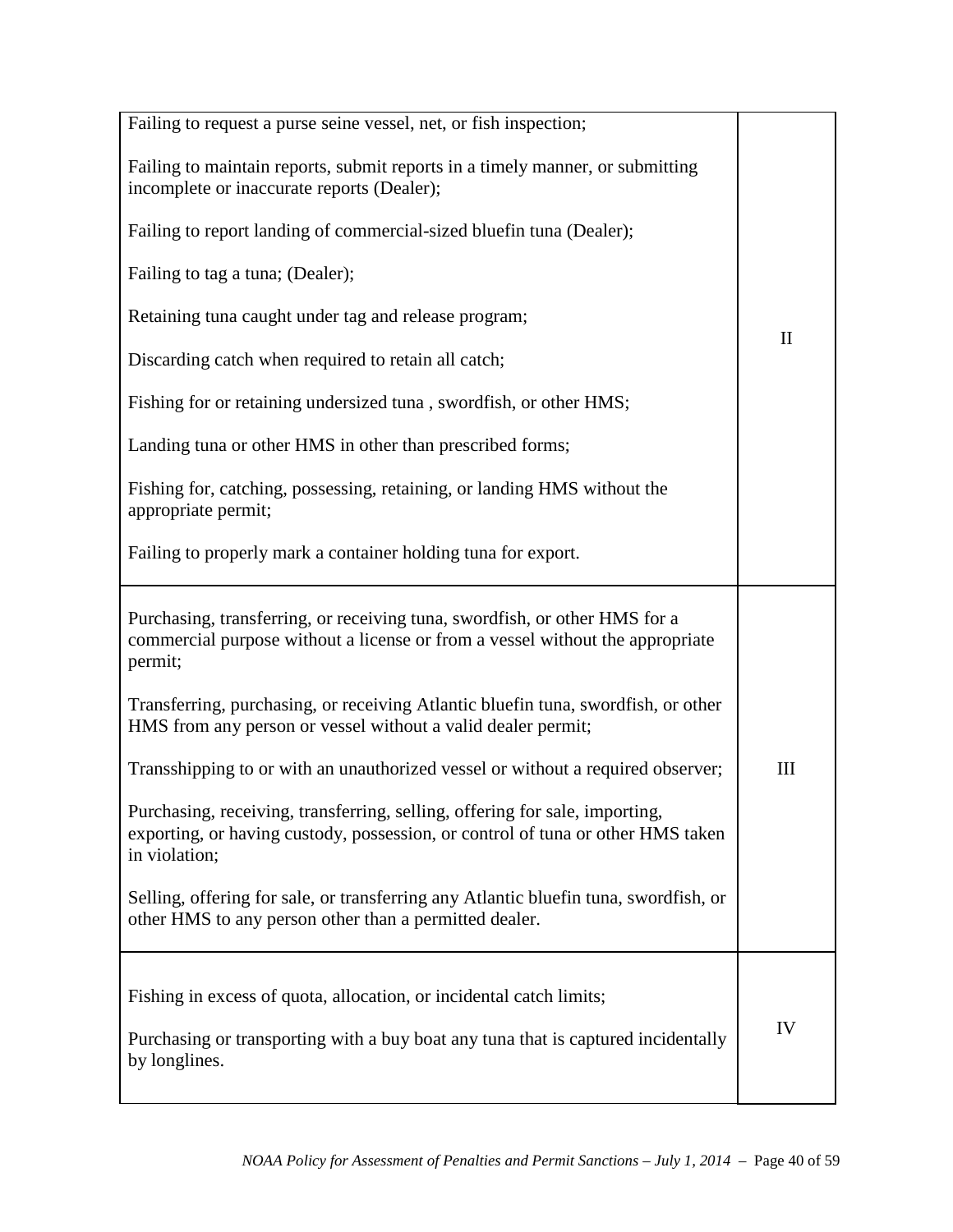| Using a fishing vessel equipped with purse seine gear to fish in a closed area;                                                                                            |   |
|----------------------------------------------------------------------------------------------------------------------------------------------------------------------------|---|
| Setting a purse seine around, near or in association with a Fish Aggregating<br>Device (FAD) or deploying or servicing a FAD during a FAD closure or<br>prohibited period; |   |
| Using a fishing vessel to fish in the Pacific Ocean using longline gear inside and<br>outside the Convention Area on the same fishing trip when prohibited;                | V |
| Fishing during closure.                                                                                                                                                    |   |
|                                                                                                                                                                            |   |
|                                                                                                                                                                            |   |
|                                                                                                                                                                            |   |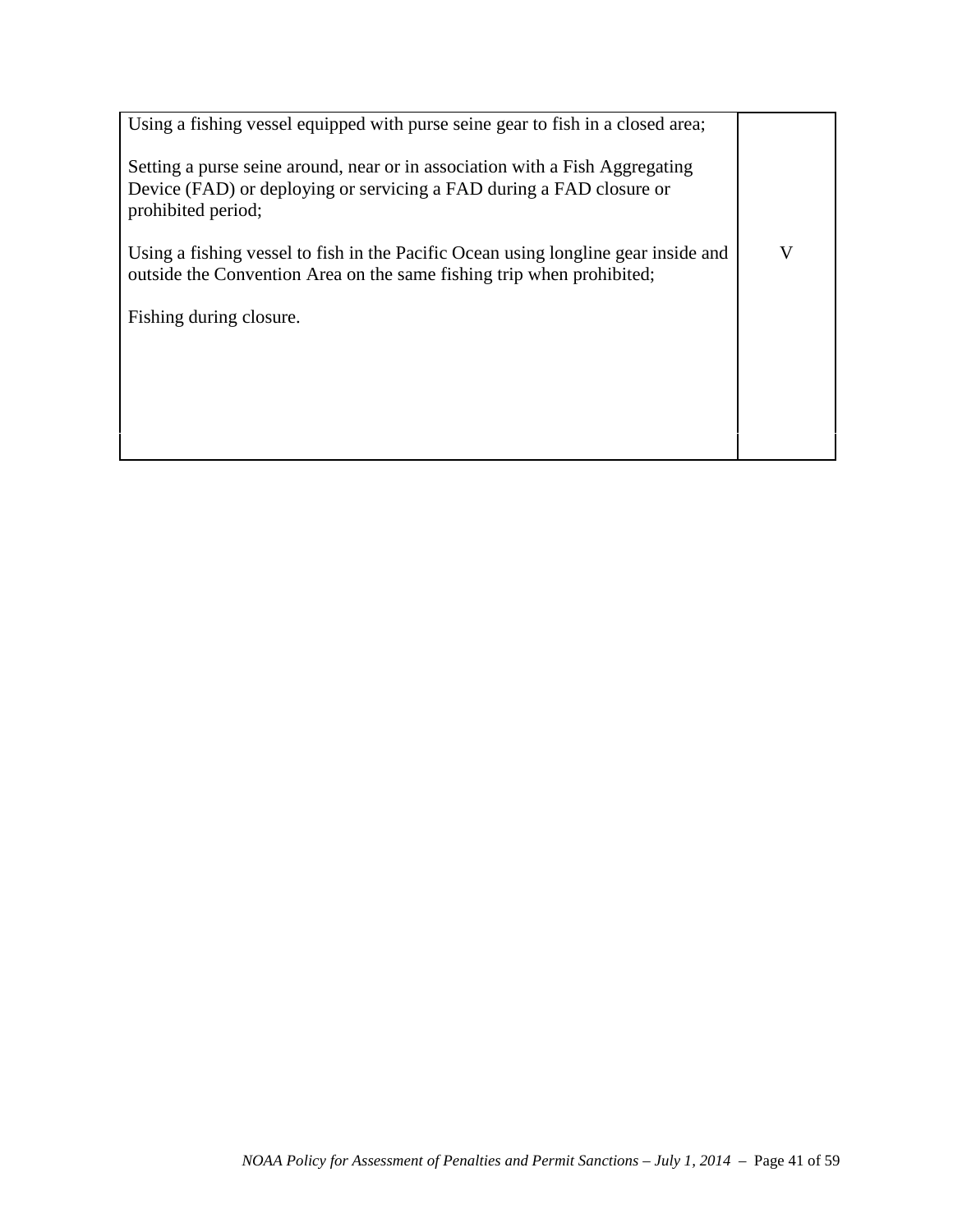# **National Marine Sanctuaries Act (NMSA) Schedule**

#### **The following criteria will be used to assess the impact to the resource in order to determine the appropriate charging level for violations of the NMSA:**

**Minor impact** – Adverse effects on sanctuary resources or qualities where the environment will return to the condition that existed prior to the violation.

**Moderate impact –** Adverse effects on sanctuary resources or qualities where the environment may fully recover in the long-term or there are some lasting effects from the violation.

**Major impact –** Adverse effects on sanctuary resources or qualities where the environment will not likely return to the condition that existed prior to the violation.

|                     | Minor                  | Moderate           | Major                |
|---------------------|------------------------|--------------------|----------------------|
| Duration            | Short-term             | Long-term          | Permanent            |
| Geographic extent   | Small                  | Medium             | Large                |
| Magnitude or        | Measurable changes     | Noticeable changes | Acute or obvious     |
| intensity           |                        |                    | changes              |
| Sensitivity of      | Not sensitive and is   | Some sensitivity   | Highly sensitive or  |
| resource or quality | common                 |                    | unique               |
| Resiliency          | High ability to return | May be lasting     | Unable to return to  |
|                     | to pre-impact          | effects            | pre-impact condition |
|                     | condition              |                    |                      |

| <b>VIOLATION</b>                                                                                                                                                                                                                                                                                        | <b>LEVEL</b> |
|---------------------------------------------------------------------------------------------------------------------------------------------------------------------------------------------------------------------------------------------------------------------------------------------------------|--------------|
| <b>GENERAL VIOLATIONS</b>                                                                                                                                                                                                                                                                               |              |
| <b>SEABED / LAKEBOTTOM ACTIVITIES</b>                                                                                                                                                                                                                                                                   |              |
| Minor alteration of seabed or lake bottom that is easily fixed;<br>Collection with minor impact to the sanctuary.                                                                                                                                                                                       |              |
| Anchoring in a prohibited manner or area;<br>Mineral or hydrocarbon exploration, development, or production with minor<br>impact to the sanctuary;<br>Alteration or destruction of seabed or lake bottom, including dredging, drilling,<br>coring, and construction with minor impact to the sanctuary. | H            |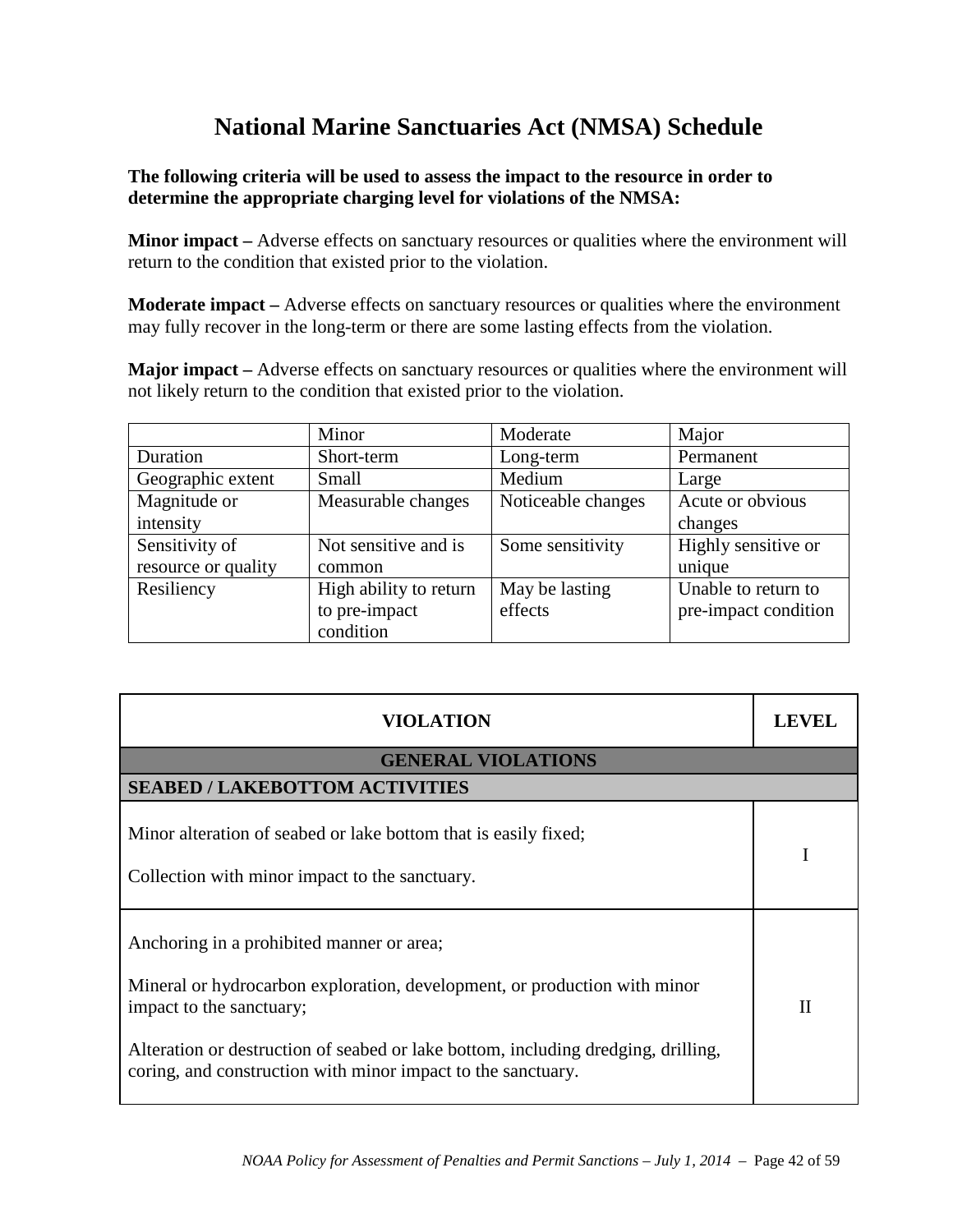| Mineral or hydrocarbon exploration, development, or production with moderate<br>impact to the sanctuary;<br>Alteration or destruction of seabed or lake bottom, including dredging, drilling,<br>coring, and construction, with moderate impact to the sanctuary;<br>Collection with moderate impact to the sanctuary.                                                                                     | $\mathop{\rm III}$ |
|------------------------------------------------------------------------------------------------------------------------------------------------------------------------------------------------------------------------------------------------------------------------------------------------------------------------------------------------------------------------------------------------------------|--------------------|
| Mineral or hydrocarbon exploration, development, or production with major<br>impact to the sanctuary;<br>Alteration or destruction of seabed or lake bottom, including dredging, drilling,<br>coring, and construction, with major impact to the sanctuary;<br>Collection with major impact to the sanctuary.                                                                                              | V                  |
| <b>FISHING</b>                                                                                                                                                                                                                                                                                                                                                                                             |                    |
| Possessing prohibited gear;<br>Using prohibited gear such as pole spears, air rifles, bows and arrows, slings,<br>Hawaiian slings, rubber powered arbaletes, pneumatic and spring-loaded guns, or<br>similar devices known as spearguns;<br>Fishing in prohibited areas such as Wildlife Management Areas, Ecological<br>Reserves, Special Use Areas, or a Special Protected Area (SPA) – 10 fish or less. | I                  |
| Using prohibited gear such as bottom longlines, traps, and nets;<br>Fishing in prohibited areas such as Wildlife Management Areas, Ecological<br>Reserves, Special Use Areas, or a Special Protected Area (SPA) – more than 10<br>fish but less than 30.                                                                                                                                                   | $\mathbf{I}$       |
| Fishing in prohibited areas such as Wildlife Management Areas, Ecological<br>Reserves, Special Use Areas, or a Special Protected Area (SPA) – over 30 fish.                                                                                                                                                                                                                                                | III                |
| Trawling.                                                                                                                                                                                                                                                                                                                                                                                                  | IV                 |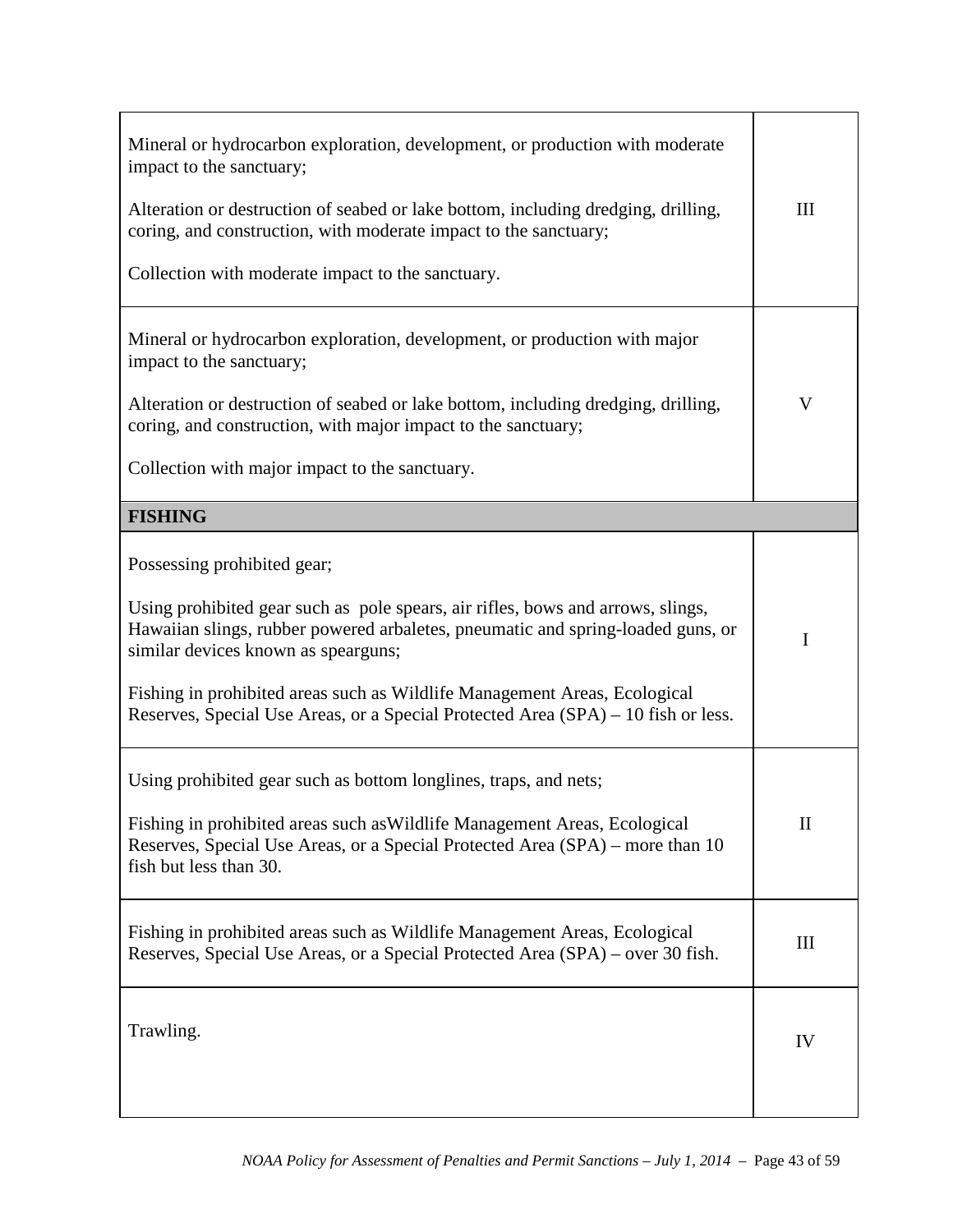| <b>EXPLOSIVES</b>                                                                                                                                                                                                                                                                                                                                                       |                                  |  |
|-------------------------------------------------------------------------------------------------------------------------------------------------------------------------------------------------------------------------------------------------------------------------------------------------------------------------------------------------------------------------|----------------------------------|--|
| Possessing explosives, electrical charges, poisons, or similar destructive devices.                                                                                                                                                                                                                                                                                     | I                                |  |
| Using explosives, electrical charges, poisons, or similar destructive devices.                                                                                                                                                                                                                                                                                          | III                              |  |
| Using explosives, electrical charge, poisons, or similar destructive devices with<br>major impact on sanctuary resources.                                                                                                                                                                                                                                               |                                  |  |
| <b>VESSEL / AIRCRAFT</b>                                                                                                                                                                                                                                                                                                                                                |                                  |  |
| Motorized personal watercraft operations in prohibited areas;                                                                                                                                                                                                                                                                                                           |                                  |  |
| Aircraft disturbance of marine mammals or seabirds, including low overflight;                                                                                                                                                                                                                                                                                           |                                  |  |
| Use of moorings in a prohibited manner;                                                                                                                                                                                                                                                                                                                                 | I                                |  |
| Operate vessel or aircraft in prohibited areas or in a prohibited manner (including<br>groundings) that results in minor impact to the sanctuary.                                                                                                                                                                                                                       |                                  |  |
| Operate vessel or aircraft in prohibited areas or in a prohibited manner (including<br>groundings) that results in moderate impact to the sanctuary, or in Area to be<br>Avoided.                                                                                                                                                                                       | III                              |  |
| Operate vessel or aircraft in prohibited areas, or in a prohibited manner (including<br>groundings) that results in major impact to the sanctuary.                                                                                                                                                                                                                      |                                  |  |
| <b>HISTORICAL / CULTURAL</b>                                                                                                                                                                                                                                                                                                                                            |                                  |  |
| Disturbing, damaging, destroying, moving, removing, salvaging, recovering,<br>injuring, altering, or possessing historical or cultural resources (or attempting the<br>same) that results in minor impact to the sanctuary;<br>Use of grappling hooks, suction, conveyors, dredging, wrecking, or anchoring<br>devices that results in minor impact to the sanctuary.   | I                                |  |
| Disturbing, damaging, destroying, moving, removing, salvaging, recovering,<br>injuring, altering, or possessing historical or cultural resources (or attempting<br>same) that results in moderate impact to the sanctuary;<br>Use of grappling hooks, suction, conveyors, dredging, wrecking, or anchoring<br>devices that results in moderate impact to the sanctuary. | $\mathop{\mathrm{III}}\nolimits$ |  |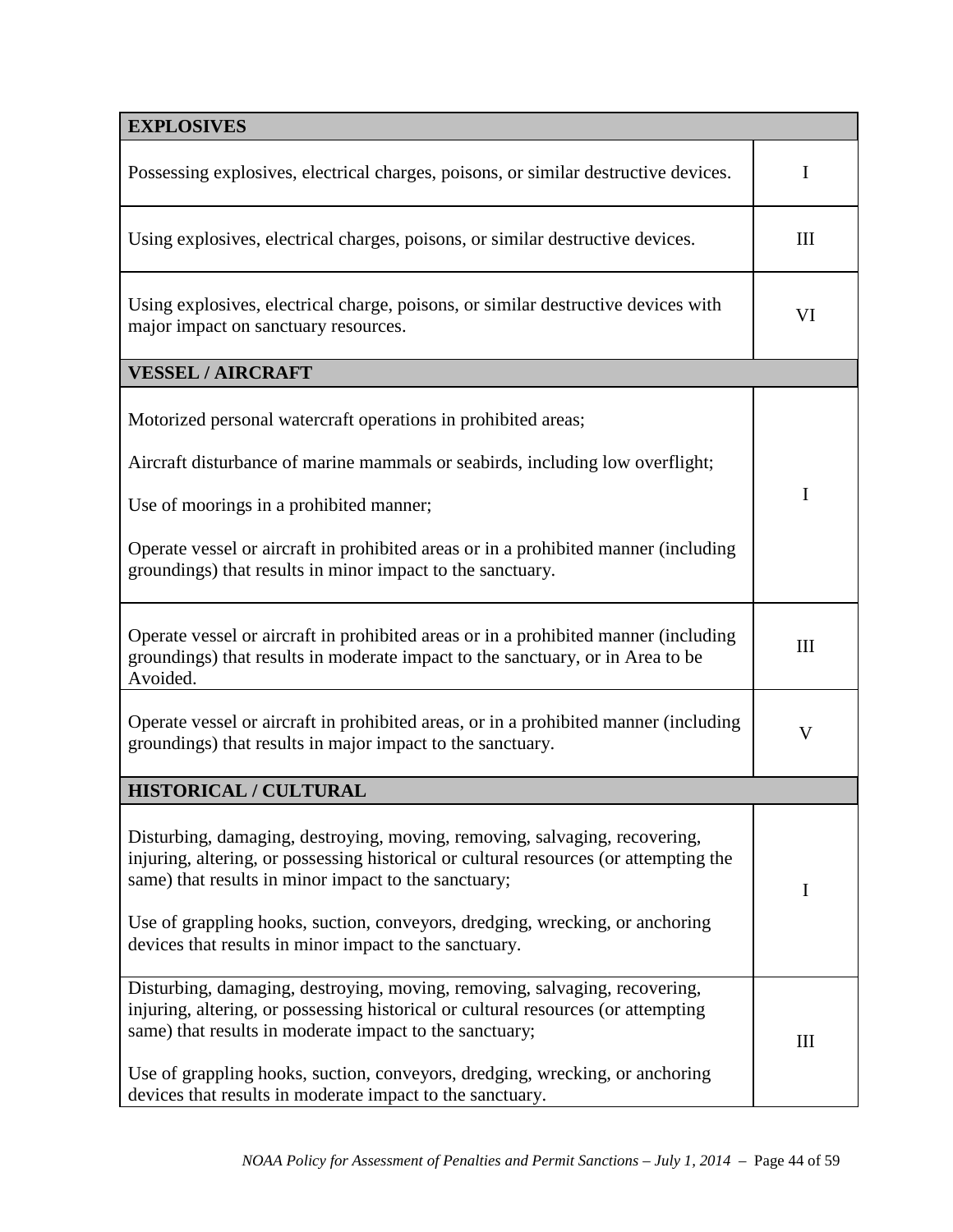| Disturbing, damaging, destroying, moving, removing, salvaging, recovering,<br>injuring, altering, or possessing historical or cultural resources (or attempting<br>same) that results in major impact to the sanctuary;<br>Use of grappling hooks, suction, conveyors, dredging, wrecking, or anchoring<br>devices that results in major impact to the sanctuary.<br><b>DISCHARGES &amp; DEPOSITS</b>                                                                                                                                                                                   | V           |
|-----------------------------------------------------------------------------------------------------------------------------------------------------------------------------------------------------------------------------------------------------------------------------------------------------------------------------------------------------------------------------------------------------------------------------------------------------------------------------------------------------------------------------------------------------------------------------------------|-------------|
|                                                                                                                                                                                                                                                                                                                                                                                                                                                                                                                                                                                         |             |
| Discharging or depositing, from within sanctuary boundaries, minor amounts of<br>any non-exempt material or other matter (e.g., hydrocarbons or hazardous<br>substances, fuel, oil, oily bilge waste; unprocessed, non-hazardous trash or raw<br>material, or entangling material) that results in minor impact to the sanctuary;                                                                                                                                                                                                                                                       | $\mathbf I$ |
| Discharging or depositing, from beyond sanctuary boundaries, any non-exempt<br>material or matter that subsequently enters and injures a Sanctuary resource and<br>results in minor impact to the sanctuary.                                                                                                                                                                                                                                                                                                                                                                            |             |
| Discharge or deposit, from within sanctuary boundaries, any non-exempt material<br>or other matter (e.g., hydrocarbons or hazardous substances, fuel, oil, oily bilge<br>waste; unprocessed, non-hazardous trash or raw material, or entangling material)<br>that results in moderate impact to the sanctuary;<br>Discharge or deposit, from beyond sanctuary boundaries, any non-exempt<br>material or matter that subsequently enters and injures a Sanctuary resource and<br>results in moderate impact to the sanctuary;<br>Deposit of wrecks / desertion or abandonment of vessel. | III         |
| Discharge or deposit, from within sanctuary boundaries, any non-exempt material<br>or other matter (e.g. hydrocarbons or hazardous substances, fuel, oil, oily bilge<br>waste, unprocessed, non-hazardous trash or raw material, or entangling material)<br>that results in major impact to sanctuary;<br>Discharge or deposit, from beyond sanctuary boundaries, any non-exempt<br>material or matter that subsequently enters and injures a Sanctuary resource and<br>results in moderate impact to the sanctuary.                                                                    | V           |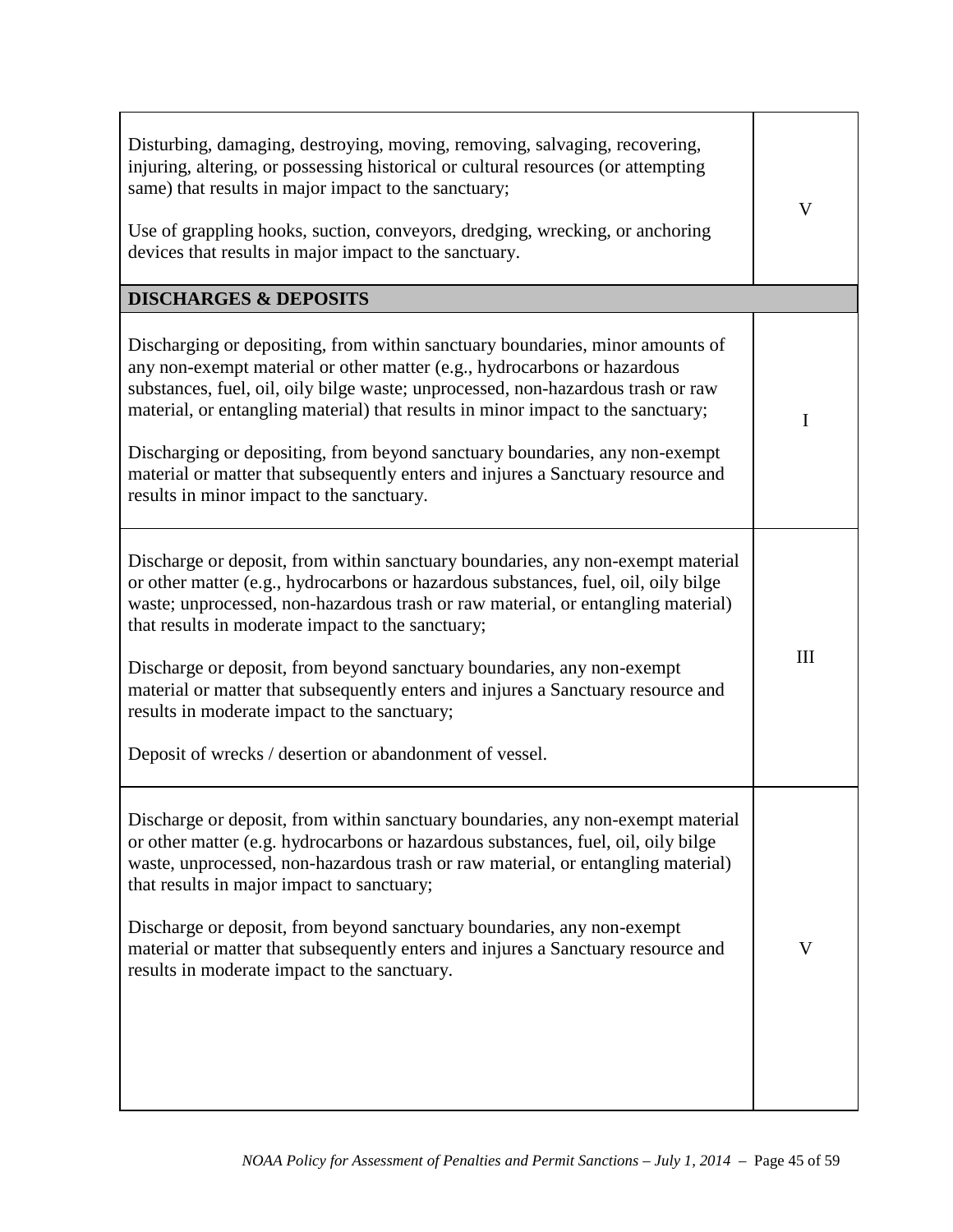| <b>LIVING MARINE RESOURCES</b>                                                                                                                                                                                                                                                                                                                                                                                         |              |
|------------------------------------------------------------------------------------------------------------------------------------------------------------------------------------------------------------------------------------------------------------------------------------------------------------------------------------------------------------------------------------------------------------------------|--------------|
| Attracting fish.                                                                                                                                                                                                                                                                                                                                                                                                       | $\bf{I}$     |
| Injuring, moving, removing, taking, possessing, harvesting, landing, damaging,<br>disturbing, or possessing (or attempting the same) living marine specimens (e.g.,<br>sharks, rayscoral, live rock, tropical fish, invertebrates, algae, marine plants, etc.)<br>with minor impact to the sanctuary.                                                                                                                  | $\mathbf{I}$ |
| Injuring, moving, removing, taking, possessing, harvesting, landing, damaging,<br>disturbing, or possessing (or attempting the same) living marine specimens (e.g.,<br>sharks, rayscoral, live rock, tropical fish, invertebrates, algae, marine plants, etc.)<br>with moderate impact to the sanctuary.                                                                                                               | III          |
| Injuring, moving, removing, taking, possessing, harvesting, landing, damaging,<br>disturbing, or possessing (or attempting the same) living marine specimens (e.g.,<br>sharks, rayscoral, live rock, tropical fish, invertebrates, algae, marine plants, etc.)<br>with major impact to the sanctuary.                                                                                                                  | $\mathbf V$  |
| <b>MISCELLANEOUS</b>                                                                                                                                                                                                                                                                                                                                                                                                   |              |
| Defacing, damaging, or removing any signage, boundary markers, stakes,<br>mooring buoys, boundary buoys, trap buoys, scientific equipment, navigation<br>aids, notices, or placecards that does not result in damage to a sanctuary resource;<br>Conducting activities without a permit that cause no impact or that cause minor<br>impact to a sanctuary resource;<br>Violating a sanctuary permit condition or term. | $\mathbf I$  |
| Breaking, taking, cutting, removing, damaging, or possessing any bottom<br>formation with minor impact to the sanctuary;<br>Defacing, damaging, or removing any signage, boundary markers, stakes,<br>mooring buoys, boundary buoys, trap buoys, scientific equipment, navigation<br>aids, notices, or placecards that results in damage to a sanctuary resource.                                                      | $\mathbf{I}$ |
| Breaking, taking, cutting, removing, damaging, or possessing any bottom<br>formation with moderate impact to the sanctuary;<br>Conducting activities without a permit that cause moderate impact to a sanctuary<br>resource.                                                                                                                                                                                           | III          |
| Releasing or introducing non-native species.                                                                                                                                                                                                                                                                                                                                                                           | IV           |
| Breaking, taking, cutting, removing, damaging, or possessing any bottom<br>formation with major impact to the sanctuary;<br>Conducting activities without a permit that cause major impact to a sanctuary<br>resource.                                                                                                                                                                                                 | V            |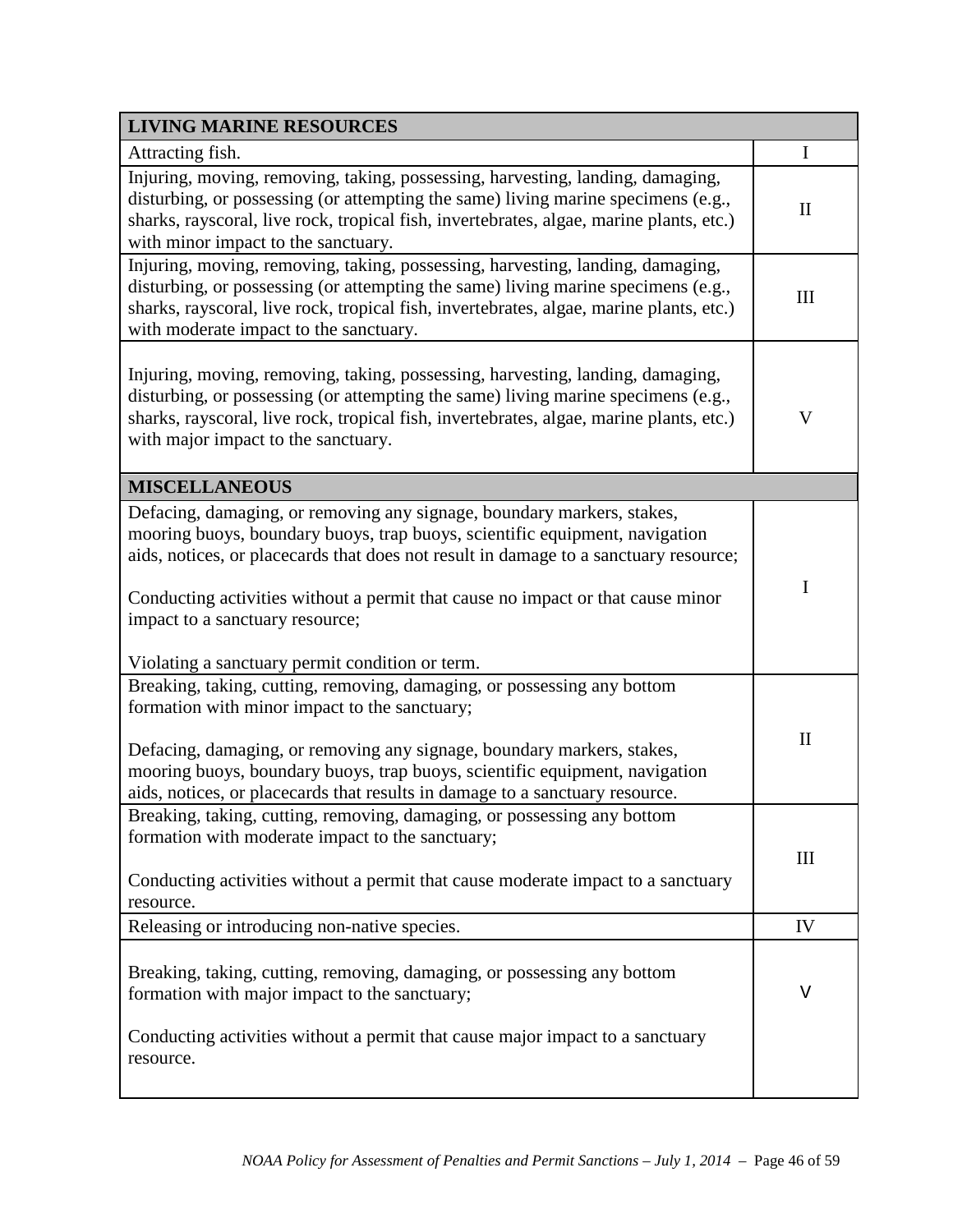# **Lacey Act Schedule**

| <b>VIOLATION</b>                                                                                                                                                                                                                                                              | <b>LEVEL</b> |  |
|-------------------------------------------------------------------------------------------------------------------------------------------------------------------------------------------------------------------------------------------------------------------------------|--------------|--|
| <b>MARKING VIOLATIONS</b>                                                                                                                                                                                                                                                     |              |  |
| Importing, exporting, or transporting in interstate commerce any container of<br>fish (including shellfish) which has not been marked in accordance with<br>applicable regulations and/or laws.                                                                               | I            |  |
| <b>OTHER THAN MARKING VIOLATIONS</b>                                                                                                                                                                                                                                          |              |  |
| The following offenses when the amount of wildlife in question is a small<br>quantity or the effect on the resource or the conservation scheme is relatively<br>minor:                                                                                                        |              |  |
| False labeling offenses;                                                                                                                                                                                                                                                      |              |  |
| Attempting to or import, export, transport, sell, receive, acquire, or purchase in<br>interstate or foreign commerce any fish or wildlife taken, possessed,<br>transported, or sold in violation of any law or regulation of any State or in<br>violation of any foreign law; | III          |  |
| Within the special maritime and territorial jurisdiction of the United States,<br>attempt to or possess any fish or wildlife taken, possessed, transported, or sold<br>in violation of any foreign or Indian tribal law.                                                      |              |  |
| The following offenses when the amount of wildlife in question is a large<br>quantity or the effect on the resource or the conservation scheme is relatively<br>severe:                                                                                                       |              |  |
| False labeling offenses;                                                                                                                                                                                                                                                      |              |  |
| Attempting to or import, export, transport, sell, receive, acquire, or purchase in<br>interstate or foreign commerce any fish or wildlife taken, possessed,<br>transported, or sold in violation of any law or regulation of any State or in<br>violation of any foreign law; | IV           |  |
| Within the special maritime and territorial jurisdiction of the United States,<br>attempt to or possess any fish or wildlife taken, possessed, transported, or sold<br>in violation of any foreign or Indian tribal law.                                                      |              |  |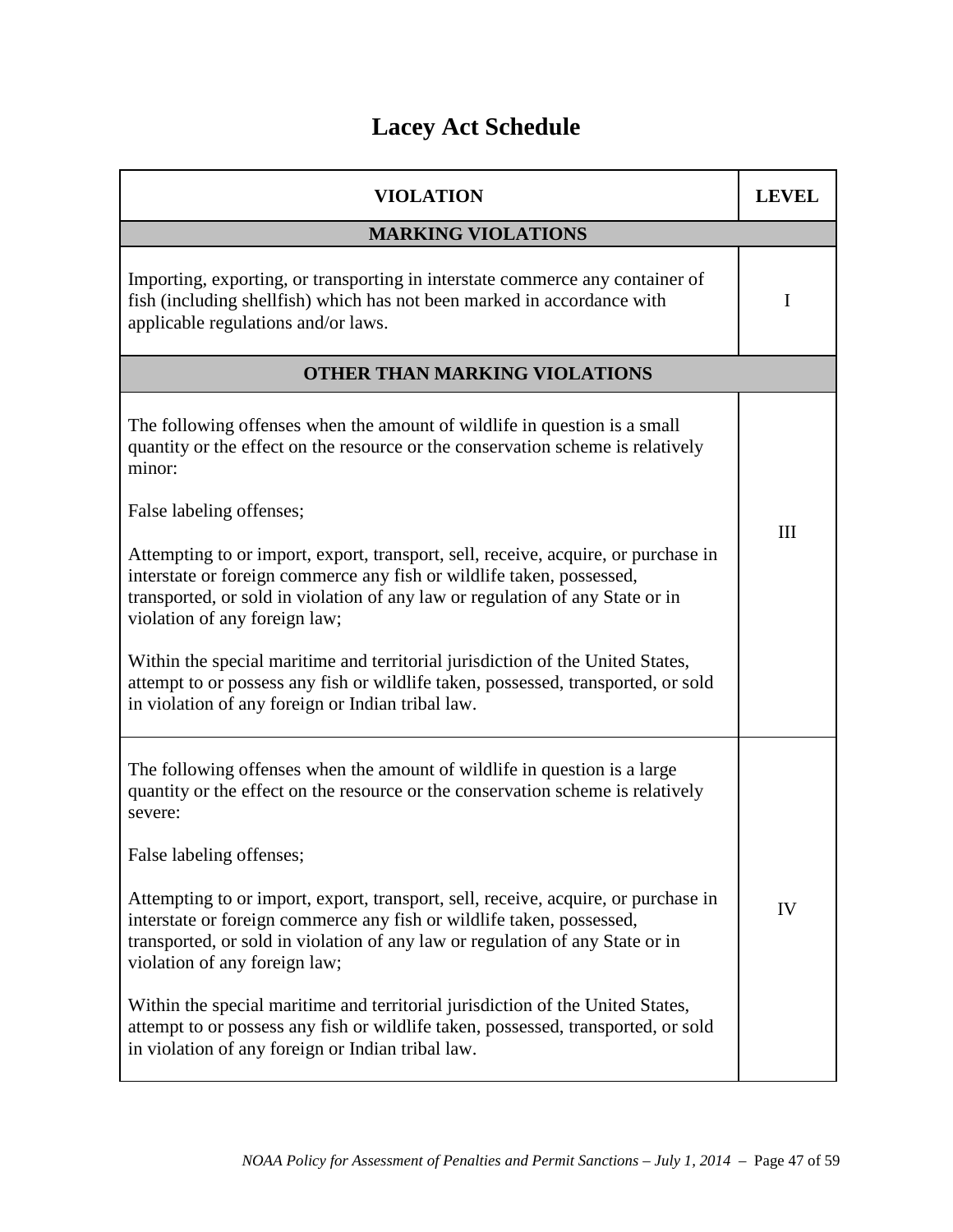# **Endangered Species Act Schedule**

| <b>VIOLATION</b>                                                                                                                                                                                                                                                              | LEVEL        |  |
|-------------------------------------------------------------------------------------------------------------------------------------------------------------------------------------------------------------------------------------------------------------------------------|--------------|--|
| <b>TAKING VIOLATIONS</b>                                                                                                                                                                                                                                                      |              |  |
| Collecting parts (Endangered or Threatened).                                                                                                                                                                                                                                  | I            |  |
| Harassment (Endangered or Threatened), or attempt to do so;<br>Stellar Sea Lion violations including approaching designated rookery or<br>haulout in buffer area or on land.                                                                                                  | $\mathbf{I}$ |  |
| Wounding, injuring, hunting, or capturing an Endangered or Threatened<br>Species, or attempt to do so;<br>Stellar Sea Lion violations including fishing within a designated rookery or<br>haul-out buffer area, or discharging a firearm within 100 yards of a sea lion.      |              |  |
| Killing an Endangered or Threatened Species, or attempt to do so.                                                                                                                                                                                                             | IV           |  |
| <b>TRANSPORTATION AND TRANSACTIONS VIOLATIONS</b>                                                                                                                                                                                                                             |              |  |
| Import/Export for personal use (Endangered or Threatened);<br>Possess, deliver, carry, transport, sell or ship illegally taken threatened or<br>endangered species in interstate or foreign commerce for personal use;<br>Trade in violation of CITES for personal use.       | $\mathbf{I}$ |  |
| Import/Export for commercial use (Endangered or Threatened);<br>Possess, deliver, carry, transport, sell or ship illegally taken threatened or<br>endangered species in interstate or foreign commerce for commercial use;<br>Trade in violation of CITES for commercial use. | III          |  |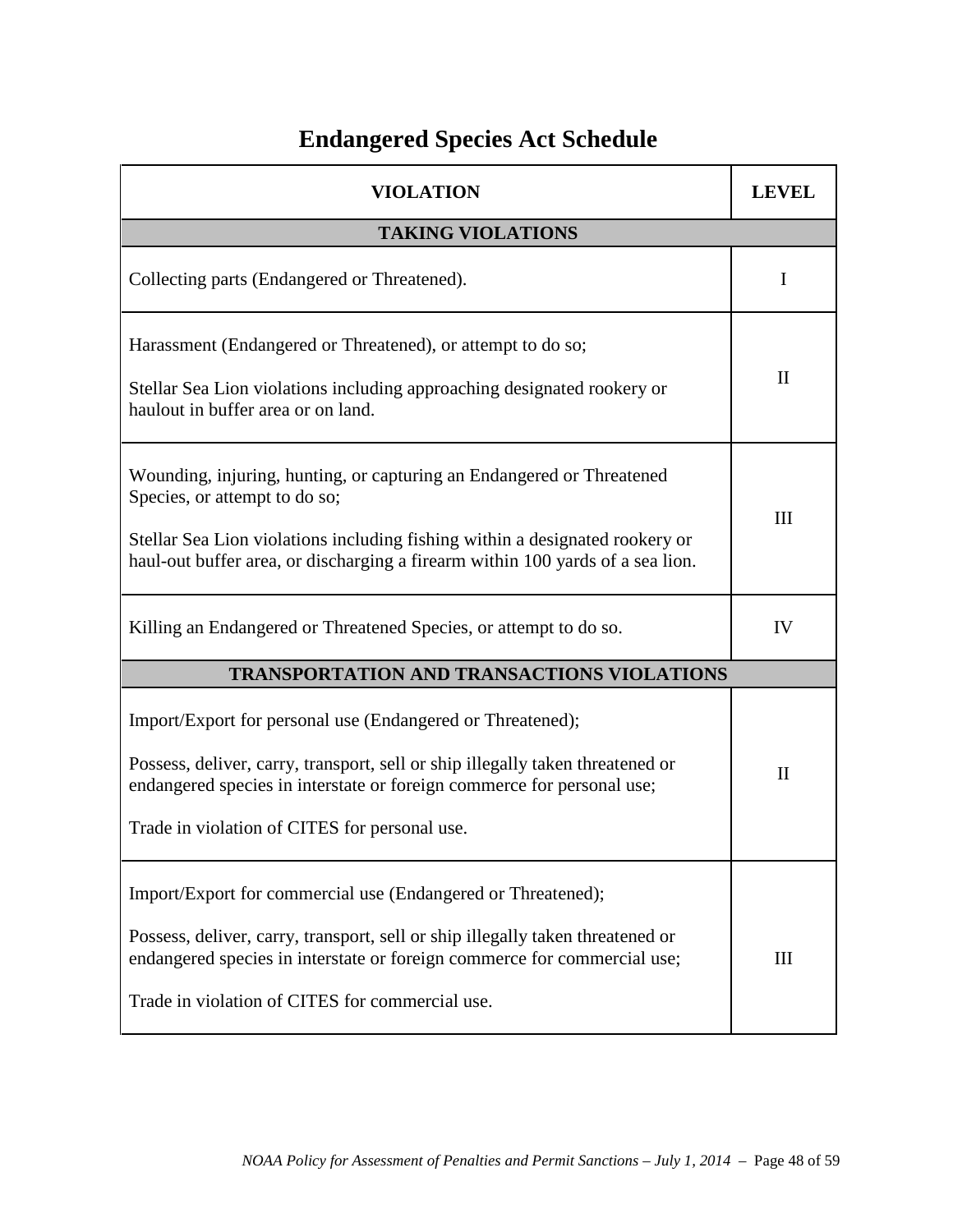| VIOLATIONS RELATED TO ENFORCEMENT,<br><b>MONITORING, AND OBSERVERS</b>                                                                                                                                                             |              |  |
|------------------------------------------------------------------------------------------------------------------------------------------------------------------------------------------------------------------------------------|--------------|--|
| Observer interference;<br>Interference with a lawful investigation or inspection.                                                                                                                                                  | IV           |  |
| OTHER VIOLATIONS (ENDANGERED OR THREATENED SPECIES)                                                                                                                                                                                |              |  |
| Violating distance restrictions for watchable wildlife (non-commercial);<br>Failure to maintain records as required by federal regulation or permit.                                                                               | L            |  |
| Violating certificate of exemption regulations;<br>Violating distance restrictions for watchable wildlife (commercial);<br>Failure to allow inspection of records as required by federal regulation or<br>permit.                  | $\mathbf{I}$ |  |
| Violating the conditions of a permit issued for research or propagation;<br>Failing to comply with the terms and conditions of an incidental take permit;<br>Dumping fish or other matter (including nets or other gear).          | III          |  |
| Refusing to allow a boarding, entry to an area of custody, or inspection;<br>Interfering with an investigation;<br>Violations of speed restrictions by vessels greater than or equal to 65ft (19.8m)<br>in overall length. $^{27}$ | IV           |  |

<span id="page-48-0"></span><sup>&</sup>lt;sup>27</sup> This offense is also listed under the Marine Mammal Protection Act (MMPA), but should be charged using the Endangered Species Act penalty schedule absent exceptional circumstances warranting charging under the MMPA.  $\overline{a}$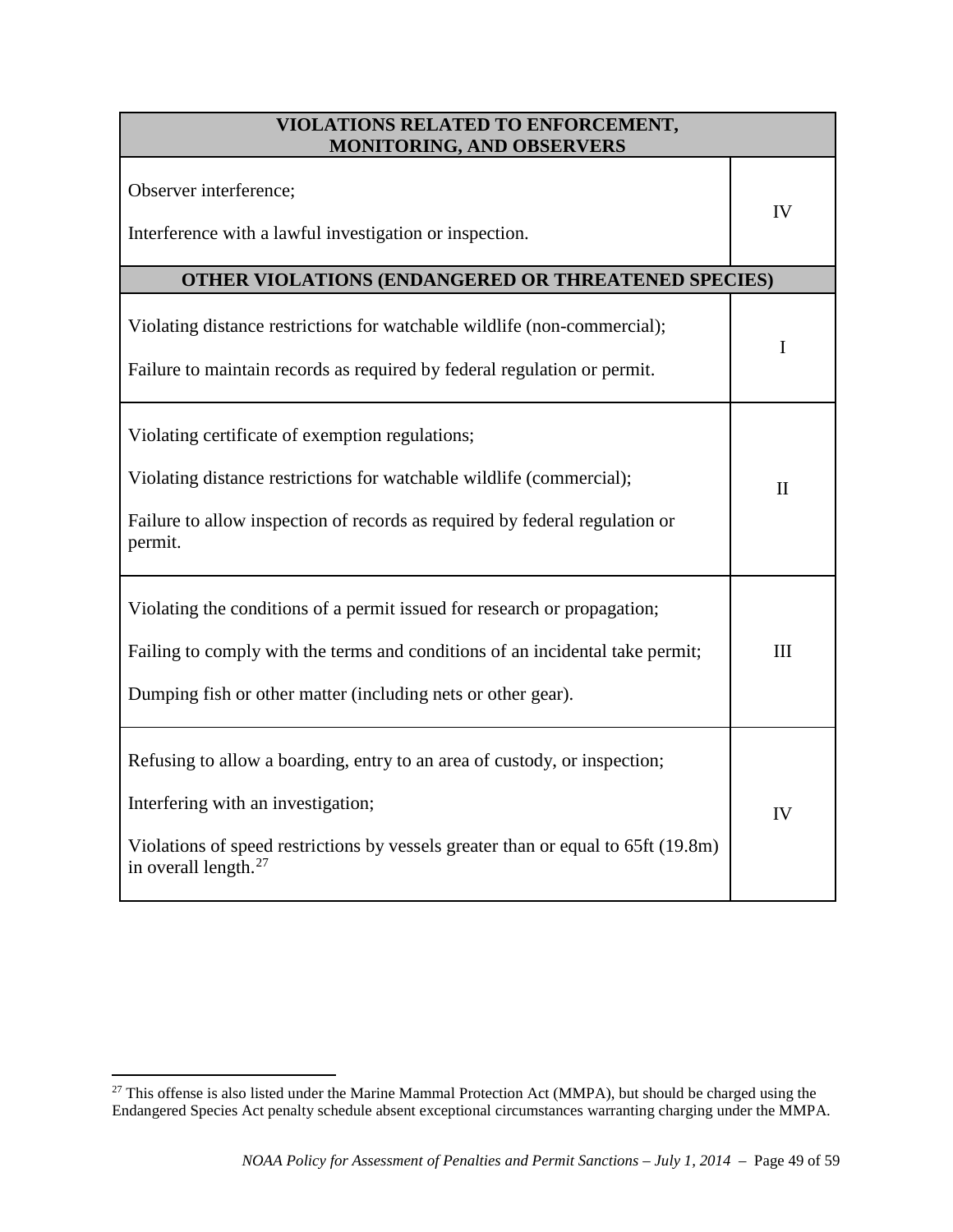|                                       | VIOLATIONS RELATED TO TURTLE EXCLUDER DEVICES (TEDS)             |             |
|---------------------------------------|------------------------------------------------------------------|-------------|
|                                       | Discrepancies unlikely to capture more turtles than vessels with |             |
|                                       | fully compliant TEDs, including but not limited to:              |             |
|                                       |                                                                  |             |
| <b>TED ANGLE</b>                      | $> 55$ to $< 58$ degrees                                         |             |
| <b>BAR SPACING</b>                    | Bent bar - > 4" to < 6"                                          |             |
| <b>WEBBING</b><br><b>FLAP NETTING</b> | Hole / gaps in TED netting between $2"$ -4"                      |             |
|                                       | DOUBLE COVER (DC) OPENING                                        |             |
| 1 <sup>28</sup> Forward Cut           | 19" to $< 20"$                                                   | $\mathbf I$ |
| 2 Flap attachment                     | $> 24$ " to 36"                                                  |             |
| <b>3 OVERLAP</b>                      | $> 15$ to 16"                                                    |             |
| 4 Leading Edge                        | $54"$ to $< 56"$                                                 |             |
| Cut                                   |                                                                  |             |
|                                       | 71" OPENING                                                      |             |
| 1 Forward Cut                         | 18" to $< 26$ "                                                  |             |
| 2 Flap length                         | $>$ 24" to 36" beyond posterior edge of grid                     |             |
| 3 flap attachment                     | $> 6$ " to 12" beyond posterior edge of grid                     |             |
| 4 Leading edge                        | $54"$ to $< 71"$                                                 |             |
| Cut                                   |                                                                  |             |
| 5 Escape opening                      | $64"$ to < 71"                                                   |             |
|                                       | <b>44" INSHORE OPENING</b>                                       |             |
| 5 Escape                              | 42" to $<$ 44" Horizontally                                      |             |
| Opening                               | $15"$ to < 20" Vertically                                        |             |

 $\overline{a}$ 

<span id="page-49-0"></span> $28$  Numbers correspond to Step Numbers on NOAA's Guide for Checking TEDs, available at http://www.sefsc.noaa.gov/labs/mississippi/ted/regulations.htm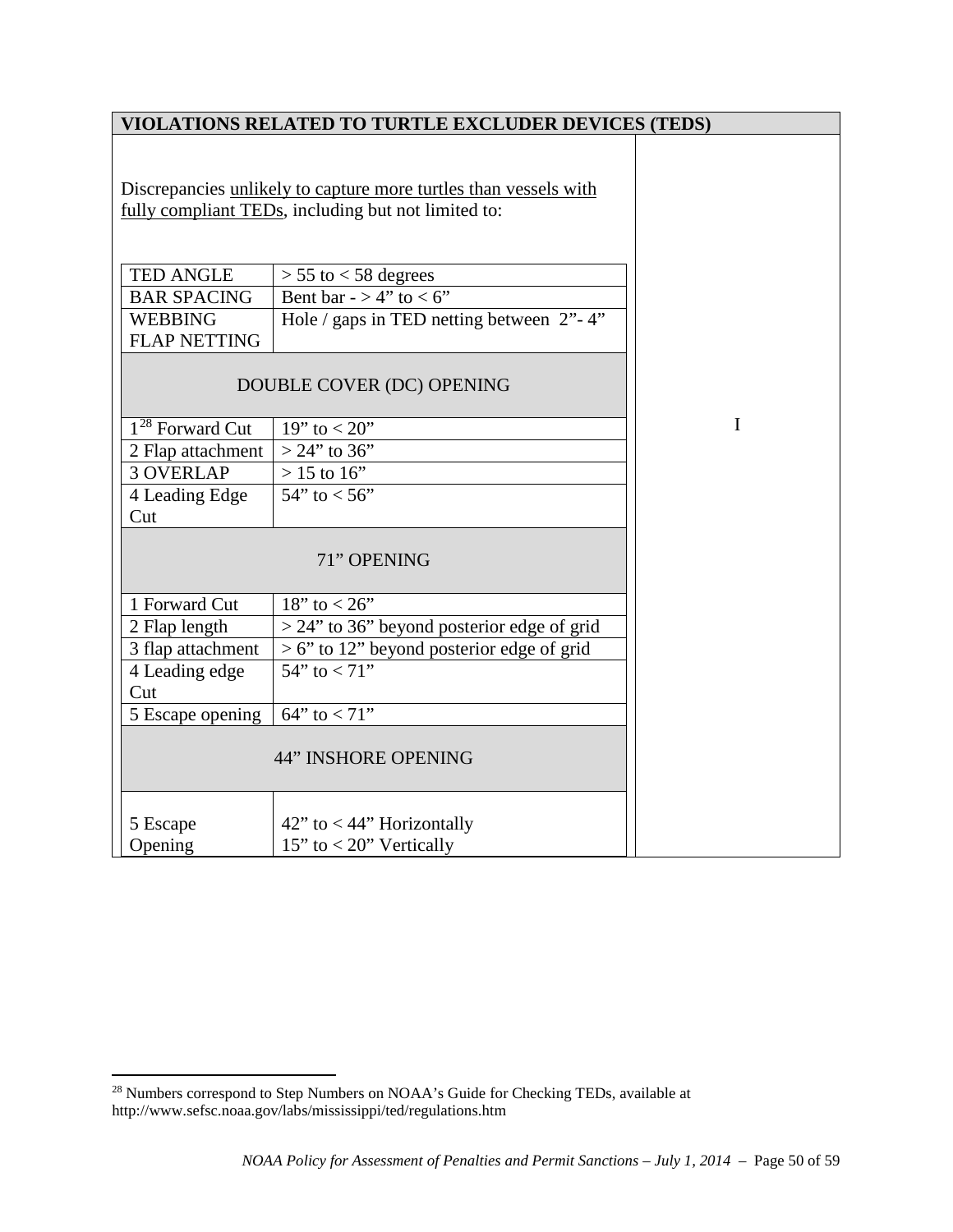|                     | Discrepancies likely to capture more turtles than vessels with fully<br>compliant TEDs, including but not limited to: |              |
|---------------------|-----------------------------------------------------------------------------------------------------------------------|--------------|
| <b>TED ANGLE</b>    |                                                                                                                       |              |
| <b>BAR SPACING</b>  | 58 to $< 61$ degrees<br>Bent bar – 6" to <8"                                                                          |              |
| <b>WEBBING</b>      |                                                                                                                       |              |
|                     | Holes/gaps in TED netting greater than 4"                                                                             |              |
| <b>FLAP NETTING</b> |                                                                                                                       |              |
| <b>FLOTATION</b>    | Undersized floats on bottom shooting TEDs                                                                             |              |
|                     | DOUBLE COVER (DC) OPENING                                                                                             |              |
| 1 Forward Cut       | 16" to $<$ 19"                                                                                                        |              |
| 2 Flap attachment   | >36"                                                                                                                  |              |
| <b>3 OVERLAP</b>    | $>16$ " to < 18"                                                                                                      | $\mathbf{I}$ |
| 4 Leading Edge      | 52" to $< 54"$                                                                                                        |              |
| Cut                 |                                                                                                                       |              |
|                     | 71" OPENING                                                                                                           |              |
| 1 Forward Cut       | 16" to $< 18"$                                                                                                        |              |
| 2 Flap length       | $>$ 36" beyond posterior edge of grid                                                                                 |              |
| 3 Flap attachment   | $> 12$ " beyond posterior edge of grid                                                                                |              |
| 4 Leading edge      | $\frac{1}{22}$ to < 54"                                                                                               |              |
| cut                 |                                                                                                                       |              |
| 5 Escape            | 44" to $< 64$ "                                                                                                       |              |
| Opening             |                                                                                                                       |              |
|                     | 44" INSHORE OPENING                                                                                                   |              |
| 5 Escape<br>Opening | $34"$ to < 42" Horizontally<br>$10"$ to < $15"$ Vertically                                                            |              |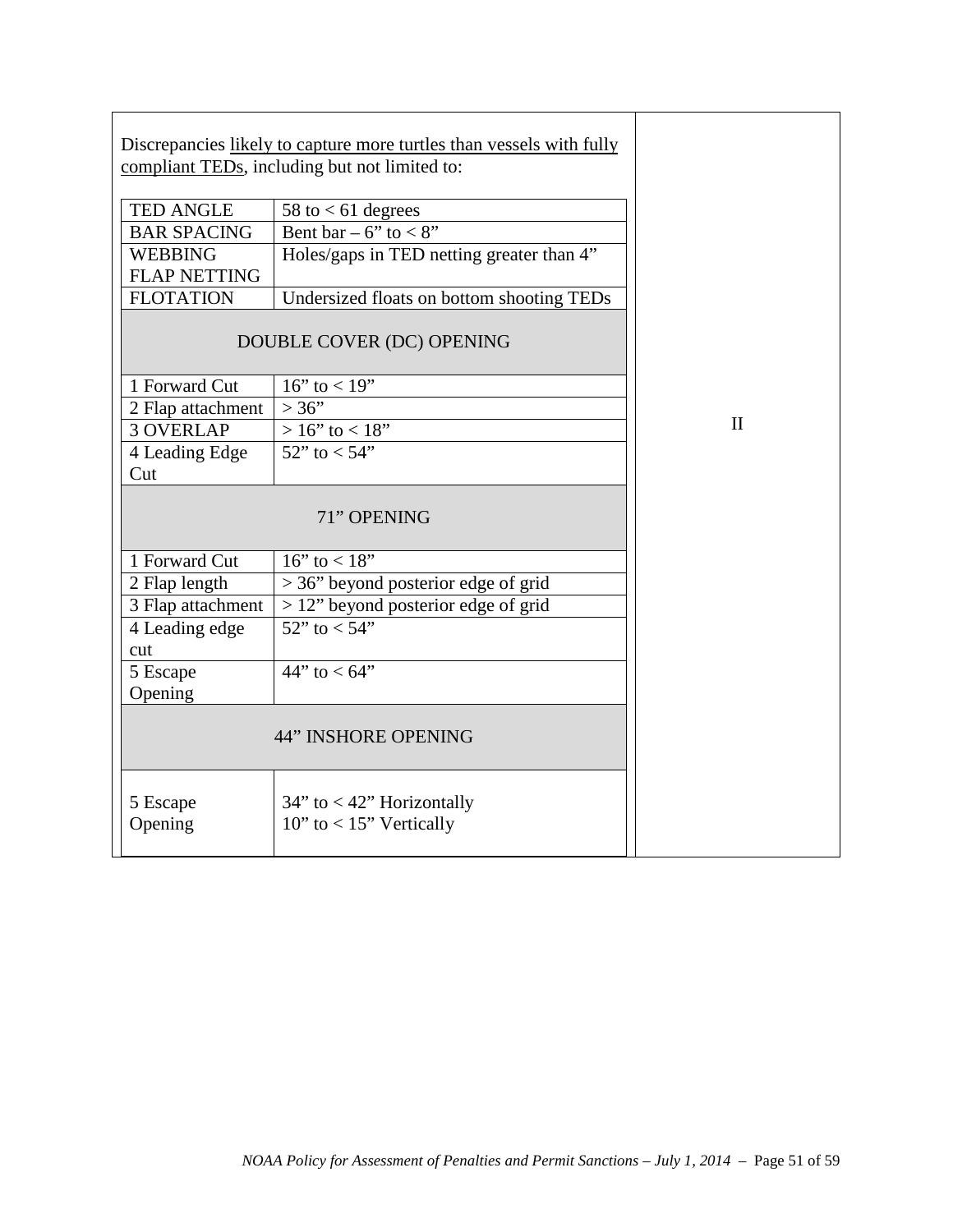| but not limited to:                                 | Discrepancies likely to capture most turtles encountered, including                                                    |     |
|-----------------------------------------------------|------------------------------------------------------------------------------------------------------------------------|-----|
| TED ANGLE<br><b>BAR SPACING</b><br><b>FLOTATION</b> | 61 to $<$ 71 degrees<br>Bent Bar - 8" or more; Missing Bar<br>Insufficient number of floats on bottom<br>shooting TEDs |     |
|                                                     | DOUBLE COVER (DC) OPENING                                                                                              | III |
| 1 Forward Cut                                       | <16"                                                                                                                   |     |
| <b>3 OVERLAP</b>                                    | 18" to $< 20$ "                                                                                                        |     |
| 4 Leading Edge<br>Cut                               | < 52"                                                                                                                  |     |
|                                                     | 71" OPENING                                                                                                            |     |
| 1 Forward Cut                                       | $<16"$                                                                                                                 |     |
| 4 Leading edge<br>cut                               | < 52"                                                                                                                  |     |
| 5 Escape<br>Opening                                 | 18" to $<$ 44"                                                                                                         |     |
|                                                     | <b>44" INSHORE OPENING</b>                                                                                             |     |
| 5 Escape<br>Opening                                 | $24$ " to < 34"Horizontally<br>$4"$ to $< 10"$ Vertically                                                              |     |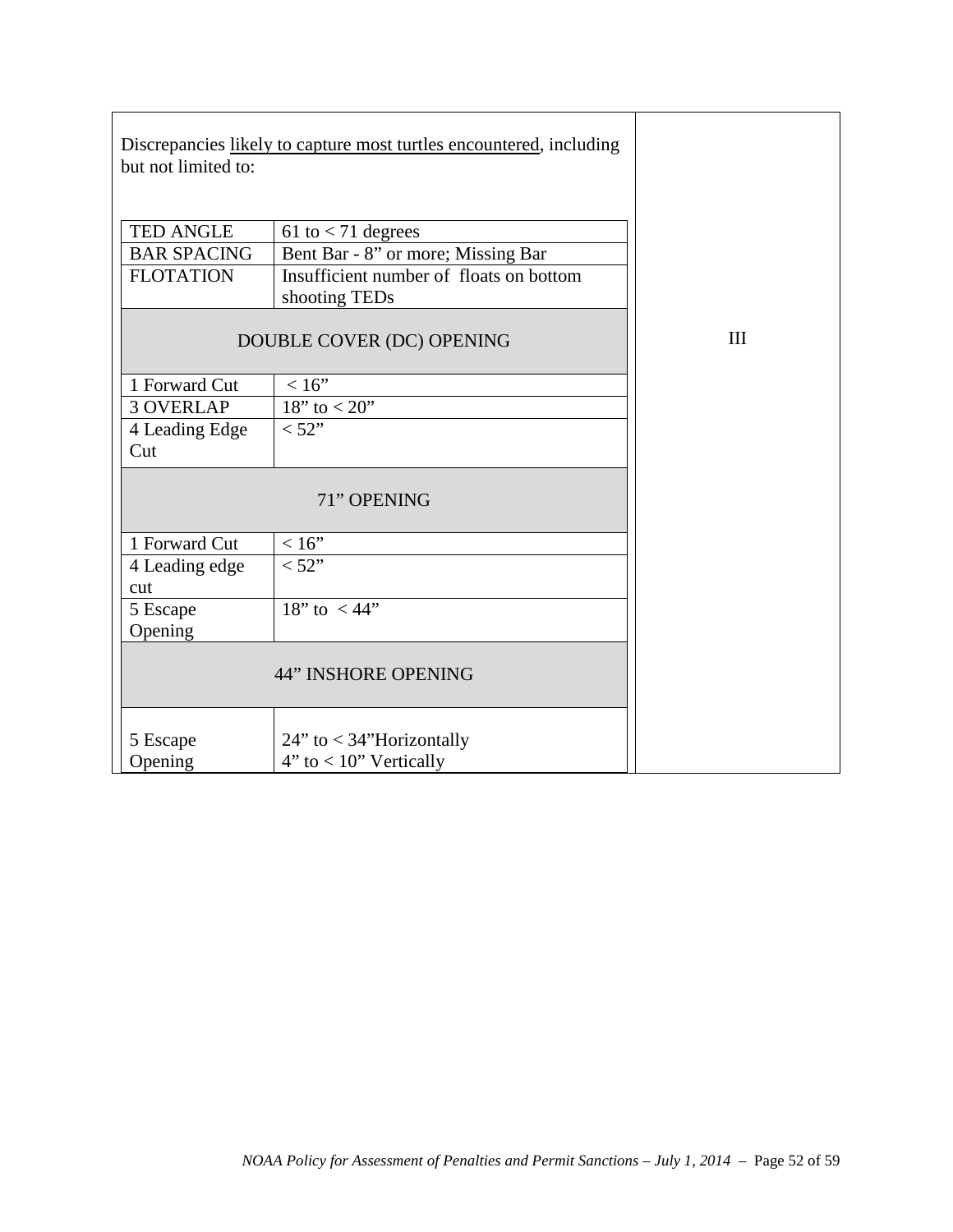| Discrepancies likely to capture all turtles encountered, including<br>but not limited to: |                                                     |    |  |
|-------------------------------------------------------------------------------------------|-----------------------------------------------------|----|--|
| NO TEDS INSTALLED                                                                         |                                                     |    |  |
| positioning of floats, etc)                                                               | TEDs FASTENED SHUT by any means (e.g. sewn, reeved, |    |  |
| <b>TED ANGLE</b>                                                                          | 71 degrees or greater                               |    |  |
| <b>FLOTATION</b>                                                                          | No floats on bottom shooting TEDs                   |    |  |
|                                                                                           | DOUBLE COVER (DC) OPENING                           | IV |  |
| <b>3 OVERLAP</b>                                                                          | 20" or greater                                      |    |  |
|                                                                                           | 71" OPENING                                         |    |  |
| 5 Escape<br>Opening                                                                       | < 18"                                               |    |  |
|                                                                                           | <b>44" INSHORE OPENING</b>                          |    |  |
| 5 Escape<br>Opening                                                                       | < 24" Horizontal<br>$<$ 4" vertically               |    |  |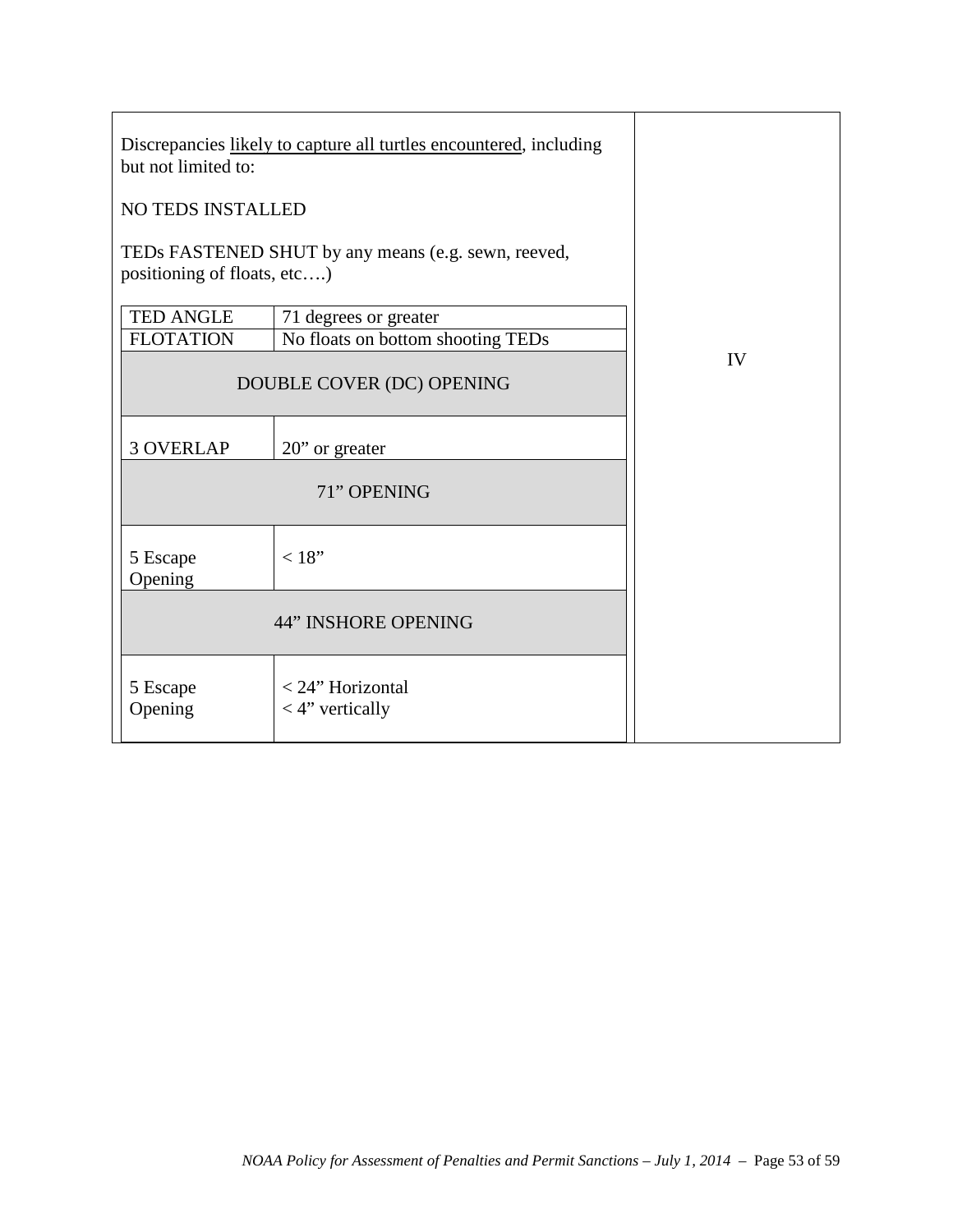# **Marine Mammal Protection Act Schedule of Offenses**

| <b>VIOLATION</b>                                                                                                                                                                             | LEVEL        |  |
|----------------------------------------------------------------------------------------------------------------------------------------------------------------------------------------------|--------------|--|
| <b>TAKING VIOLATIONS</b>                                                                                                                                                                     |              |  |
| Take by unauthorized capture of a marine mammal from the wild for the<br>purpose of unauthorized rehabilitation.                                                                             |              |  |
| Harass or Collect Parts of a Marine Mammal, or attempt to do so.                                                                                                                             | $\mathbf{I}$ |  |
| Feed, Harm, Hunt, or Capture of a Marine Mammal, or attempt to do so.                                                                                                                        | III          |  |
| Killing of a Marine Mammal, or attempt to do so.                                                                                                                                             | IV           |  |
| <b>TRANSPORTATION AND TRANSACTION VIOLATIONS</b>                                                                                                                                             |              |  |
| Unauthorized importation of marine mammal parts or products (non-<br>commercial imports/personal use);                                                                                       |              |  |
| Unauthorized sale, purchase, and/or transport of marine mammal parts or<br>products (non-commercial sales);                                                                                  | I            |  |
| Failing to register any bones, teeth or ivory of any dead marine mammal<br>collected from a beach or from land within 1/4 of a mile of ocean. The term<br>ocean includes bays and estuaries. |              |  |
| Violations related to illegal importation, exportation, transportation, selling,<br>possessing, or purchasing;                                                                               | III          |  |
| Violations related to illegal importation, purchasing, possession, landing,<br>transport, or sale of tuna, and violations related to record keeping, reporting, or<br>FCO requirements.      |              |  |
| <b>COMMERCIAL FISHERIES VIOLATIONS</b>                                                                                                                                                       |              |  |
| Failure to register (i.e., fishing without authorization);                                                                                                                                   |              |  |
| Failure to display annual sticker/decal, fail to carry certificate on board, or<br>failure to file annual report;                                                                            | $\mathbf{I}$ |  |
| Failure to report taking of a marine mammal.                                                                                                                                                 |              |  |
| Assaulting an observer, failure to take observer or impeding, intimidating,<br>impairing, or interfering with an observer or observations;                                                   |              |  |
| Providing false information;                                                                                                                                                                 | IV           |  |
| Commercial whaling.                                                                                                                                                                          |              |  |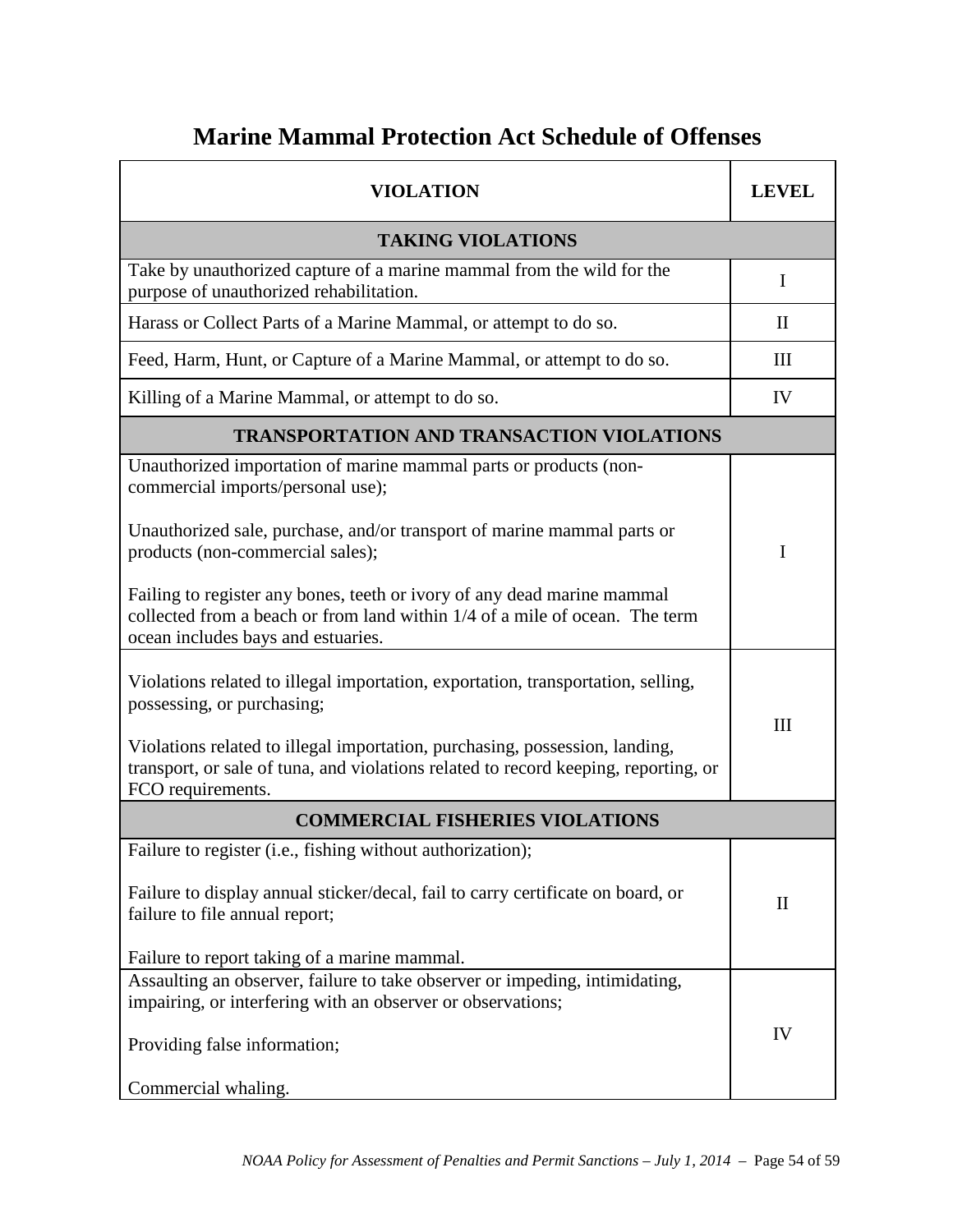| <b>VIOLATIONS RELATED TO LABELING STANDARDS</b>                                                                    |     |  |
|--------------------------------------------------------------------------------------------------------------------|-----|--|
| Violations related to Federal Trade Commission regulations;                                                        |     |  |
| Violations related to tracking fishing operations;                                                                 |     |  |
| False statement/endorsement on a tuna tracking form;                                                               | IV  |  |
| Violations related to canning operations (other than record keeping/reporting).                                    |     |  |
| VIOLATIONS RELATED TO ENFORCEMENT,<br>MONITORING, AND OBSERVERS                                                    |     |  |
| Observer interference;                                                                                             |     |  |
| Interference with a lawful investigation or inspection.                                                            | IV  |  |
| <b>OTHER VIOLATIONS</b>                                                                                            |     |  |
| Violations related to unauthorized/non-permitted fishing, fishing methods, or<br>fishing gear;                     |     |  |
| Violations related to notification requirements;                                                                   | III |  |
| Permit violations; violations related to labeling standards.                                                       |     |  |
| Violations of native agent regulations or permit conditions;                                                       |     |  |
| Violations of speed restrictions by vessels greater than or equal to 65 ft (19.8)<br>m) in overall length; $^{29}$ |     |  |
| Exceeding DML or intentionally deploying net on dolphins after DML has<br>been reached;                            | IV  |  |
| Pinger violations not covered on Summary Settlement or Fix-It schedules.                                           |     |  |

 $\overline{a}$ 

<span id="page-54-0"></span><sup>&</sup>lt;sup>29</sup> This offense is also listed under the Endangered Species Act penalty schedule and should be charged under that penalty schedule absent exceptional circumstances warranting charging under the Marine Mammal Protection Act schedule.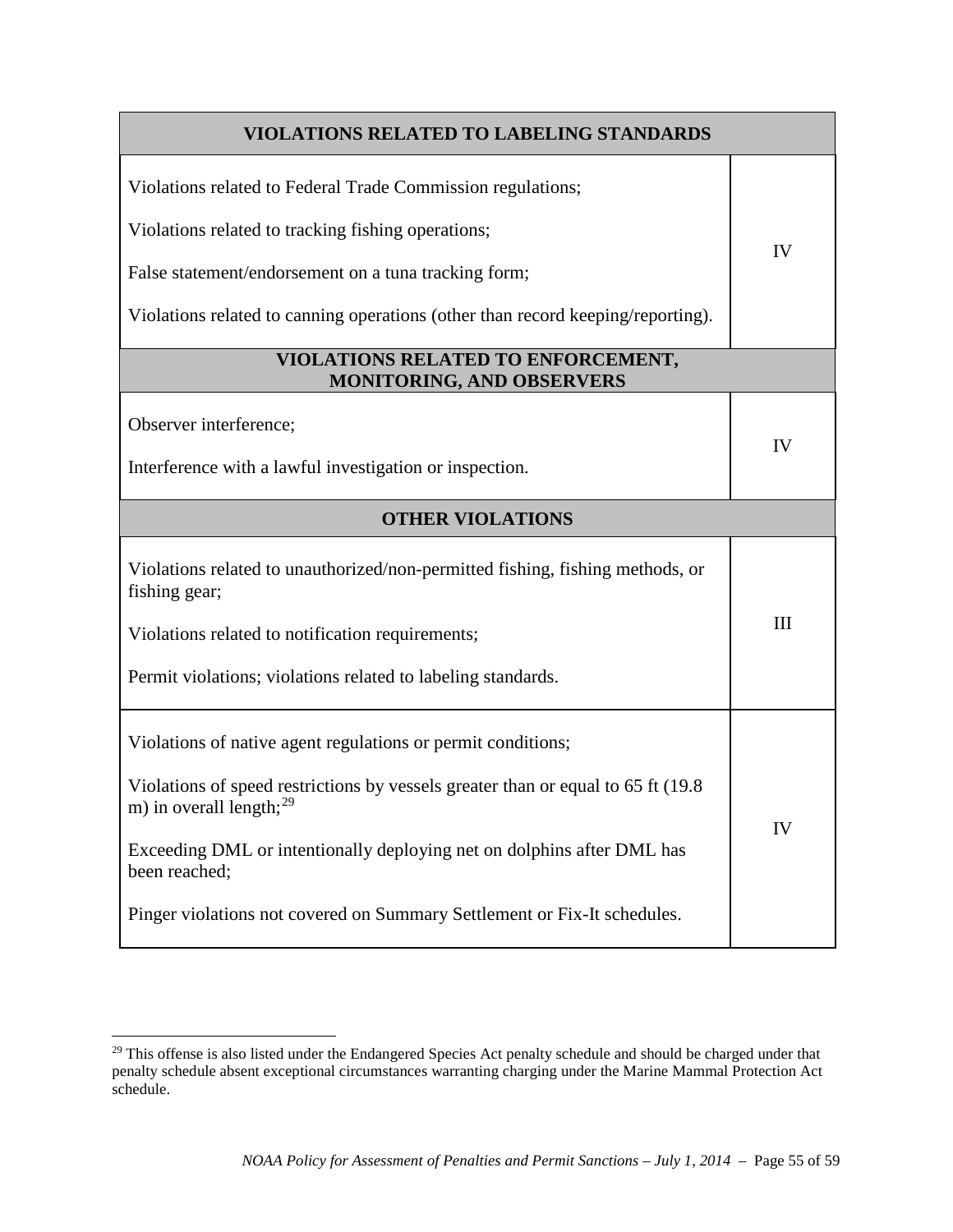# **Northern Pacific Halibut Act Schedule of Offenses[30](#page-55-0)**

| <b>VIOLATION</b>                                                                                                                                                 | <b>LEVEL</b> |  |
|------------------------------------------------------------------------------------------------------------------------------------------------------------------|--------------|--|
| <b>VIOLATIONS REGARDING GEAR</b>                                                                                                                                 |              |  |
| Failure to have setline gear or skate marker buoys properly marked;                                                                                              |              |  |
| Subsistence fishing with non-compliant gear;                                                                                                                     |              |  |
| Failure to properly deploy seabird avoidance gear;                                                                                                               | I            |  |
| Possessing halibut taken with other than hook and line gear (300 pounds or<br>less); $^{31}$                                                                     |              |  |
| Possessing halibut taken with hook and line gear aboard a vessel containing<br>other than hook and line gear (e.g., trawl nets, traps or pots).                  |              |  |
| Failure to have aboard required seabird avoidance gear;                                                                                                          | $\mathbf{I}$ |  |
| Using automatic hook stripper to release halibut.                                                                                                                |              |  |
| VIOLATIONS REGARDING THE FACILITATION OF<br><b>ENFORCEMENT, SCIENTIFIC MONITORS, OR OBSERVERS</b>                                                                |              |  |
| Disfigurement of halibut that prevents minimum size or catch limit<br>determination;<br>Untimely or no notice of landing IFQ species or landing at other than an | I            |  |
| approved location;                                                                                                                                               |              |  |
| Refusing to permit inspection of hold/vessel by authorized officer upon request.                                                                                 | III          |  |

 $\overline{a}$ 

<span id="page-55-0"></span><sup>&</sup>lt;sup>30</sup> For violations where there is not a specific offense level listed in this Schedule, see the Magnuson-Stevens Act Schedule.

<span id="page-55-1"></span><sup>31</sup> IPHC regulatory Area 2A off Washington, Oregon and California only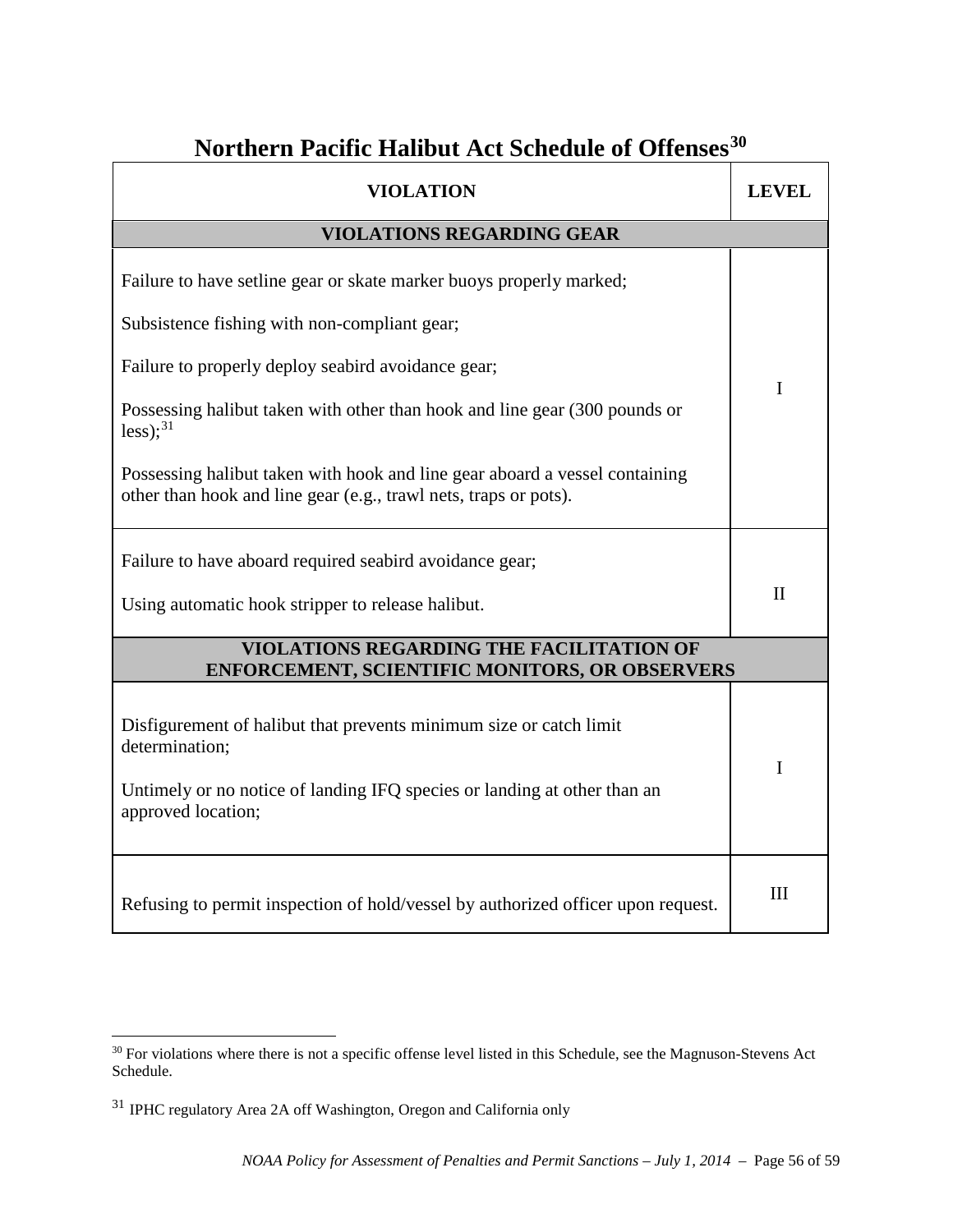| VIOLATIONS REGARDING PERMITS, REPORTING,<br>DOCUMENTATION, AND PERMIT REQUIREMENTS                                                                         |              |
|------------------------------------------------------------------------------------------------------------------------------------------------------------|--------------|
| Submitting Prior Notice of Landing outside of time limit specified for submission;                                                                         |              |
| Making inaccurate entries in a halibut fishing log, other logbook or report;                                                                               |              |
| Failure to have license on board;                                                                                                                          |              |
| Failure to update or submit fishing log or Saltwater logbook within time<br>specified;                                                                     | I            |
| Subsistence fishing for halibut without having been issued a Subsistence Halibut<br>Registration Card (SHRC) but qualified to be issued SHRC;              |              |
| Retaining IFQ species without a valid IFQ permit - 300 pounds or less of halibut.                                                                          |              |
| Material errors in log of halibut fishing operations, Landing Report, or record of<br>purchases or receipts of halibut;                                    |              |
| No Prior Notice of Landing submitted prior to offload;                                                                                                     |              |
| Subsistence fishing for halibut without having been issued a Subsistence Halibut<br>Registration Card;                                                     | $\mathbf{I}$ |
| Subsistence fishing for halibut without having been issued and without the<br>requisite qualifications to receive a Subsistence Halibut Registration Card. |              |
|                                                                                                                                                            |              |
| <b>VIOLATIONS REGARDING TIME, AREA,</b><br><b>EFFORT, OR SECTOR RESTRICTIONS</b>                                                                           |              |
| Sport fishing for halibut out of season.                                                                                                                   | $\bf{l}$     |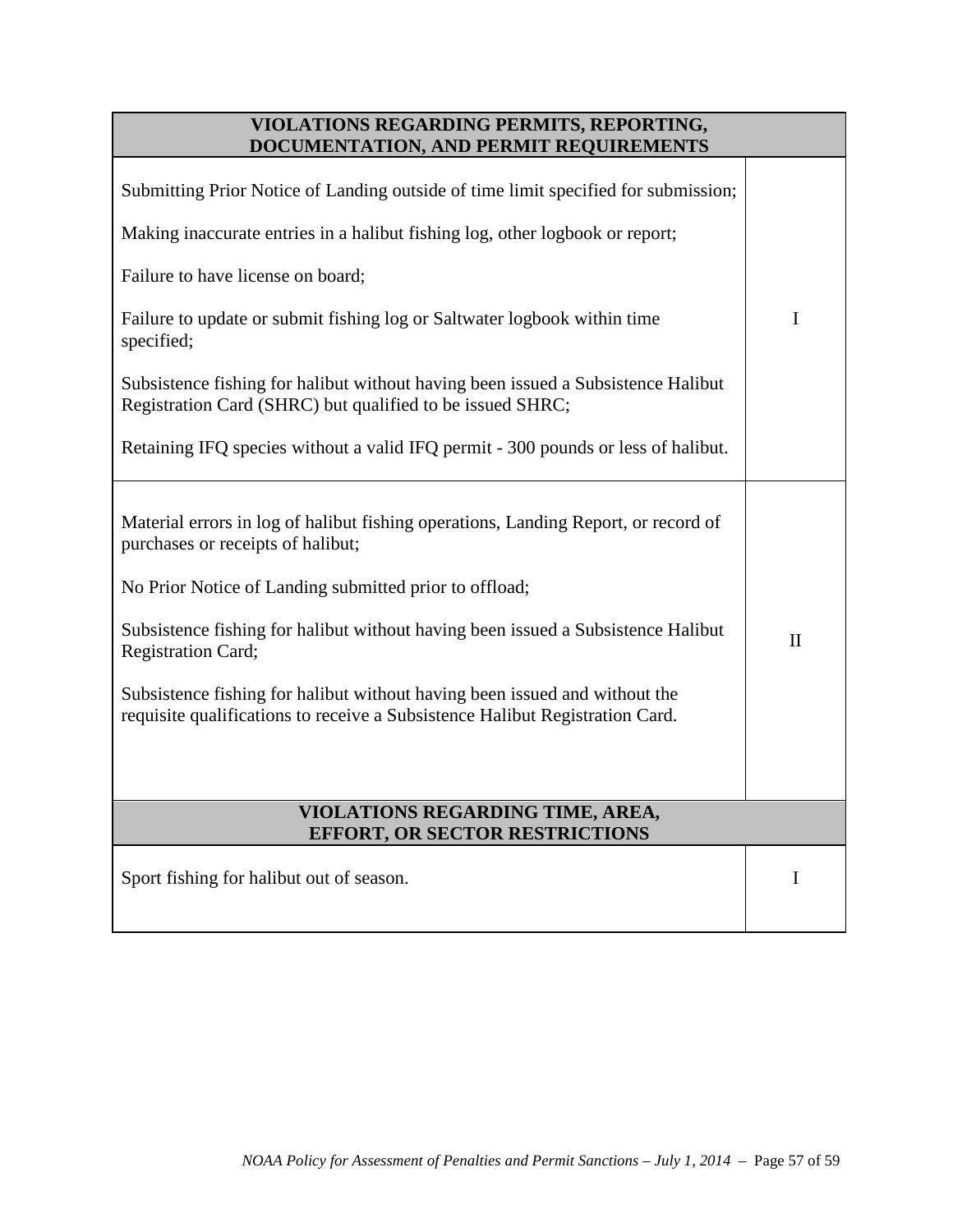## **VIOLATIONS REGARDING SEASON, TRIP, SIZE/CONDITION/QUANTITY OFFISH, SALE OR LANDING/POSSESSION REQUIREMENTS**

| Taking or possessing halibut under minimum size or over maximum size;                                                |              |
|----------------------------------------------------------------------------------------------------------------------|--------------|
| Sport, charter or subsistence fishing during closed season;                                                          |              |
| Exceeding the daily sport bag limit or possession limit;                                                             |              |
| Exceeding the subsistence personal, bag or possession limit;                                                         |              |
| Exceeding the line limit;                                                                                            |              |
| Exceeding angler endorsement;                                                                                        |              |
| Sale of sport or subsistence caught halibut less than 300 pounds;                                                    | I            |
| Charter fishing in two regulatory areas during same trip;                                                            |              |
| Failing to begin or end charter fishing trip in required community;                                                  |              |
| Violating any Charter Halibut Permit restriction or requirement;                                                     |              |
| Failing to report tagged halibut to IPHC personnel;                                                                  |              |
| Failing to retain carcasses;                                                                                         |              |
| Mutilating halibut.                                                                                                  |              |
| Commercially harvesting undersized halibut - less than 10 undersized halibut;                                        |              |
| Possession of subsistence-caught and/ or sport caught halibut on a vessel with<br>commercial caught halibut onboard; | $\mathbf{I}$ |
| Sale of sport caught or subsistence halibut, more than 300 pounds.                                                   |              |
|                                                                                                                      |              |